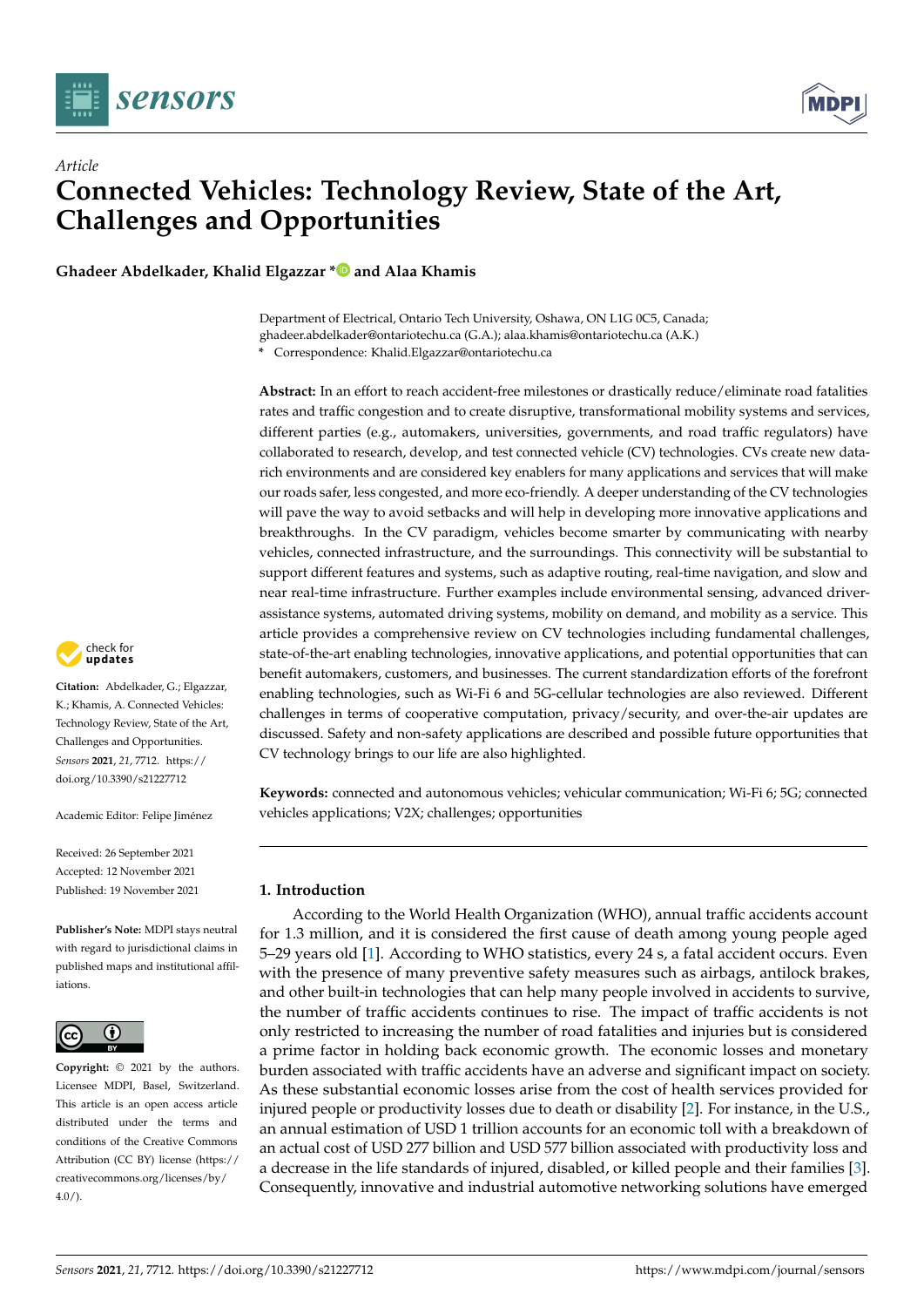out of necessity to address many safety and non-safety issues. These solutions included the introduction of connectivity into vehicles named connected vehicles (CVs), which, as a result, has been reshaping the transportation industry. These intelligent vehicles exchange traffic data among each other and with their surroundings to provide a better vehicle awareness and hence reduce road fatalities and traffic jams and provide a safe and convenient driving experience [\[4\]](#page-24-3).

Generally speaking, CVs create new data-rich environments that enable many applications and services to make our roads safer, less congested, and more eco-friendly, while making our rides more enjoyable and productive. These applications include, but are not limited to, connected in-vehicle infotainment (IVI) systems, real-time navigation and routing, traffic information, safety warnings, accident avoidance, advanced driver-assistance systems (ADAS), automated driving systems (ADS), remote diagnostics, prognostics, repair or teleoperation in case of mal-functioning ADS, data monetization, and fleet management.

With the introduction of CVs to the automotive market, the aforementioned benefits and others are leveraged. Additionally, the wide deployment of sensor technologies within modern vehicles that aid in the design and development of various applications for traffic management, safety, and non-safety such as infotainment applications have greatly enhanced the driving experience. Even with the huge advancements in sensor technologies on transportation systems, there are still significant challenges. For instance, smart parking and reverse warning applications suffer from limitations in the fields of view beside sensor accuracy and robustness issues, since these applications depend on proximity and ultrasonic and electromagnetic sensors that are greatly affected by temperature and humidity conditions. Additionally, a lack of common recognized standards between various brands when integrating sensors with other components is another challenge that needs to be considered [\[5\]](#page-24-4). Therefore, the need to have advanced and efficient sensing and networking capabilities will help CVs reach their optimum potential, as gathering and collecting accurate data about their surrounding environment is a significant aspect in the connected vehicle technologies [\[6\]](#page-24-5).

The CV global market dominance can be classified regionally. Geographically speaking, the largest share of the global CV market is currently dominated by the North American market due to their advanced and well-established networking infrastructure. This is followed by the European market, which comes second in place but is soon expected to be surpassed by the fast-growing CV market of Asia Pacific by the end of 2027. These are followed by the Middle East, Africa, and Central and South America. The CV global market is an increasingly highly competitive market due to industrial contributions and fast paced dominance by major market players, such as General Motors (GM), Volkswagen, Google, Tesla, Volvo, Mercedes, Bosch, IBM, Intel, Qualcomm, Huawei, and Vodafone [\[7\]](#page-24-6).

Statistics and forecasting values reflect CVs' promising future. IHS Markit predicts an expected worldwide sale of 72.5 million sold units by 2023. According to Statista [\[8\]](#page-24-7), the revenue in the connected cars segment amounted to USD 21,811 million in 2019. Hence, they predicted an overall market growth from USD 46 billion to USD 140 billion. Moreover, based on the Juniper report [\[9\]](#page-24-8), CVs are expected to reach around USD 775 million in the year 2023.

Everyday technological advancements bring CVs one step closer with enabling technologies and widespread adoption. We have noticed a growing interest from all stakeholders to make CVs a reality. Therefore, in recent years, CVs have attracted researchers to explore the enabling technologies, challenges, opportunities and to study the different aspects of the CV technologies. Lu et al. [\[10\]](#page-25-0) conduct a focused review on the potential challenges and alternatives to achieve robust and reliable wireless communication technologies that enable V2X connectivity. The authors discuss the challenges that arise based on wired technologies for intra-vehicle communication, lower-layer-level (physical and medium access control) issues of dedicated short range protocols and Internet connectivity for inter-vehicle communication. Siegel et al. [\[11\]](#page-25-1) investigate the design aspects of CV technologies and applications and review outstanding challenges in terms of privacy, scala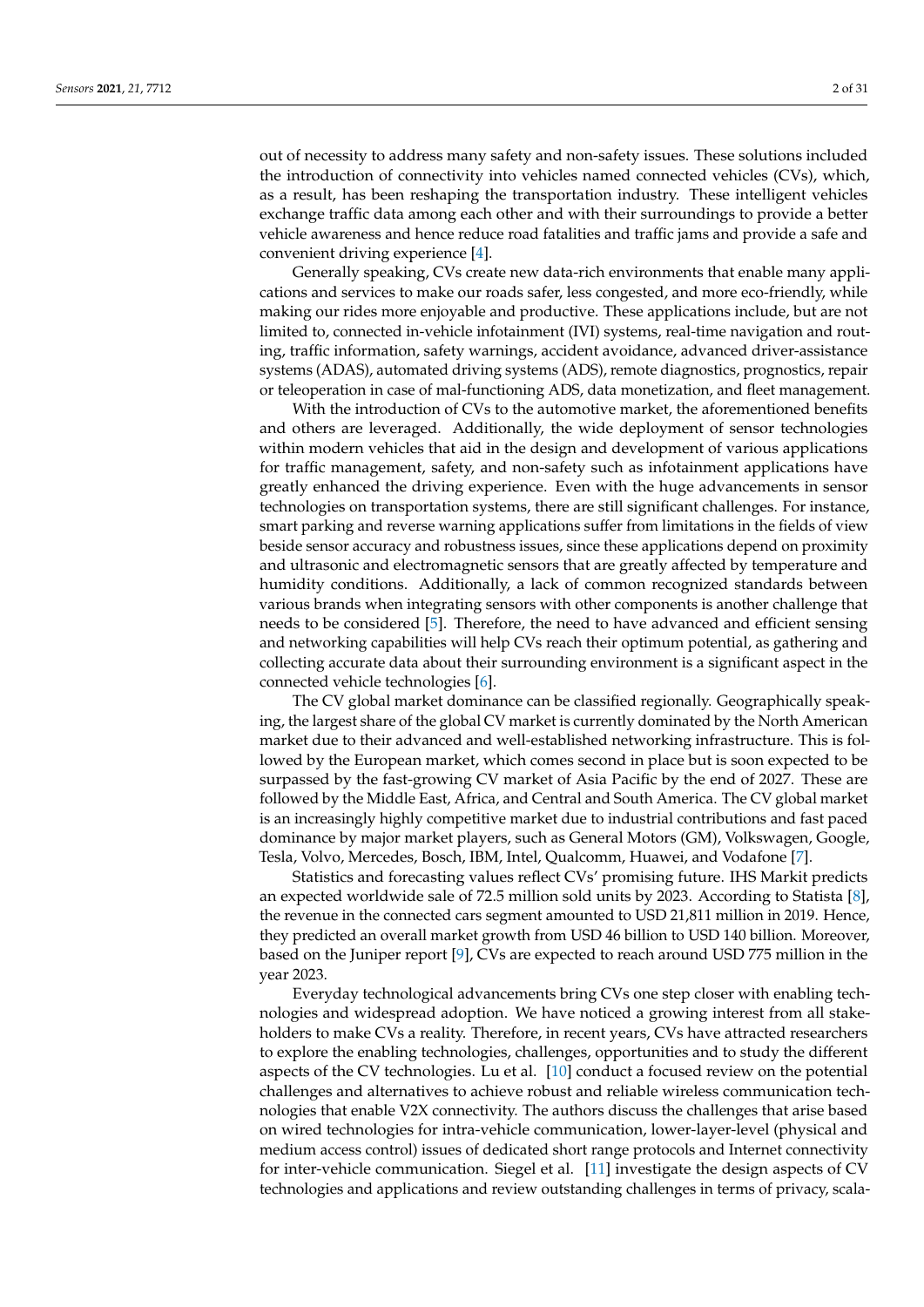bility, and extensibility. The authors in [\[12\]](#page-25-2) provide a precise overview on the features and functionalities of CV services along with the hardware and software technical challenges. In [\[13\]](#page-25-3), the authors discuss the need for viable safety-based verification systems and point out the main three-fold aspects (modeling, analysis, and blueprints) associated with the control of the longitudinal and handling dynamics of self-driving vehicles. They further introduce the social and economic effects and provide suggestions on enhancements for traffic dynamics based on the adoption of connected and autonomous (CAV) vehicles. Although these studies focus on different aspects of CVs, we did not find a comprehensive review of CVs that provides a deep understanding of the enabling technologies, open challenges, and potential opportunities. This study provides a holistic review on the recent advancements of CVs technologies to comprehend the fast pace of the technological development in this field. Our contributions in this study are summarized as follows:

- Provided a comprehensive review with technical insights on the current standardization efforts of the key enabling communication technologies including Wi-Fi 6 and 5G.
- Discussed the challenges in regards to cooperative computation, privacy/security, and over-the-air updates facing CV technology and pointed out open research issues that need attention by the research community.
- Presented safety and non-safety applications and directed the reader's attention to some unnoticed innovative applications' research scope.
- Drew the boundaries of the opportunities that the CV technology brings to our life.

This article is organized as follows. Section [2](#page-2-0) highlights the current enabling technologies that are suitable and most convenient for meeting CV technology requirements. Section [3](#page-9-0) describes CV applications ranging from safety to commercial applications with an emphasis on applications that will have great potential in the CV environment. Recommendations upon fundamental challenges are presented in Section [4.](#page-18-0) Section [5](#page-22-0) provides suggested opportunities to enhance and develop CV technologies. Lastly, conclusions are summarized in Section [6.](#page-24-9)

### <span id="page-2-0"></span>**2. Enabling Technologies**

The increasing demand for an "always connected" paradigm is pushing automakers to find more innovative software and electronics design that meet connectivity needs [\[11](#page-25-1)[,14\]](#page-25-4). The automotive connectivity market share will continue rising up from the current 50% of CVs in retail to 95% worldwide sales in 2030 as estimated by McKinsey & Company [\[15\]](#page-25-5). Almost half of the sold CVs will include intermediate and advanced connectivity levels. The wide adoption of connectivity in the automotive industry will be considered significant when utilizing vehicle data to enhance safety, achieve cost optimization, and generate profit (up to an annual average of USD 310 income and USD 180 savings per vehicle in 2030). Monetizing connectivity to provide on-demand and customized connected features including subscribed in-vehicle hotspot and regular service check-ups based on the driver's usage are receiving significant attention by the automotive industries [\[16\]](#page-25-6).

The integration of connectivity into CVs will require underlying technologies to enable its deployment, functionality, and reliability within the intelligent transportation system (ITS) [\[17\]](#page-25-7). These enabling technologies will also facilitate the transmission and exchange of real-time data with high reliability as well as ensure smooth integration between smartphone devices and in-vehicle communication networks [\[14\]](#page-25-4). Minimal power requirements, cost, and scalability are critical factors that affect these technologies [\[11\]](#page-25-1), especially in the case of electric vehicles (EVs). This section focuses on the enabling technologies for CVs and their current status to date.

Many efforts have been carried out by researchers to enable wireless vehicular communication in dense, dynamic, and harsh weather environments [\[11](#page-25-1)[,18\]](#page-25-8). Wireless communication technologies currently used in connected vehicles mainly include dedicated short-range communications (DSRC), Wi-Fi 6, and cellular-vehicle-to-everything (C-V2X)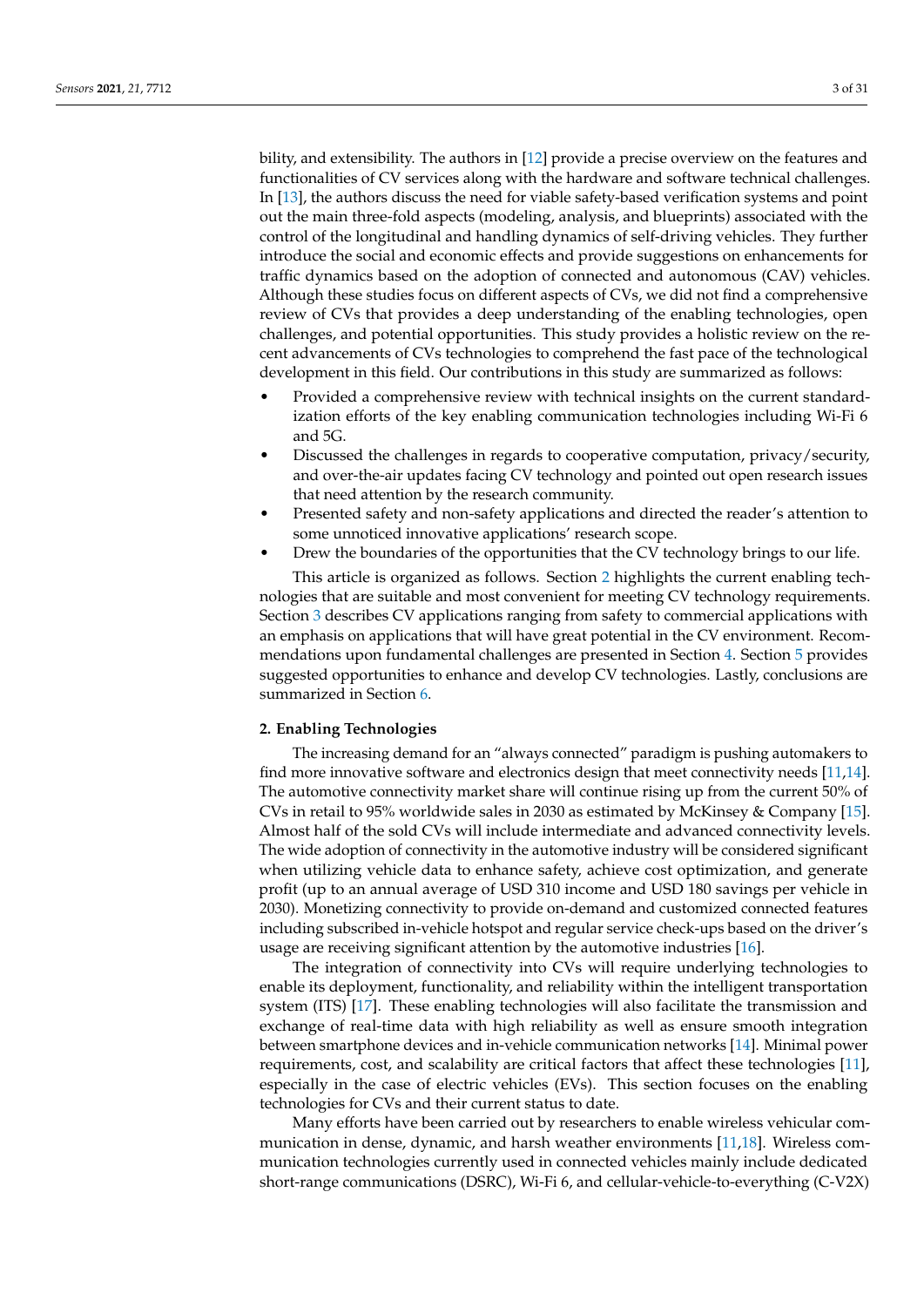communication. More ongoing research is exploring whether combining different communication technologies would result in a better connectivity for future CVs.

#### *2.1. DSRC*

For over a decade, DSRC was one of the key enabling wireless communication technologies standards designed specifically for vehicular communication [\[10](#page-25-0)[,19\]](#page-25-9). The IEEE standard for wireless access in vehicular environments (WAVE) presents the fundamental specifications of DSRC [\[20](#page-25-10)[,21\]](#page-25-11). WAVE incorporates IEEE 802.11p, which deals with the medium-access control (MAC) layer and which tackles design challenges at the physical (PHY) layer of DSRC as illustrated in Figure [1.](#page-3-0)

<span id="page-3-0"></span>

|                                   | <b>Safety Application</b><br>Sublayer                         |  | Non-Safety Application<br>Sublayer  |  |
|-----------------------------------|---------------------------------------------------------------|--|-------------------------------------|--|
| <b>IEEE</b><br>1609.2<br>Security | Message Sublayer<br><b>SAE J2735</b>                          |  | <b>Transport Layer</b><br>(TCP/UDP) |  |
|                                   | Wireless Access in<br>Vehicular Environments                  |  |                                     |  |
|                                   | (WAVE) Short Message<br>Protocol (WSMP)<br><b>IEEE 1609.3</b> |  | Network Layer (IPv6)                |  |
| <b>IEEE</b><br>802.2              | Logical link control (LLC) Sublayer                           |  |                                     |  |
| <b>IEEE</b><br>1609.4             | <b>MAC Sublayer Extension</b>                                 |  |                                     |  |
| <b>IEEE</b><br>802.11p            | Medium Access Control Layer (MAC)                             |  |                                     |  |
|                                   | Physical Layer (PHY)                                          |  |                                     |  |

**Figure 1.** WAVE/DSRC communication's layered architecture [\[22\]](#page-25-12).

The need for reliable and efficient wireless communication technology to support many of the rising innovative vehicular applications has resulted in further enhancements and developments in the current DSRC technology.

In spite of these efforts, in November 2020, the FCC has ruled on new regulations to reallocate the 5.850 to 5.925 GHz (i.e., 5.9 GHz spectrum band) dedicated for DSRC standard operations since 1999. The spectrum reallocation announced by the FCC comes as a drastic measure towards the slow deployment of the DSRC technology. The existing 75 MHz safety spectrum will be subdivided into two bandwidth allocations. The upper band of 30 MHz ranging from 5.850 to 5.925 GHz will no longer support DSRC and will be instead reassigned to advance and speed up the deployment of cellular-vehicle-toeverything (C-V2X) technology. The remaining 45 MHz of the bandwidth will be taken away and reserved for unlicensed wireless usage, presumably Wi-Fi [\[23\]](#page-25-13).

In the automotive industrial field, there has been minimal adoption of the DSRCbased technology in any of the past original equipment manufacturers' (OEMs) lineup production models. GM was the only automotive brand to adopt the DSRC technology in their Cadillac lineup production with only 50,000 DSRC-equipped vehicles rolled out. Although some auto manufacturers consider DSRC obsolete, LTE wireless communication technologies today cannot provide support for crash-imminent vehicle safety applications due to their high latency. 5G promises to handle this limitation, but it may take a while to be widely deployed and also need better training and understanding. Further concerns and skepticism are raised in regards to spectrum overloading and cross-interference that might occur from other radio-based devices utilizing adjacent frequencies to the 30 MHz spectrum where C-V2X technology is expected to operate. Even with the lack of research studies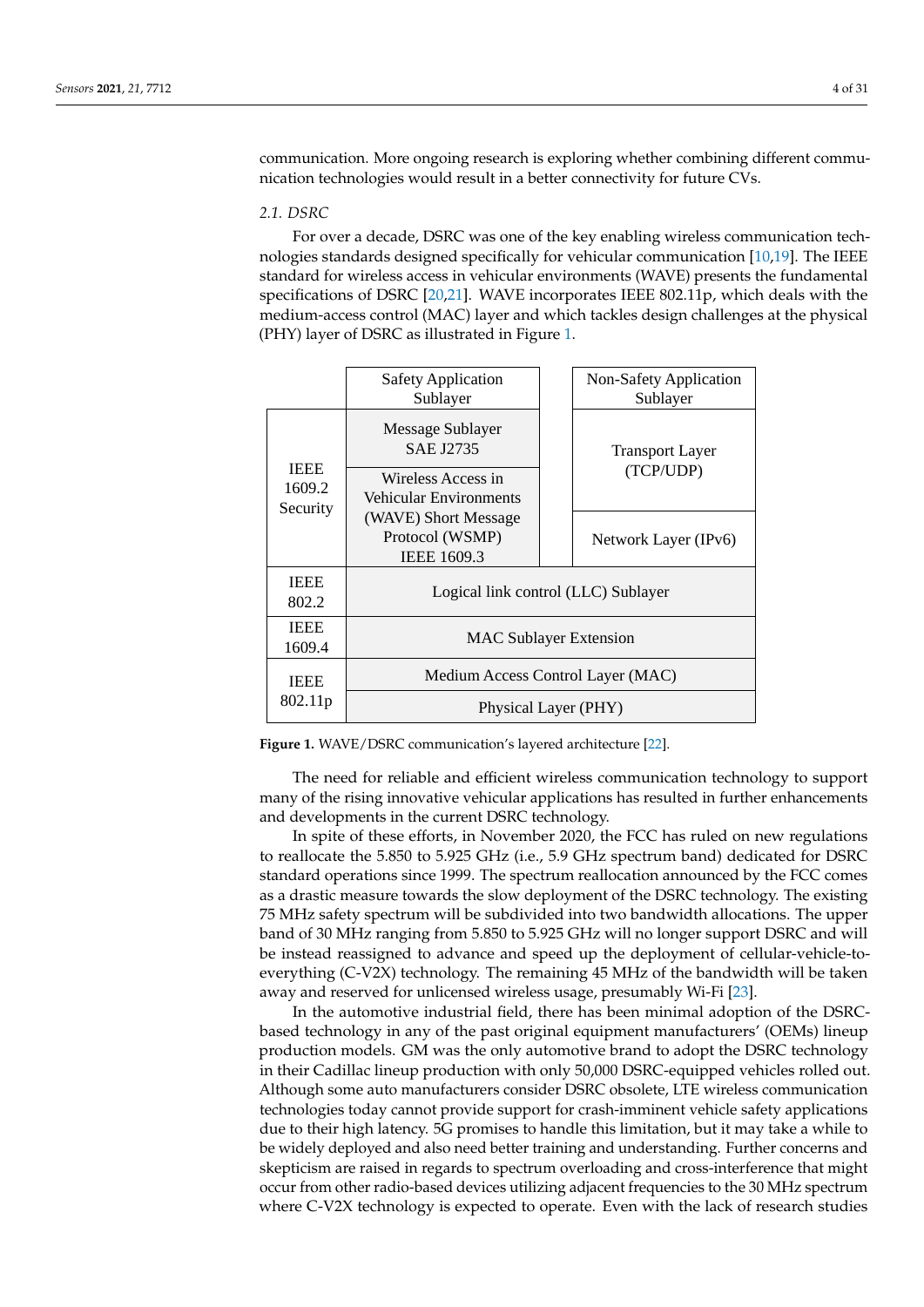towards the aforementioned issues, the momentum shift towards the C-V2X technology is accelerating. Even though Toyota was one of the first automotive companies to support DSRC and integrate it in their 2021 production lineup, this plan has been recently put on hold to reevaluate their deployment environment. GM is considering cellular technology but has already integrated DSRC capabilities in the Cadillac CT6 and super cruise level 3 autonomous vehicles. Nissan is on the neutral side and is studying the potential and drawbacks of each technology; they are open to the deployment of any technology depending on the demand. Auto manufacturers have transitioned from the phase of the wait-and-see approach to the adoption of C-V2X technology in their lineups. Ford has already announced their C-V2X technology deployment in their production line for 2022 [\[23](#page-25-13)[,24\]](#page-25-14).

In the same year, SAE International announced a new publication of the SAE J3216 standard, which primarily focuses on cooperative driving automation through the integration of both connectivity and automation [\[25\]](#page-25-15).

## *2.2. Wi-Fi 6*

Wi-Fi 6 or IEEE 802.11ax is the latest wave of Wi-Fi technology. ABI Research predicts widespread adoption and domination of WiFi 6 chipsets in the automotive industry. These predictions imply that almost half of the Wi-Fi chipsets will be Wi-Fi 6 in 2023 and will subsequently reach a market domination of 70% in 2024. Other predictions claim that Wi-Fi 6 will be the in-vehicle wireless interface technology for CVs as it holds many benefits over previous Wi-Fi versions. Due to higher spectral efficiency/channel capacity, broader outdoor coverage, and flexibility, more customers can operate on the same access point and use cases demanding higher bandwidth, such as high-quality streaming videos, which can be supported by Wi-Fi 6. Overhead reduction due to small-sized traffic data is also endorsed. Wi-Fi 6 also degrades signal congestion by incorporating orthogonal frequency division multiple access (OFDMA) (for multiple users with differing bandwidth requirements) and a basic service set, which is referred to as BSS (for signal identification from heterogeneous radio devices). The aforementioned benefits of Wi-Fi 6 technology will meet the demand of the exponential growth of automotive safety/convenience applications and use cases by allowing a seamless wireless connectivity inside/outside the vehicle and an enhanced quality of experience  $(QoX)$  for users [\[26,](#page-25-16)[27\]](#page-25-17). Even with the aforementioned benefits, Wi-Fi 6 will have a smaller coverage range in comparison to 5G-cellular technology.

#### *2.3. 5G-Cellular Technology*

Cellular technology such as the fifth generation (5G) is another strong competing candidate to achieve efficient and reliable wireless communication to support CV applications. The network capacity in cellular technology is high, which provides higher bandwidth and which can have the ability to support a variety of data-based applications. Cellular technology covers a wide coverage range, which diminishes frequent horizontal handovers. In this case, vehicles can stay connected to the base station for a large amount of time, in contrast to the small duration of time between vehicle and RSU, where the communication link remains valid [\[28\]](#page-25-18). Moreover, it precisely focuses on the performance measures related to achieving ultra-low latency, improving reliability, decreasing the power usage, and maximizing network throughput per session [\[29\]](#page-25-19).

The rise of 5G mobile cellular networks as a new innovative technology opens up the potential to enable fully mobile and interconnected systems. The Third Generation Partnership Project (3GPP) release 15 [\[30\]](#page-25-20) and Technical Specifications (TS) 23.501 [\[31\]](#page-25-21) provide a reference framework for a collective number of requirements and functionalities needed to advance and establish 5G networks [\[32\]](#page-25-22). Moreover, 5G automotive association (5GAA) is an organization, where major automotive and telecommunication corporations including BMW, Audi, Ericsson, Intel, Nokia, and many others come together to advance, employ, and provide mobility and transit solutions for cellular-based V2X communication [\[32,](#page-25-22)[33\]](#page-25-23). 5G networks will depend on long-term evolution-advanced (LTE-A), millimeter WAVE (mm WAVE), Wi-Fi, and Wireless Gigabits (WiGig), which are recent radio-supporting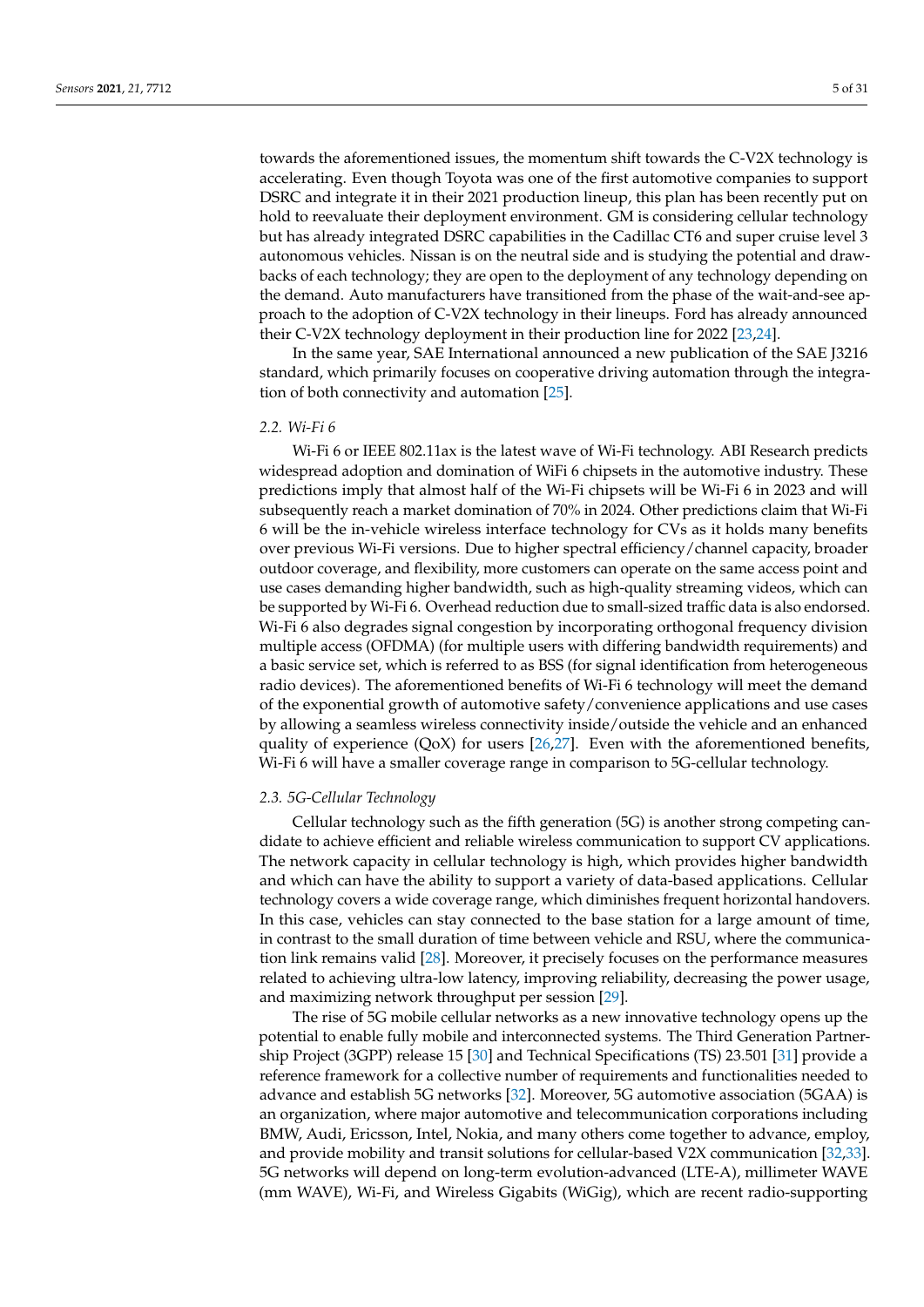technologies, operating from ultra-density-based cells to device to device (D2D) [\[32\]](#page-25-22). The design of LTE-A meets the safety- and non-safety-based application specifications including high mobility, wide coverage range, improved quality of service (QoS), and multicast communication. LTE-A downlink and uplink access technologies will utilize OFDMA and single-carrier frequency division multiple-access (SC-FDMA) techniques allowing for scheduling based on frequency–time resources to be achieved with high resilience and effectiveness. Spectral competence can also be achieved in a highly dynamic environment depending on advanced multiple input multiple output (MIMO) potentials. Even with the previously mentioned benefits, LTE-A still suffers from latency issues where the maximum achievable latency is around 80 ms, which is not convenient for applications that require a maximum latency of 10 ms [\[29\]](#page-25-19). Whereas, mmWave incorporates beamforming technology that allows higher data rates, in addition to its bandwidth of 30–300 GHz that significantly enhances system operations [\[29,](#page-25-19)[33\]](#page-25-23). The Doppler effect at mmWave frequencies can be controlled in a highly dynamic environment due to the presence of directive transmissions and narrow beam-based antennas [\[33\]](#page-25-23).

The fundamental technological design of 5G is dependent on the automation of the resources of the network that utilizes network slicing (NS), which is dependent on network function virtualization (NFW) and software-defined networks (SDN). Issues such as improper connectivity and the packet loss rate can be solved through the integration of SDN and edge computing. Vehicular networks based on SDN can benefit from such technology such as improving resource utilization [\[34\]](#page-25-24).

(1) Challenges of 5G-Cellular Technology: With the high expectations that 5G will meet the dynamic change of vehicular networks, high mobility endorsed by vehicles and the huge volume of data transmission involved within the CV technology [\[32\]](#page-25-22), 5G telecommunication is still facing several challenges, which are further discussed below:

- **Service and Business Models.** The increasing number of connected IoT devices to the internet through 5G necessitates the requirement for new business and service paradigms. The 5G network technology is deemed ideal for connecting IoT devices, and hence forming a separate subscription for every device is considered insignificant. This derives the investments to improve and enhance the infrastructure network to be capable of delivering QoS services at the edge. Moreover, the impact of 5G bandwidth on the backhaul networks and the frequent dynamic of the mobile devices impose a great challenge for delivering services in regards to virtualization and edge computing [\[35\]](#page-25-25).
- **Centralized Architecture of Cellular Networks.** The centralized-based architecture of the cellular networks will pose a great challenge in correspondence to CV environments. By design, transmitted information by vehicles have to be initially sent to the base station (BS), and hence it extends the latency for message delivery. This imposes drawbacks in safety time-critical applications, where these applications require ultra-low latency. For example, in a unicast mode situation, a vehicle transmits safety-critical information to the cellular BS, and this message is then either broadcast to all the vehicles within the BS's cell range or to the pertinent vehicles only. In these two situations, the downlink channel becomes traffic jammed even when there are a considerable number of vehicles [\[28,](#page-25-18)[36\]](#page-25-26). Proposed solutions for broadcasting safety messages include multimedia broadcast and multicast services (MBMS) along with the evolved multimedia broadcast and multicast services (eMBMS), which are incorporated in the 3GPPP standard. In broadcasting situations, the safety data is broadcast by BS to all vehicles in its cellular range. In this manner, vehicles decide on the relevancy of the received safety data whether to use this information or discard it. Thus, vehicles may perform unnecessary computation. The utilization of multicast services, where data is delivered to a multicast group of vehicles, is considered to be one of the proposed solutions for this issue [\[28\]](#page-25-18).
- **Interference at Low-level Altitude.** In CV environments, vehicles should be able to discover and communicate with nearby vehicles occasionally. A significant specifi-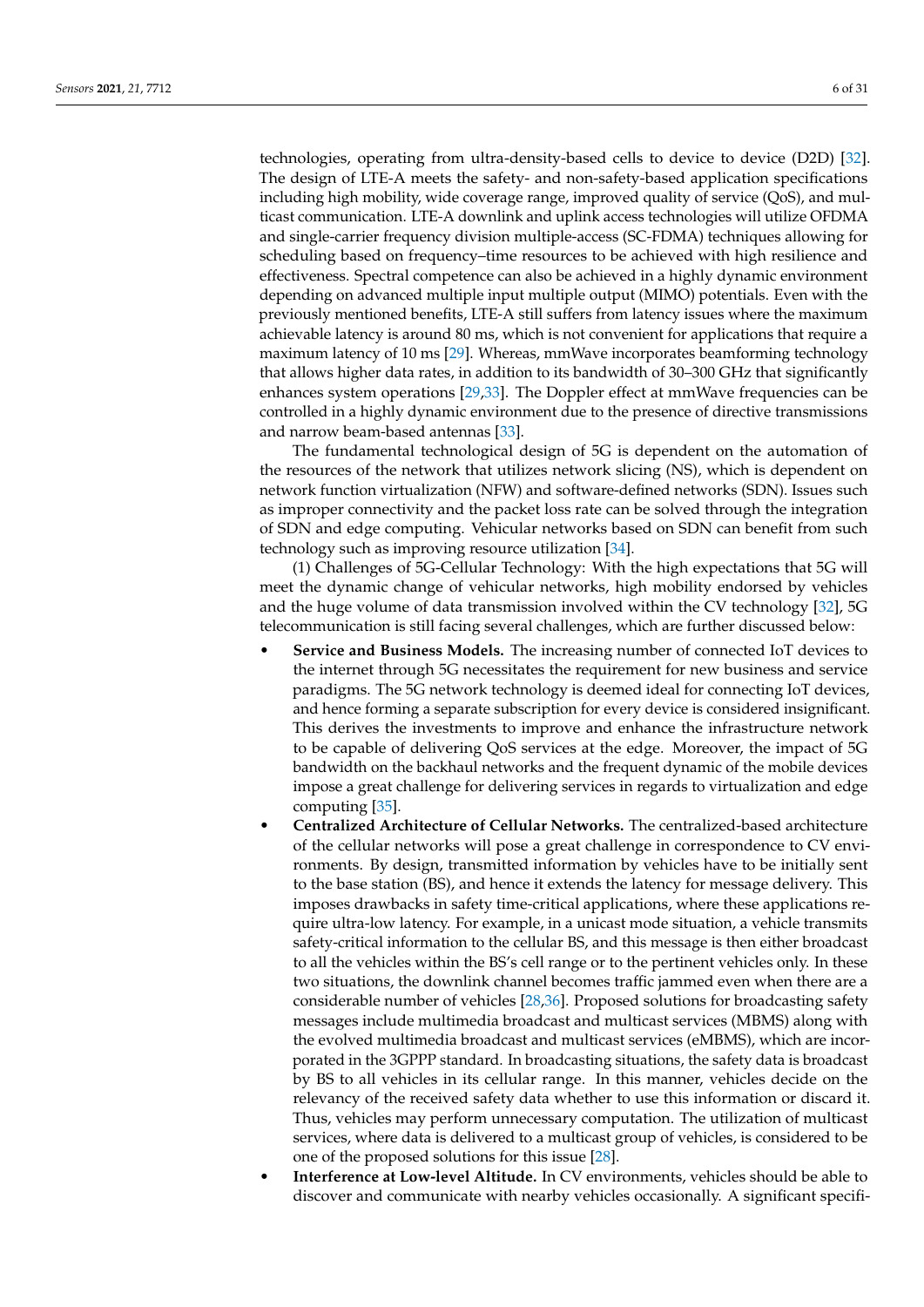cation of 5G-enabled telecommunication is the availability of the proximity service (ProSe) [\[37,](#page-25-27)[38\]](#page-26-0). The main purpose of ProSe is to enable vehicles to have a better perception by discovering devices and services based on the position and geographical location information [\[21](#page-25-11)[,38\]](#page-26-0). ProSe is considered critical for many applications and communication opportunities within a specified range. Moreover, it provides communication and discovery in an ad-hoc manner, which is considered most convenient for safety-critical applications. However, the paradigm shift in ProSe gives rise to radio propagation among vehicles that is caused by high buildings, towers, and many other obstructions in urban canyons and metropolitan areas, for example, which lead to a high level of interference [\[38\]](#page-26-0).

(2) Current Status of 5G-Cellular Technology: Current cellular technologies are able to provide some of the requirements needed by CVs. For example, LTE-CAT-M and narrowband Internet of Things (NB-IoT) are considerably reliable and adopt minimum power sensor telecommunication technologies. Yet, broadly speaking, cellular technologies fall short to meet many of the demanding requirements needed by V2X applications such as high speed, minimal latency, complicated vehicle maneuvering, and many others. Many parties including some of the leading automotive, telecommunication industries, and governments are driven towards 5G to leverage its benefits into ITS. In an effort to support 5G technology, a board of leading companies are aiding to advance a comprehensive 5G system architecture to leverage an optimized end-to-end V2X connectivity. A project named 5GCAR financed by the European Commission, which incorporates 14 European companies such as Bosch, Orange, Volvo, PSA group, and many others, has been launched in support of these efforts. In June 2019, the first use case "Lane-merge coordination" was exhibited in France by the consortium to demonstrate the optimization of merging vehicles entering the highway. The vehicles are able to share their current state data with a centralized maneuver planning system and hence upon these data sharing, recommendations regarding acceleration, deceleration, and lane changing is provided to the CVs. Another use case demonstrated by 5GCAR is "cooperative perception" to show communications between vehicles and vulnerable road users (VRUs) [\[39,](#page-26-1)[40\]](#page-26-2).

The rollout of 5G NR networks is considered indispensable to endorse the aforementioned use cases and many others. In this context, the deployment of 5G NR would be predominately classified into two main operation modes, namely, non-standalone (NSA) and standalone (SA). The NSA mode will include the deployment of the preliminary stages of 5G NR through the assistance of the current 4G infrastructure in order to speed up the 5G network's implementation. The NSA operation mode will hold a number of advantages due to the interconnection between 4G and 5G networks. This includes a reduction in the 5G network deployment time and support for dual 4G/5G operated devices. The core architectural components of the NSA mode are LTE BS (eNB), LTE evolved packet core (EPC), 5G BS (gNBs), and 5G core (5GC) networks. This is in addition to incorporating multi-radio access technologies (RATs) and dual-supported connectivity for customers. On the other hand, the SA operation mode incorporates the implementation of the entire version of 5G NR. 5G NR operating in the SA mode will leverage complete end-to-end 5GC-based networks and architecture that can provide use cases with ultra-low latency and massive capacity. Thereby, the interconnection between gNBs and 5GC networks will exploit 5G cells for information transfer in user/control planes. 5G NR networks in the SA operating mode connected with cloud native 5G core will improve ultra-reliable low-latency communication (URLLC) and support a wide-range of use cases and advanced NS-based functionalities and services. Ease of implementation, improved dadio access technologies (RAT), and better performance are additional advantages offered in the SA operating mode. However, one of the challenges that pertain to the SA mode is the wide coverage adoption of 5G [\[41,](#page-26-3)[42\]](#page-26-4).

New radio (NR) V2X is the latest advancement that 3GPP is in the process of developing and standardizing for release 16. It is built on top of 5G NR, which has been standardized in release 15. NR V2X has great potential with respect to V2X applications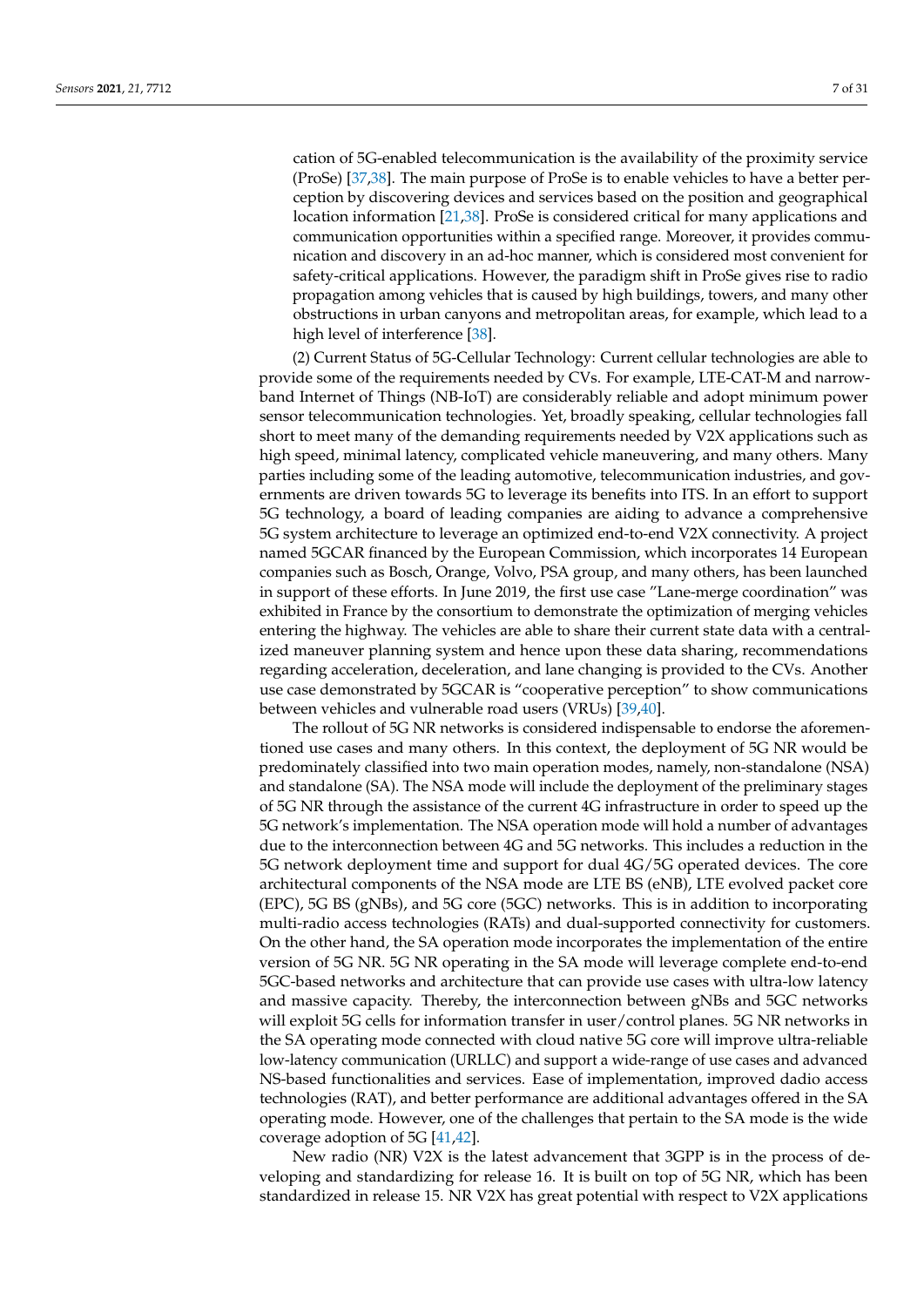that demand higher QoS requirements in comparison to applications supported by cellular-V2X. Some of these applications require ultra-low latency that can reach up to 3 ms with a reliability of 99.999% [\[43\]](#page-26-5). These advancements in 5G-cellular technology are expected to further leverage the potential benefits of the CVs by enabling various add-on services that can meet the QoX and QoS requirements. QoX is the degree of delight or annoyance of the end-user resulting from the fulfillment of his or her expectations with respect to the utility and/or enjoyment of the technology with respect to the user's personality and current state. The QoX perception process is known to be dependent on a triad of influential factors, namely, the vehicle being used and its specific features and conditions, the context in which it is being used, and the subjective (or human) personality and mental state of the user. Context is any information that can be used to characterize the situation [\[44\]](#page-26-6). This contextual information answers situation-related questions such as who, what, when, and where in order to characterize the environment, the vehicle, and the users in terms of location, identity, activity, time, and status. Context can also include communication medium aspects such as bandwidth, latency, and topology. Taking this contextual information into consideration can help in envisioning new services like triggering promotions as part of loyalty programs based on the location or adapting the connectivity aspects based on the availability of bandwidth or other QoS parameters. Examples of this adaptation may include establishing an ad-hoc V2V communication relay in case of losing the communication with the infrastructure or if the infrastructure we want to reach is outside the communication range of the vehicle. In-vehicle infotainment services, such as delivery of high-definition videos/maps and real-time interactive games, exemplify the new means of convenience that can be provided by the new cellular-V2X technology [\[45\]](#page-26-7).

To reach a reliable, established and secured seamless connectivity for V2X applications/services, it is crucial to provide feasible connectivity solutions that can be integrated with the built-in V2X products installed in CVs [\[28,](#page-25-18)[45\]](#page-26-7). In this context, a step forward towards 5G connectivity is the latest Qualcomm Snapdragon 5G platform [\[46\]](#page-26-8) that provides various functionalities to empower CVs. The integration of C-V2X direct-based communication to enhance road safety and 5G dual SIM dual active (DSDA) technology that gives the chance for drivers and vehicles to select and operate on different network operators independently are examples of the various features provided by Qualcomm Snapdragon 5G platform [\[47\]](#page-26-9). Other companies, such as Pirelli, have developed smart tires that utilize the 5G cellular networks to relay hazardous road-surface data to the driver and nearby vehicles. In 2019, a field test was conducted to validate the efficiency of these smart 5G-connected tires in detecting the presence of aquaplaning hazard and alerting nearby vehicles [\[48\]](#page-26-10).

Table [1](#page-8-0) provides a focused comparison between DSRC and 5G-cellular technology, in terms of latency, communication range, benefits, and challenges.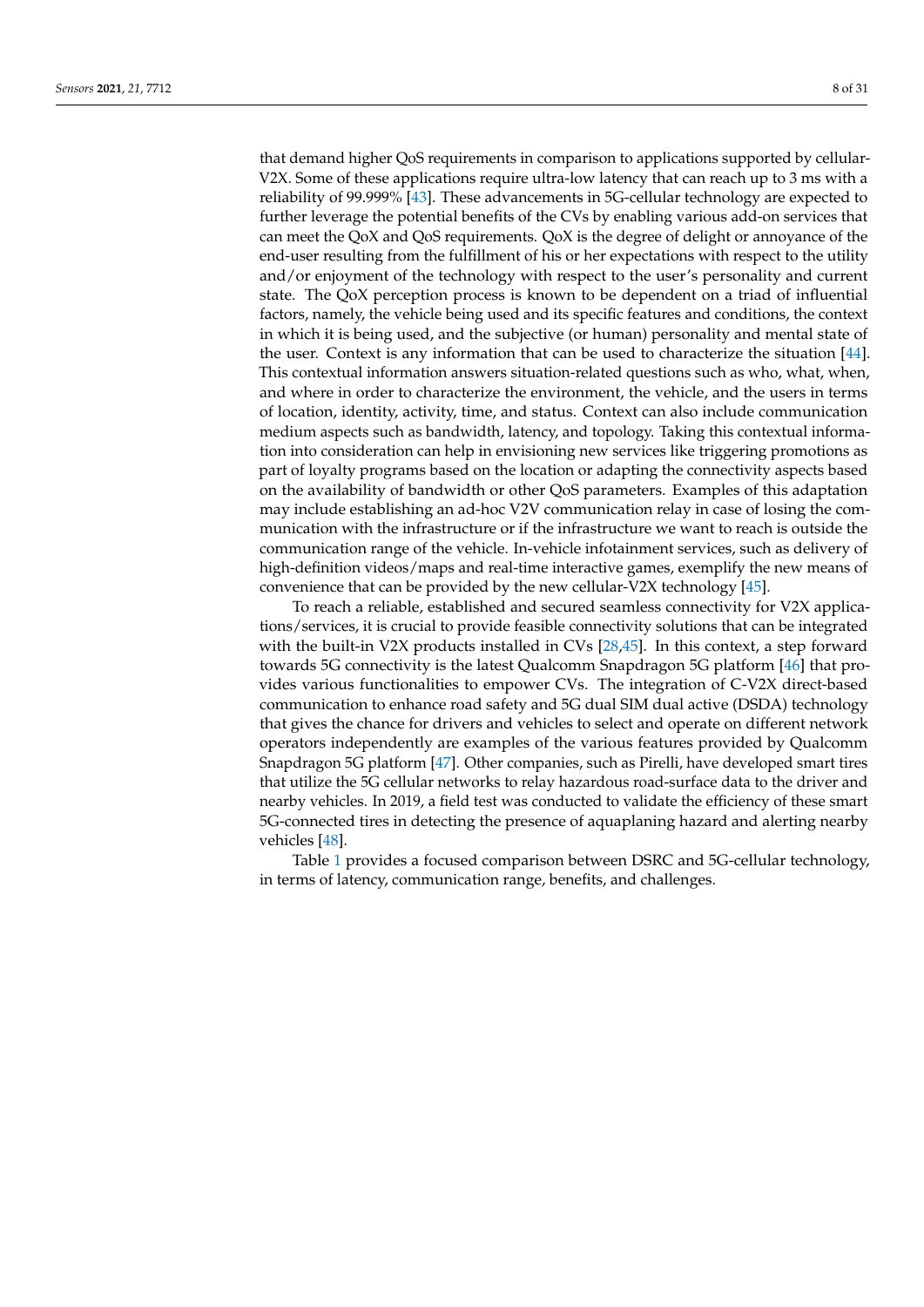<span id="page-8-0"></span>

| <b>Features</b>            | <b>DSRC</b>                                                                                                                         | 5G-Cellular Technology                                                                                                                                     | Wi-Fi 6                                                                      |
|----------------------------|-------------------------------------------------------------------------------------------------------------------------------------|------------------------------------------------------------------------------------------------------------------------------------------------------------|------------------------------------------------------------------------------|
| Latency                    | Low latency and high reliability<br>in less-congested areas [49].                                                                   | Latency is considered stable in<br>comparison to DSRC.<br>Expected <1 ms.                                                                                  | $2-3$ ms $[50]$ .                                                            |
| <b>Communication Range</b> | $300 - 1000$ m.                                                                                                                     | Up to 2000 m.                                                                                                                                              | 50 m indoors and 300 m<br>outdoors [51].                                     |
| <b>Benefits</b>            | Established and deployed<br>technology. Have an allocated<br>5.9 GHz spectrum.<br>Perform well in harsh weather<br>conditions [52]. | Maximum download data rate<br>can reach up to $4.5$ Gb/s [53].<br>Covers a large area and is suitable<br>for long-range applications.                      | Higher spectral<br>efficiency/channel capacity.<br>Broader outdoor coverage. |
| Challenges                 | Short-term V2I interconnection.<br>Low scalability in dense traffic<br>environments. Unfairness in<br>acquiring resources.          | High communication cost.<br>No established dedicated<br>standard. Interference at<br>low-level altitude. Centralized<br>architecture of cellular networks. | Lower coverage range.                                                        |

**Table 1.** Comparison between DSRC, 5G-cellular, and Wi-Fi 6 technologies.

### *2.4. Hybrid Architecture*

In the aforementioned subsections, the benefits and drawbacks of DSRC and cellular technology in regards to the vehicular environment were discussed. Recent efforts [\[54](#page-26-16)[–56\]](#page-26-17) have been directed towards the integration of both enabling technologies to develop and improve vehicular wireless communication by exploiting the complementary aspects of DSRC and cellular technologies. This is because V2X applications and services demand effective and efficient usage of diverse access wireless communication technologies [\[57\]](#page-26-18).

Inter-working between DSRC and cellular technology, which forms a hybrid solution, is considered promising, as it utilizes the benefits of both enabling technologies. For instance, in situations where transmitted data between vehicles are shattered and V2V multi-hop communication fails, cellular technologies may perform as a backup solution to relay transmitted information. Moreover, vehicles may reconnect to the Internet access network of cellular technology in case of Internet connection loss with the RSUs. Figure [2](#page-9-1) illustrates examples of safety applications where the integration between DSRC and cellular technology will be beneficial.

Additionally, the integration between DSRC and cellular technology can also be utilized to ease effective clustering techniques. In clustering techniques, nearby vehicles are grouped into clusters, where the sustainability and handling of network resources of each cluster is achieved by a cluster head (CH). Moreover, remaining vehicles within the cluster are referred to as cluster members (CMs) and may be part of several adjacent clusters. CH may choose some vehicles to perform as a gateway to ease the communication between neighboring clusters. In a cluster-based manner, CHs and gateways form a dynamic hierarchy that allows two-way data transmission from and to cellular networks; for instance, a multimedia file is downloaded by CH from a cellular network and then DSRC technology is utilized to disseminate it to its CMs in the cluster [\[28\]](#page-25-18). The main benefits of clustering techniques are efficiently decreasing the size of the network and the delay in each cluster. However, the rapid change in the mobility of vehicles affects the cluster steadiness as a result of its effect on the splitting and merging of the cluster, which imposes considerable cluster control overheads on the network and hence necessitating the need for effective and minimal overhead techniques. Clustering stability is a challenge that should be considered when implementing a hybrid architecture of DSRC-cellular networks that depend on a cluster approach [\[28](#page-25-18)[,58\]](#page-26-19).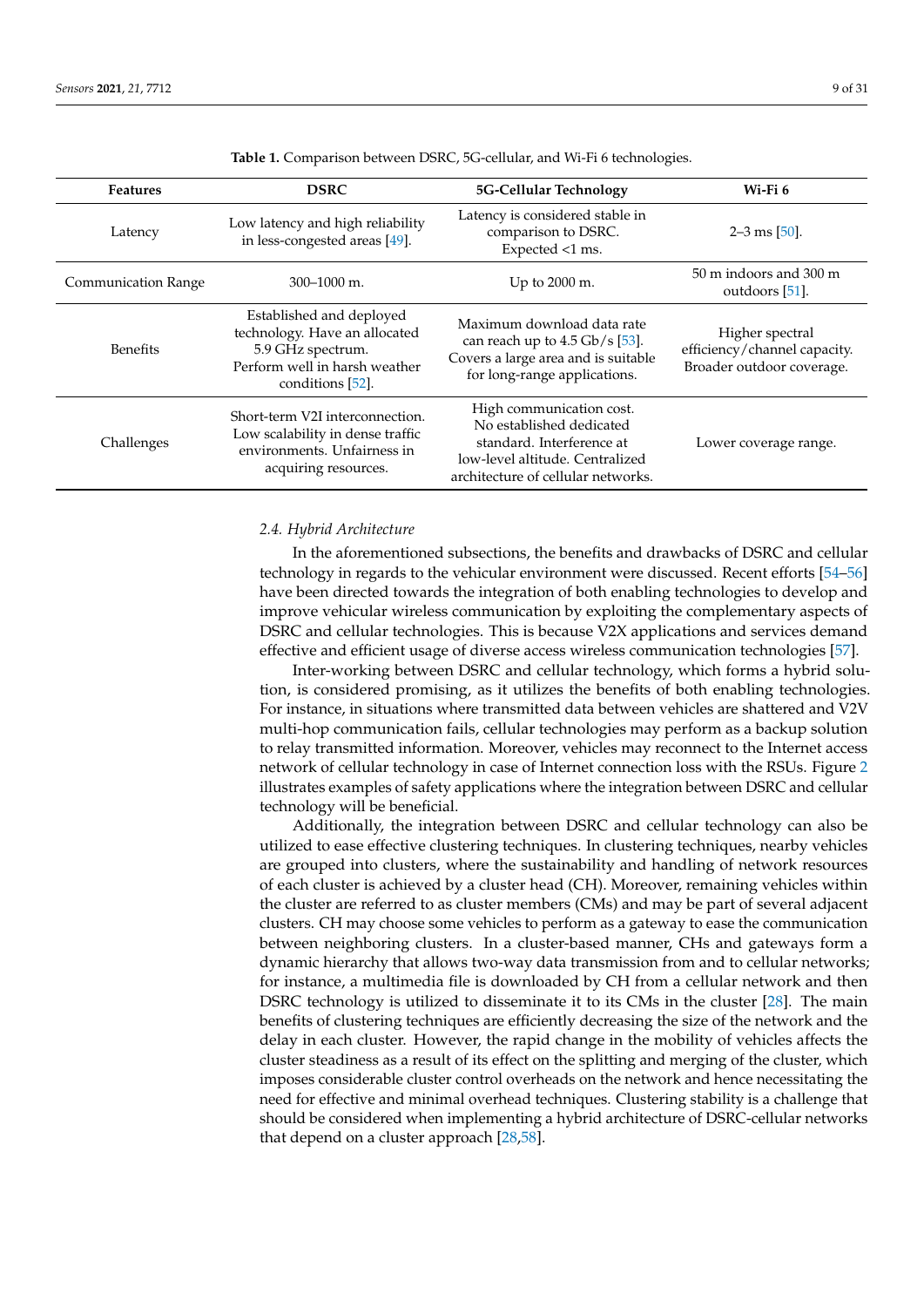<span id="page-9-1"></span>

**Figure 2.** VRU Collision warning, no-pass warning, and disabled-vehicle warning.

Another important aspect of the hybrid architecture of DSRC and cellular technology is the strategic paradigm used for network selection between both enabling technologies. One of the challenges that should be carefully considered when designing the network selection paradigm is the driver's preference to sustain their current network without swapping to another network for trivial increase in performance and quality. Moreover, in a transition stage where not all vehicles are equipped with devices that allow their interconnection between DSRC and cellular technology, fairness concerns may emerge, especially in cases where decisions for network selection and handover are taken merely by each vehicle in accordance to its own preference [\[28\]](#page-25-18).

The hybrid architecture of DSRC and cellular technology is foreseen by ABI research [\[59\]](#page-26-20) to be more cost effective and easier to implement and design. DSRC–cellular hybrid architecture is considered to leverage promising prospects, but it is important to consider challenges at an earlier stage of its deployment.

## <span id="page-9-0"></span>**3. Applications**

The connected vehicle applications are designed and developed to address many of the current modern transportation issues [\[60\]](#page-26-21). In regards to the performance and implementation cost of these applications, they greatly depend on the design decisions such as real-time input sensor data, modes of communication used, location of the computation process, and secure data transmission [\[11](#page-25-1)[,60\]](#page-26-21). The wide umbrella of connectivity is vehicle-to-everything  $(V2X)$ , which secures the sharing of information seamlessly between the vehicle and everything in the right format at the right time. There are several potential applications for various forms of connectivity within the V2X paradigm, such as the following:

• **Vehicle to occupant (driver/passenger) (V2O).** Enabling features like BLE/UWB-enabled phone-as-a-key; in-vehicle connectivity services for work, play, and commerce; driving error recognition and prediction; and QoX.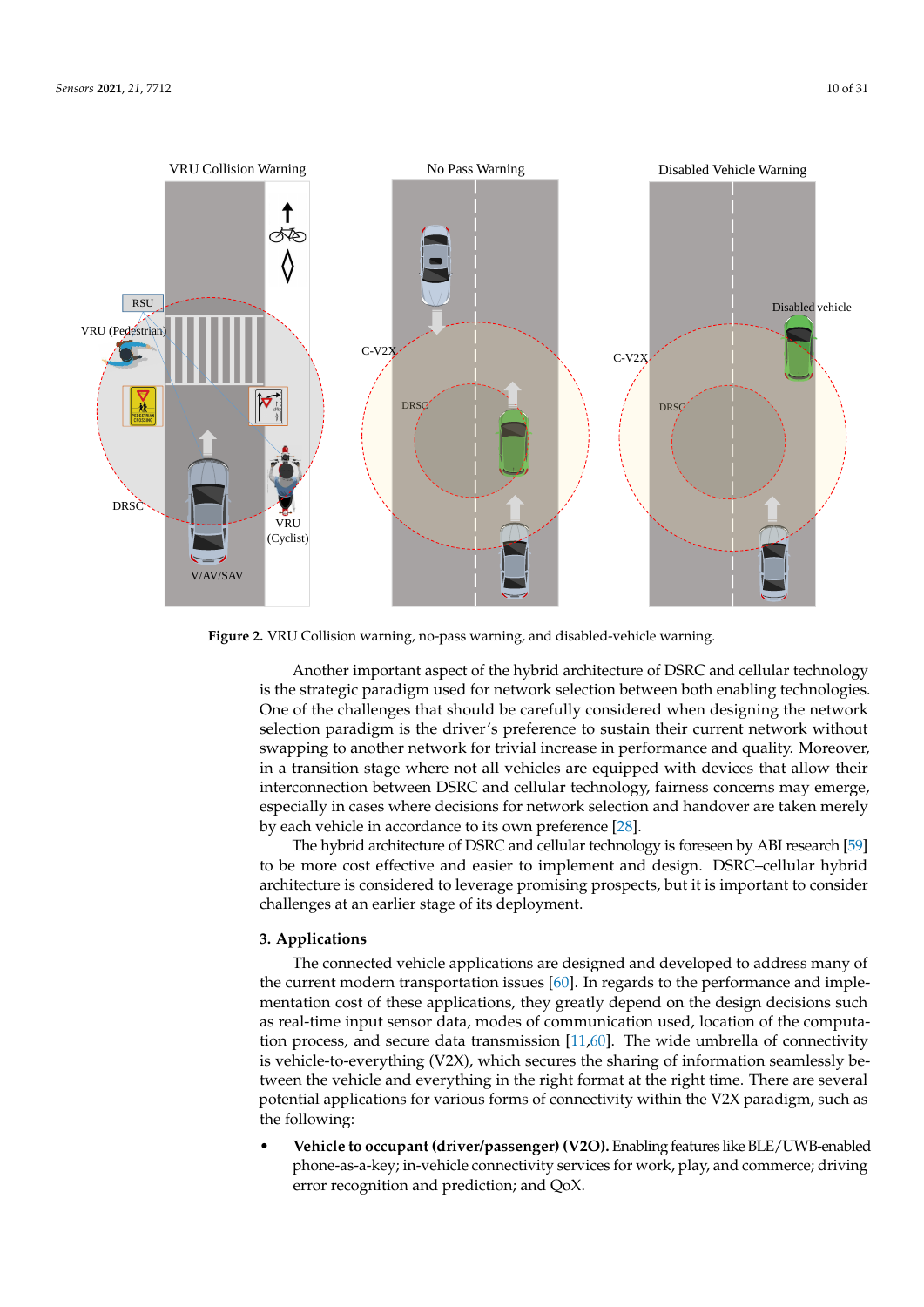- **Vehicle to vulnerable road users (V2VRU).** VRUs include pedestrians/jaywalkers and cyclists as well as motor-cyclists and persons with disabilities or reduced mobility and orientation. V2VRU can be an enabler for VRU detection, crossing intent and motion behavior recognition, and pre-crash warning.
- **Vehicle to vehicle (V2V).** Applications incldue post-crash warning, pre-crash warning, lane-change warning, cooperative collision warning, cooperative adaptive cruise control, visibility enhancement, wrong-way driver warning, intersection movement assistance, blind-spot warning, cooperative forward-collision warning, vehicle-based road-condition warning, communication relaying in case of emergency, smart cargo companions, last-mile delivery systems, fleet management systems, and self-organized autonomous vehicles.
- **Vehicle to environment (V2E)** includes road-condition monitoring, traffic-sign and light recognition, driving risk prediction, and perimeter monitoring systems.
- **Vehicle to infrastructure (V2I).** V2I is used for road-condition warning, SOS services, work-zone warning, do-not-pass warning, emergency vehicle signal preemption, intersection collision warning, in-vehicle amber alert, remote diagnostics and repair, pedestrian crossing information, red-light warning, pedestrian detection and warning, bicycle detection and warning, no left-hand turn warning, traffic condition monitoring, weather conditions, traffic light management systems, interaction management systems, parking management systems, and teleoperation in case of malfunctioning self-driving cars. For example, OnStar services provide automatic collision notification, enhanced roadside assistance, SOS emergency assistance, automatic diagnostic trouble code notifications, monthly vehicle health reports, service links, maintenance reminders, driving information, and on-demand diagnostics.
- **Vehicle to network (V2N).** V2N is used for disabled roadside vehicle warning, security credential management systems, multi-model mobility systems, dynamic ondemand mobility systems and services, cloud-based crowd-sensing services, real-time traffic monitoring, and for bringing attractive consumer experiences into the cabin to foster brand loyalty.

In this section, we shed light on the safety and non-safety applications. However, mobility [\[61](#page-26-22)[,62\]](#page-26-23) and environment applications [\[63](#page-26-24)[,64\]](#page-26-25) also utilize the CV paradigm to provide many benefits including smooth traffic flow and eco-friendly road-trip decisions.

## *3.1. Safety Applications*

The advancements in safety systems, such as active and passive systems, have been growing rapidly to mitigate many fatal traffic accidents and to help drivers and passengers survive. Active safety systems assist drivers in avoiding accidents through in-advance audible and visual alarms or by assisting drivers in managing their vehicles, such as through anti-lock braking systems. These systems are considered preventive systems, which help drivers avoid accidents before they occur [\[65,](#page-26-26)[66\]](#page-26-27). Whereas, passive safety systems help minimize accidents' impacts on the drivers and passengers in case of accidents; these include seat belts and air bags [\[66\]](#page-26-27). The integration of wireless communication in the automotive industry has led to many innovative active-system wireless-based applications among vehicles and between vehicles and infrastructures. On that account, these applications or cooperative safety driving applications provide traffic-related data to drivers beyond their perception, and, hence, they mitigate traffic accidents and reduce congestion [\[65\]](#page-26-26).

CV applications demand low latency, efficient, fast, and reliable broadcasting protocols for delivering messages in single-hop and multi-hop communications. However, some of the common issues associated with dissemination algorithms include the hidden node problem, the unavailability of feedback. and the high rate of collisions in the broadcast messages [\[67\]](#page-26-28). Several forms of message broadcasting can take place in vehicular environments. This includes beacon messages that send a vehicle's status and situational data in high frequency and small packets in a periodic manner. Even though beacon messages are considerably important in cooperative awareness applications, it suffers from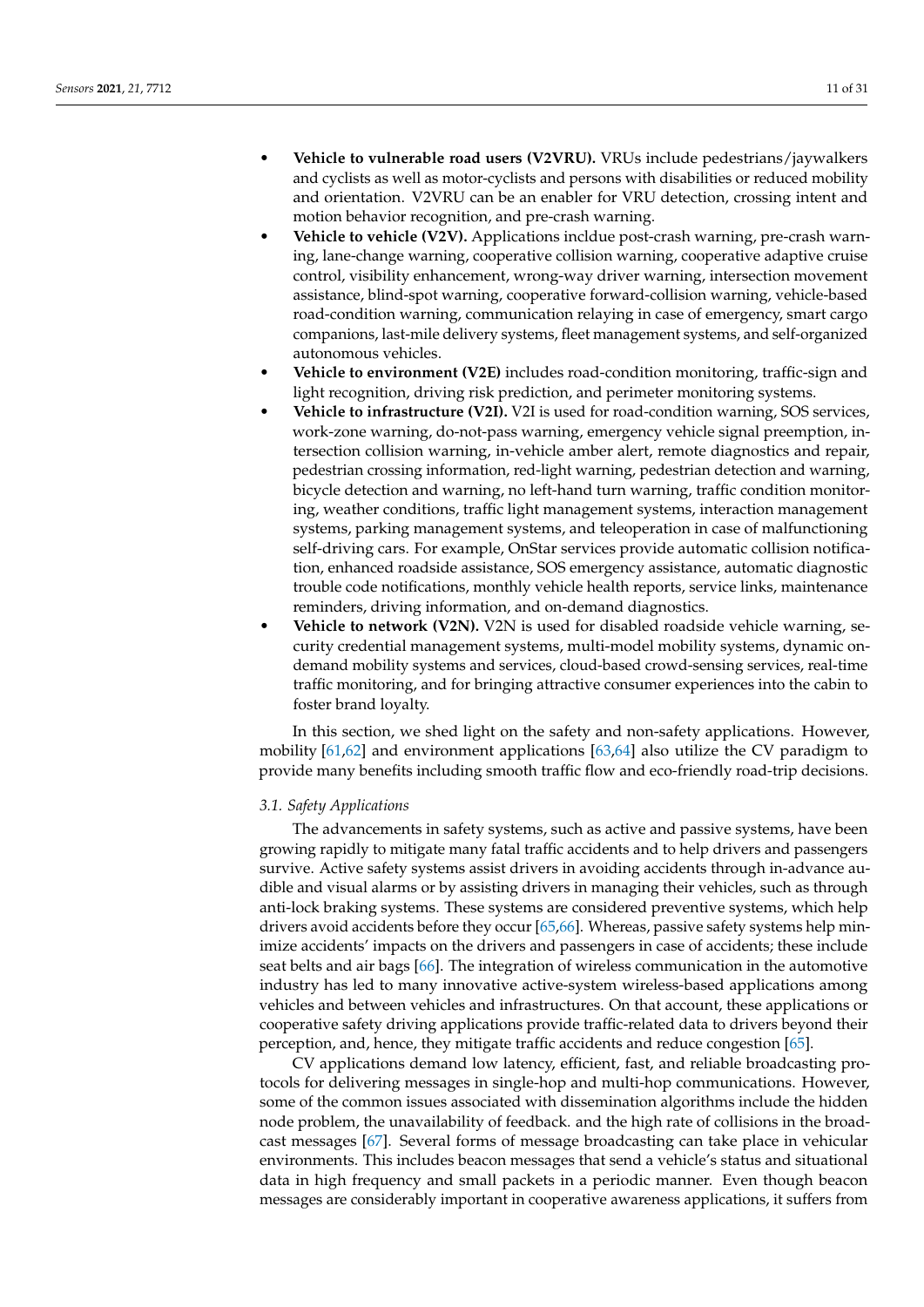some pitfalls such as latency, network flooding, and a lack of location preciseness [\[11\]](#page-25-1). Whereas, event-driven messages transmit critical event-based information, for instance, in cases where safety critical events should be noted; therefore, these messages will require minimum delay and a lower collision probability rate [\[11](#page-25-1)[,68\]](#page-27-0).

Safety-related data such as basic safety messages (BSMs) help drivers to have a full real-time awareness of the surrounding environment, since they constantly share their speed, acceleration, and direction and other relevant safety data. Another form of safety traffic data is event-based data, as shown in Figure [3,](#page-11-0) where a vehicle ahead of the way is able to notify other vehicles about incidents that lie ahead or an alarming situation, such as emergency electronic brake light ahead warning or forward collision avoidance [\[69\]](#page-27-1).

Safety applications are time-critical applications, which require real-time data to be delivered with low latency, reliability, and a high transmission speed. However, to enhance latency and performance, challenges with respect to data management and analysis should be addressed. Even with the high cloud scalability and its low cost, solutions such as, increasing the computational power are not feasible in terms of data management challenges [\[11\]](#page-25-1). Moreover, safety applications will require thorough analysis in terms of safety evaluation and modeling [\[70–](#page-27-2)[72\]](#page-27-3). In the following subsections, some of the most popular CV safety applications are discussed.

<span id="page-11-0"></span>

**Figure 3.** Post-crash safety warning scenario.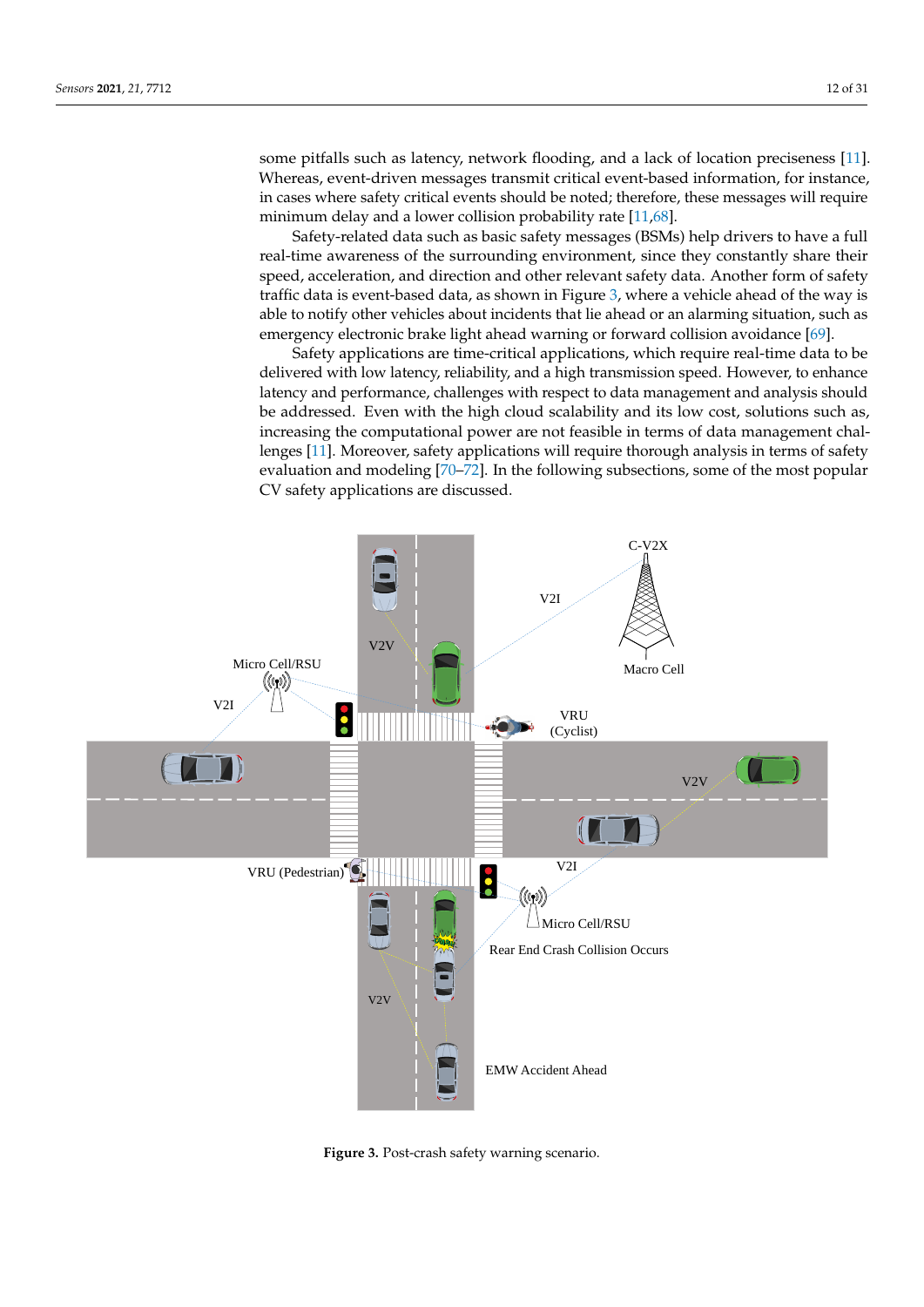### 3.1.1. Red-Light-Violation Warning (RLVW)

In this application, a micro-cell/RSU sends both signal timing and the geometry of the intersection in signal-phase–timing (SPAT) and MAP messages, respectively. The vehicle uses this information along with its speed and acceleration to determine if it is likely to violate the red signal or not [\[73\]](#page-27-4). For example, a warning is issued to the driver if the vehicle is approaching an intersection at the start of the yellow signal and the time needed to cross the intersection is longer than the duration of the yellow signal [\[74\]](#page-27-5).

Various studies have been carried out to enhance and improve the RLVW application performance. Prior knowledge of red-light-running violations can help in detecting such incidents and in notifying nearby vehicles in advance to take proper actions. In [\[75\]](#page-27-6), the authors came up with a system model that can predict red-light-running (RLR) to assist in diminishing the fatal accidents caused by such an action. Their proposed model embraces the use of time-of-flight (ToF)-based light detection and ranging (LIDAR) sensors for speed calculations along with a prediction algorithm that is dependent on computing the stop sight distance (SSD) formula to determine the braking distance with respect to the speed. LIDAR positioned at the side and front of the vehicle is able to determine and measure the speed of vehicles approaching the intersection and hence is able to anticipate the RLR violation that the vehicle might experience. The traditional TOF LIDAR sensor technique is widely adopted and is a popular approach for speed/distance estimation due to its simplicity, precision, and sensitivity in comparison to other proximity-based sensing techniques [\[76,](#page-27-7)[77\]](#page-27-8). However, this technique can still suffer from complex design during detection due to high amplification factors and frequency rates [\[77\]](#page-27-8). Chen et al. [\[78\]](#page-27-9) describe a probabilistic stop-or-go prediction framework that depends on Bayesian networks (BN). The authors broaden the deterministic output into a probabilistic output. The BN framework is adjusted and assessed through the streaming trajectories of data gathered by the radar sensors that are employed in the signalized intersection. Many factors are incorporated in their model including the dynamic movement of the vehicles such as speed and accelerations, in addition to considering car-following behavior. Their probabilistic RLR BN prediction framework provides a high accuracy level, and the model's performance is enhanced with feature interpretation. In [\[74\]](#page-27-5), the impact of voice warnings on the brake response time (RT) to RLR violations in the presence of collision avoidance process was analyzed. The analysis was conducted and tested on a driving simulator. To test the effectiveness of their system warning status, lead time and content were all taken into consideration. Their experiment demonstrates that using voice warnings was able to reduce the RT; hence, the collision occurrence rate was also reduced. Both early and late warnings were able to reduce the RT and the collision occurrence rate, with better results achieved with early warnings. The authors point out that their results can help designers of the RLR collision warning systems to improve the effectiveness of those systems [\[74\]](#page-27-5). In their experimental research study, the authors incorporated several demographic factors, such as driver's age, gender, and experience. However, the driver's style and uncertain behavior can also have a significant impact on the braking response time and the RLR violations, which may lead to unsafe signalized intersections [\[79\]](#page-27-10).

## 3.1.2. Emergency Electronic Brake Light Warning (EEBL)

In this application, drivers are alerted of an emergency hard braking event performed by vehicles in front of them to be able to take the proper action to avoid an accident. The emergency hard braking event flag means that an event flag is incorporated within the data elements. Event flags' data elements are not included within the BSMs except if one of those flags are set to one [\[80\]](#page-27-11). EEBL application is considerably useful in situations where poor visibility exists, for instance, harsh weather conditions such as heavy rain or when the driver's sight is blocked by other vehicles [\[81](#page-27-12)[,82\]](#page-27-13).

Several studies have been directed to enhance and develop the EEBL application performance. For instance, authors in [\[83\]](#page-27-14) present a comparison between two approaches carried out to evaluate the significance of electronic brake reports in EEBL systems. The first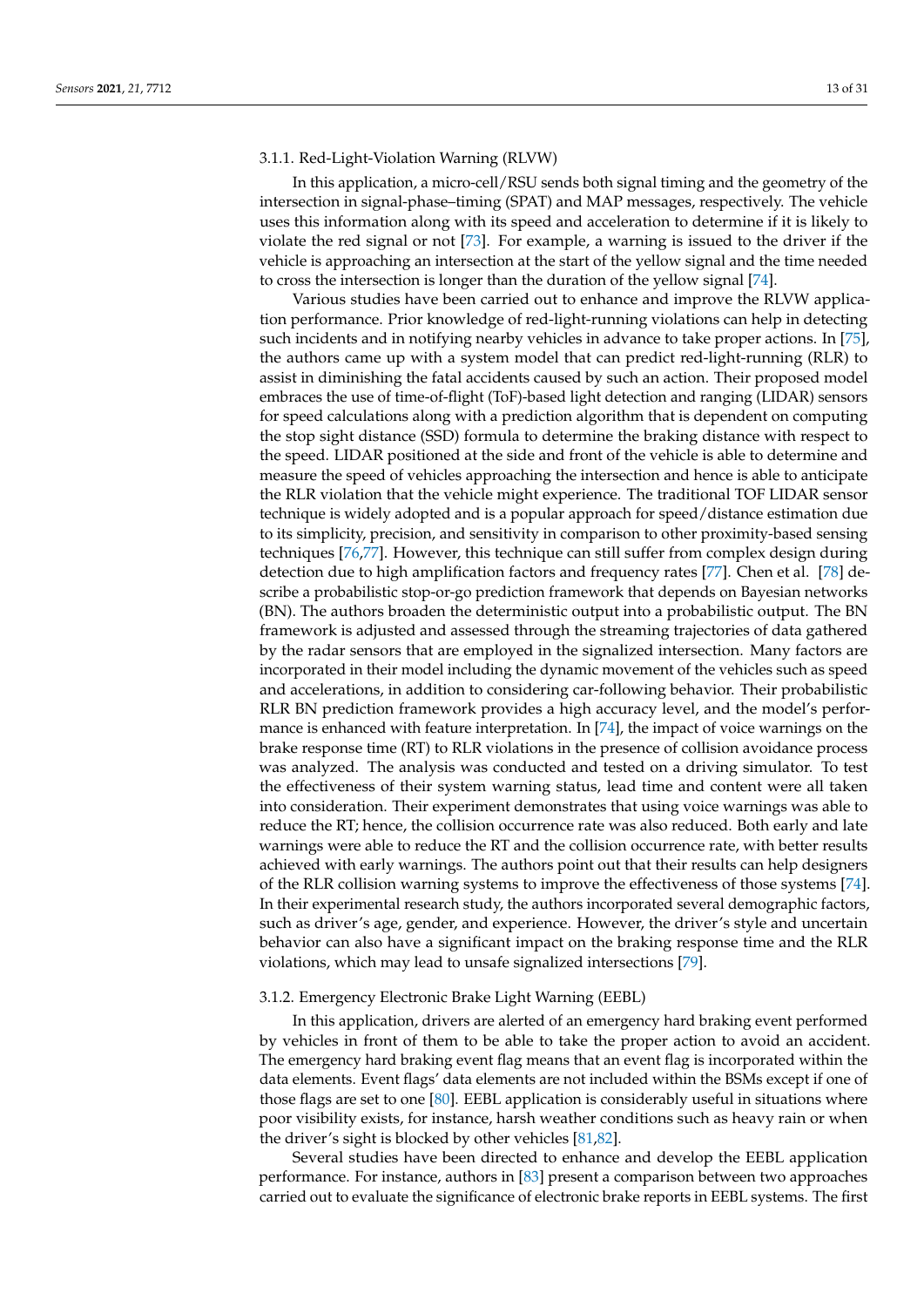technique was an analytical equation that depended on the minimum safety gap scheme. The second method was a machine learning tactic that was designed and proposed by the authors. In this context, reports regarding decelerated vehicles were being broadcast by their application to inform and alert drivers in need to conduct emergency braking. Based on the relevance of this report to the driver, vehicles decide whether to notify drivers or not. The lane and direction of the data were both common features to determine the relevance; however, false-positive warnings can occur, which may lead drivers to disregard these warnings or switch off the system, hence ignoring any safety benefits of the application. According to the analysis, the machine learning model outperformed the analytical technique in decreasing the number of false positive warnings by learning from the post actions taken by the driver upon obtaining the report. Both methodologies were compared using the MITSIM simulation software with a variety of traffic and communication specifications [\[83\]](#page-27-14). In another study, Payre et al. [\[84\]](#page-27-15) present the design and assessment of in-vehicle signs shown on the smartphone to applications including EEBL, electronic-vehicle warning (EVW), traffic-condition warning, and road-work warning. They evaluated their design using quantitative and qualitative techniques. A total of 44 participants were provided with 11 design options, and their display included both non-legend and legend designs. The results showed that EEBL and EVW signs based on the legend design were better understood and less vague, in comparison to non-legend-based signs. Displaying a legend design underneath the signs to alert drivers of any potential emergency braking that might occur ahead was effective in situations where poor visibility conditions exist. Hence, an improvement for safety-critical incidents can be achieved.

## 3.1.3. Curve-Speed Warning (CSW)

CSW applications are developed to inform drivers of any approaching curves, in case their current speed is considerably high and unsafe to pass through the curve. The application incorporates data provided by the infrastructure along with the vehicle sensor data to provide a recommended safe speed. The recommended speed depends on the geometrical shape of the curve, road and weather conditions in real-time, vehicles dynamics, and stability telematics information [\[85](#page-27-16)[,86\]](#page-27-17).

Serna et al. [\[87\]](#page-27-18) have shed light on the lack of road geometry considerations in intelligent speed adaptation systems. Based only on fixed speed limits, drivers are only warned when they go over the suggested speed. The authors demonstrated a dynamic speed adaptation methodology that provides an ideal speed taking into consideration the curvature of the road. They also performed curve analysis extraction using an algorithm that utilizes the GPS data off-line identifiers, which indicate immense curvature segments and which provide speed estimation for each curvature.Their proposed model makes use of the GPS data based on real-time kinematics GPS to sense maximum speeds and to identify road curvature sharpness to guarantee a smooth shift between the existing speeds. The model has been put for testing through experimental simulations, which indicated a reduction in lateral errors on sharp curves [\[87\]](#page-27-18). These results were conducted using a simulation-based approach, and it would also be important if their findings were additionally validated using field test experiments to provide a more contextual analysis of the lateral errors. Moreover, the real-time kinematics GPS adopted in their study had high precision and centimeter-positional-accuracy levels, but it is still prone to residual atmospheric errors in long- and medium-distance ranges [\[88\]](#page-27-19). In [\[89\]](#page-27-20), the authors discuss the potential of improving the effectiveness of CSW systems by adjusting to the driver's behavior instead of adapting only to road and traffic conditions. A personalized adaptive curve speed warning (ACSW) system adapts to the driver's response time and historical curve handling performance. On the other hand, the waiting time is modified according to the reward/punishment function that helps reinforce safer actions, while providing customized time alerts. The authors also conducted a comparison between ACSW and CSW and their findings, which suggest that the interactions of drivers with warning systems greatly depend on demographic factors, such as gender and age. Moreover, their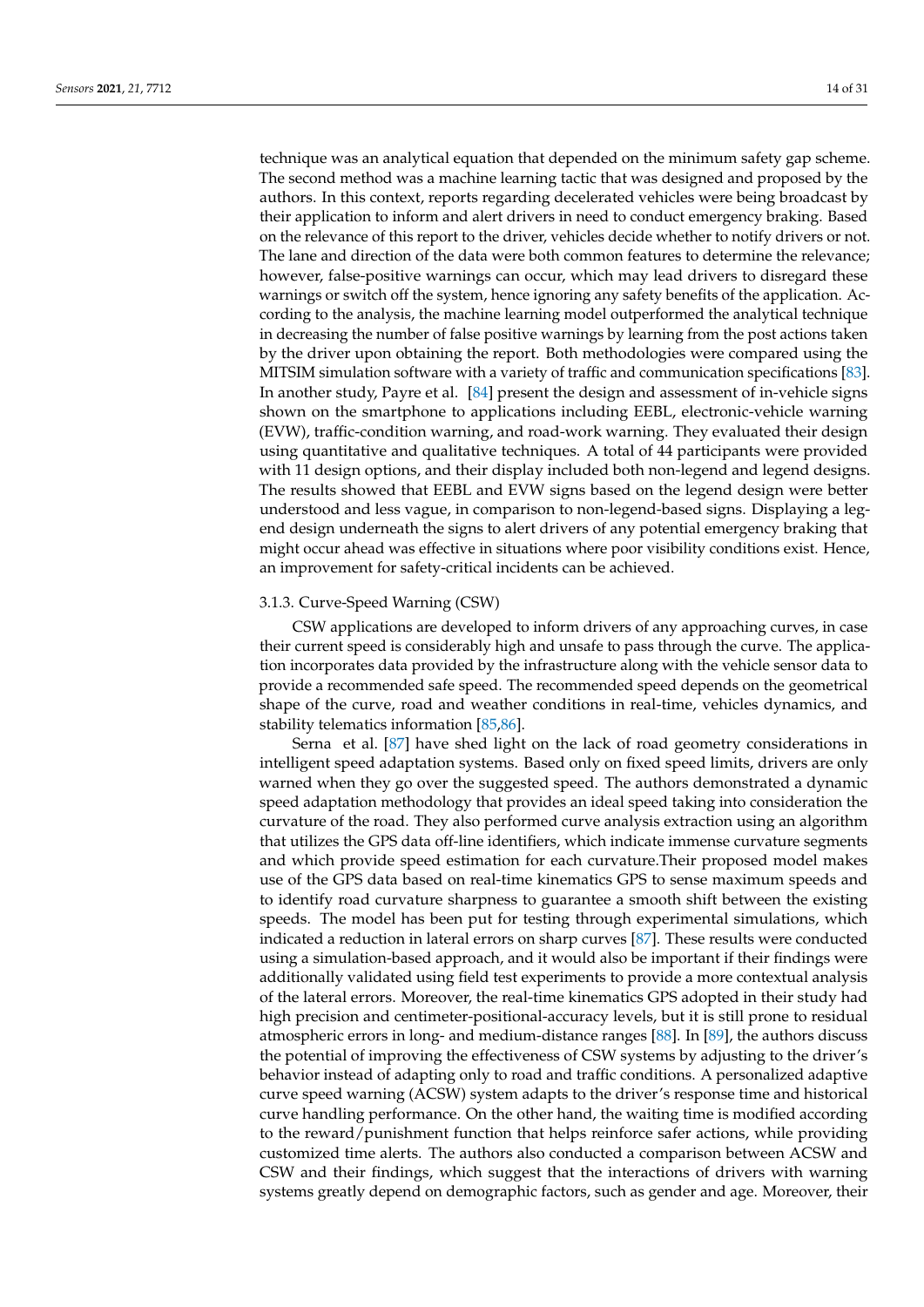results indicate that the driver's near-curve speed changes significantly according to road attributes such as advisory curve speed and curve direction.

## 3.1.4. Platooning

Cooperative vehicle/truck platooning is considered one of the most promising applications that has received significant attention from both automotive industries (e.g., Volvo, Daimler, and Scania) and academia. Vehicles/trucks in platoons are expected to maintain safe inter-vehicle distance and synced speed, routes, and braking through sensors/radar technology utilization, which is enabled by V2V communication when closely following a leader vehicle/truck. Platoons will benefit from significant reduction in fuel consumption, congestion, harmful gas emission, and aerodynamic drag. Reduction and improvements in aerodynamics drag will specifically have a remarkable impact on trucks, which are susceptible to higher wind resistance in comparison to other vehicles. Trucks in platoons are expected to save up to 15% of fuel consumption when auto-following their leader truck. Even with the aforementioned benefits, inter-platoon communication interference may arise among adjacent/opposite platoons, especially in intersections or crossings, where a number of platoons may coexist. Remote leader truck hacking, out-of-the loop drivers in tailgated trucks, abrupt software/hardware failures, real-world heterogeneous platoons, and platoon stability are all among the challenges of platooning application. One of the proposed solutions to tackle out-of-the-loop drivers is the deployment of a level 1/level 4 platooning system, where the lead truck will be operated by a human driver to combat any unexpected road conditions or adverse weather situations followed by tailgated level 4 automated trucks [\[90](#page-27-21)[,91\]](#page-27-22).

Furthermore, research studies have been dedicated to enhance both centralized (followers communicate with platoon leader) and decentralized (peer-to-peer platoon communication) platooning systems [\[92\]](#page-27-23). The authors in [\[93\]](#page-27-24) propose platooning as a service framework that adopts a centralized mobile edge computing (MEC)-based approach to control the speed/acceleration of follower vehicles in the platoon. Uplink/downlink transmissions' latency/packet loss probability impacts and electromechanic actuation lags of vehicles/trucks were investigated in the SUMO simulator. The proposed platooning system was tested on highways; however, other traffic flow scenarios, such as intersections should be considered. Other studies adopted a decentralized approach such as [\[94\]](#page-27-25), where the authors proposed a distributed resource allocation (channel assignment/power allocation) algorithm, which was developed for C-V2X-based platoons. Optimization decisions based on a deep reinforcement learning algorithm are taken by the leader vehicle to allocate the optimized sub-band and power of transmitted signals to the auto-following vehicles. Reduction in signal overheads and near-centralized V2I sum-rate performance were achieved and validated using the simulation. Another interesting aspect is the communication latency within platoons of vehicles, which has been tackled in several research studies. For instance, the authors in [\[95\]](#page-28-0) proposed an adjusted cooperative adaptive cruise control (CACC) framework for longitudinal safety and sensitivity analysis of the communication latency for vehicles' platoons.

## *3.2. Non-Safety Applications*

With the amount of data shared among vehicles, many non-safety applications and services can be developed in connected environments. Applications such as traffic management are aimed at decreasing traffic congestion and enhancing traffic flow. This is done by sharing traffic monitoring information that helps drivers reroute their destination, and traffic engineers optimize the traffic-light scheduling, thereby decreasing traffic congestion. Infotainment applications are another example that mostly provide location-based services and entertainment such as parking availability, hotels and restaurants locations, music streaming, and file sharing [\[65\]](#page-26-26). In the following subsections, we discuss some of the interesting non-safety applications that could be offered by CVs technologies.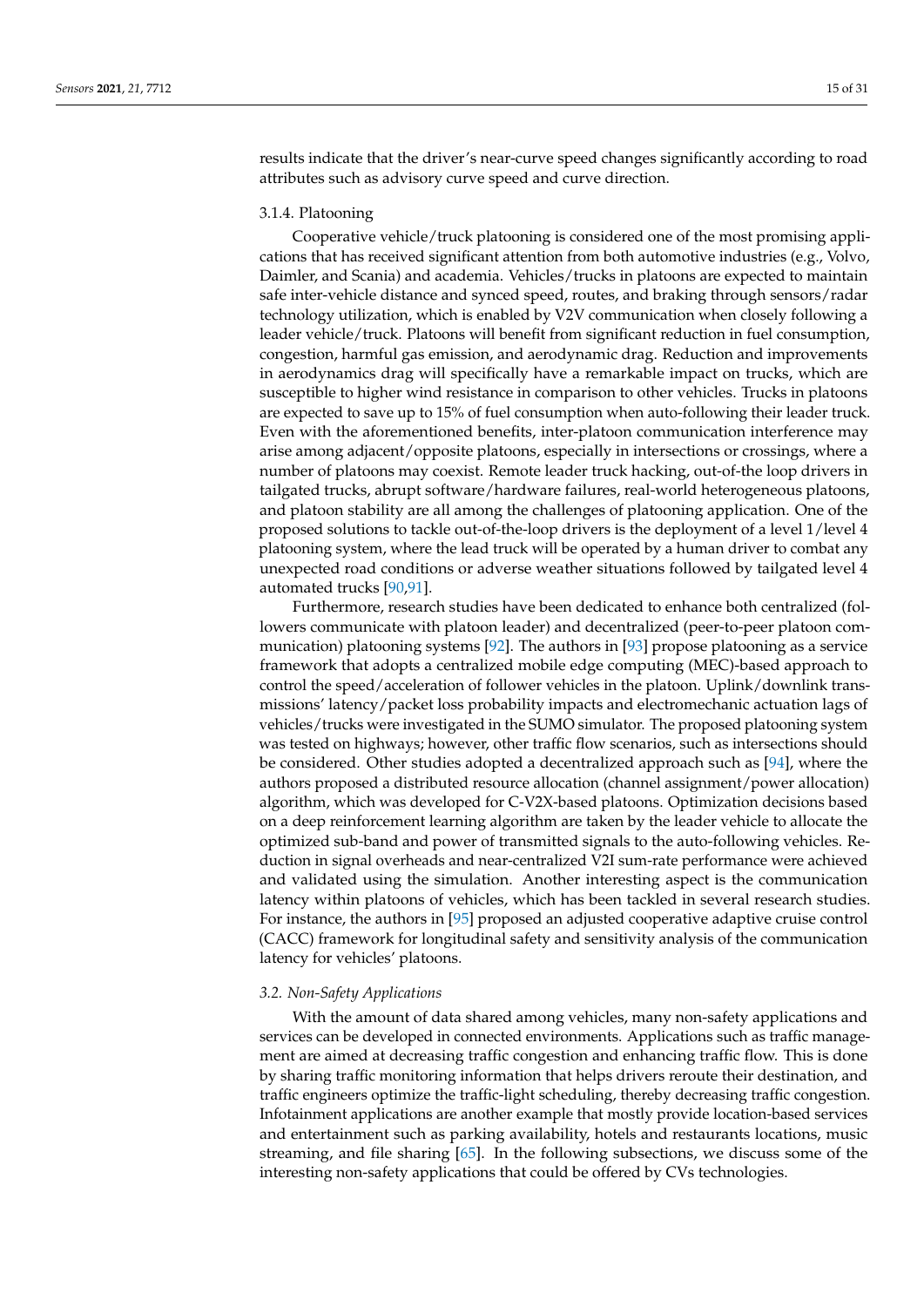### 3.2.1. Infotainment Applications

In the connected vehicles era, drivers expect more from vehicles beyond safety. The increasing demand towards an *"always connected"* paradigm and the growing need for in-vehicle entertainment applications along with the capability of vehicles to connect to the Internet have paved the way for many innovative infotainment and multimedia applications including high-quality music and video streaming, interactive gaming, and file-downloading [\[10](#page-25-0)[,12\]](#page-25-2). These applications require Internet connectivity. Since automakers integrate their own infotainment systems into their own car production lines, there exists a major difference between automakers as to whether these systems should have a built-in Internet connectivity or should use the drivers' smartphones for Internet access. However, most automakers are in favour of in-vehicle Internet, and, hence, great efforts have been conducted to include a wireless modem within vehicles to provide Internet and device connectivity within the vehicle's dashboard. This will allow the integration of in-vehicle sensor data with web information, which provides a convenient, safer, and more secure driving experience [\[12,](#page-25-2)[96\]](#page-28-1).

## 3.2.2. Vehicle as a Mobile Service Provider

Other potential applications beyond entertainment can be provided by utilizing the sensing, communication, and computation capabilities within the CVs and hence enable CVs to act as a mobile service provider for many entities including car riders, nearby vehicles, and third-party recipients [\[97,](#page-28-2)[98\]](#page-28-3). This includes providing services, such as data relaying, commercialization, and localization and data storage services [\[98\]](#page-28-3).

In the data-relaying services, connected vehicles act as forward data relays that enable a source vehicle to communicate with out-of-range destination vehicles through intermediate vehicles. Data relaying can take place among vehicles and between vehicles and microcells/RSUs. In this context, data-relaying services can be used as a methodology to increase network coverage. Data relaying in connected vehicles can follow one of three communication forms that include geo-casting, unicasting, and information dissemination. In geo-casting, connected vehicles relay data to a group of destination vehicles that are geographically located in specific zones of interest, and then the data is sent back to the source vehicle, for example, traffic-related data that include road conditions in a specific location, such as gas stations, where vehicles send their real-time speed indicating the current traffic at this specific location. Unicast means that vehicles relay data to a single destination vehicle. Information dissemination refers to the flooding of data to all neighboring vehicles. This takes place in cases of road-hazard situations, such as pothole detection using in-vehicle sensors. This information can be disseminated to other vehicles to warn them of the harshness and location of this pothole. Moreover, advertisement agencies can make use of the mobility features of CVs to advertise to drivers/passengers' special offers by hotels, restaurants, shopping malls, etc. Hence, commercialization is a paid service to the driver whose CV relays information about offers and advertisements while on the move [\[4,](#page-24-3)[98\]](#page-28-3).

#### *3.3. Research Potential for Applications*

The growing demand for more innovative CV applications have witnessed unprecedented and huge strides in recent years. In this section, we provide a precise look at some of the promising CV applications and direct the reader's attention to some unnoticed research scopes.

## 3.3.1. Data Monetization

Data monetization refers to turning collected data into a monetary value [\[99\]](#page-28-4). In this context, data takes a new role where businesses can productize these data to promote new services, hence increasing their revenue streams [\[100,](#page-28-5)[101\]](#page-28-6). The monetization of the collected data from millions of CVs on the road promises to enable more innovative and compelling CV services [\[102](#page-28-7)[,103\]](#page-28-8). Many automakers are seeking to leverage CV data for various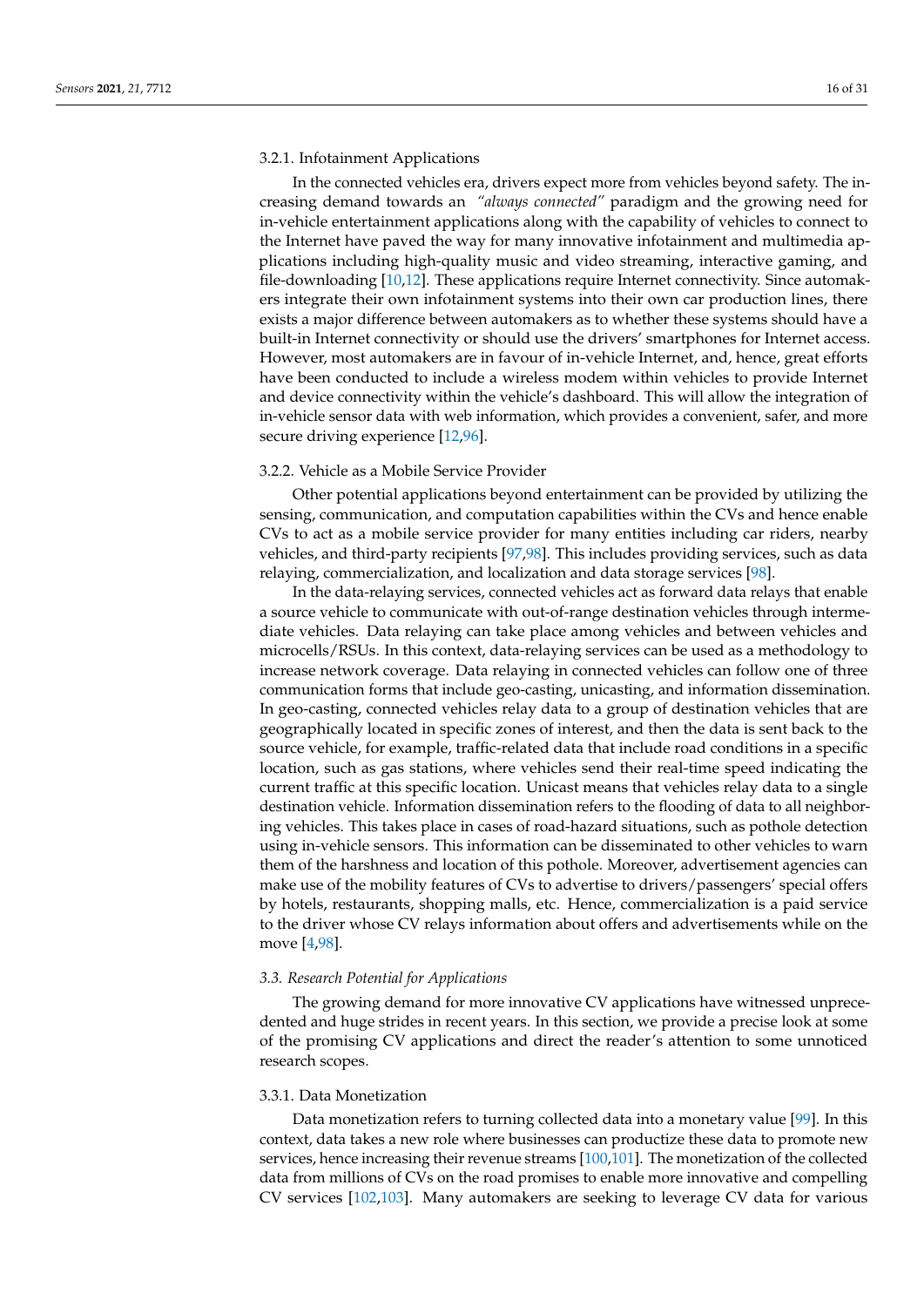innovative services. GM, for example, introduced a new service called "Marketplace," where drivers can use the infotainment dashboard to place orders (e.g., coffee and gas reservations) or to book restaurant seats in advance, while on the move [\[104\]](#page-28-9). Fuel depot is another service provided by GM that assists drivers with low fuel tanks to find the nearest gas station and, based on this information, provides offers and discounts that might be available at nearby gas stations [\[105\]](#page-28-10).

Automotive industries are racing to offer sophisticated and advanced in-vehicle services to improve the customer experience and to leverage data monetization opportunities. The Connected Car Customer Experience (C3X) framework proposed by McKinsey & Company [\[15\]](#page-25-5) shows how CV customers' in-vehicle experience can be monetized and serves as a framework to estimate the data-driven value-generation opportunities aligned with increased user connectivity. The C3X framework defines five levels of customer in-vehicle experience in CVs extending from a basic to a high level of vehicle connectivity. These levels are scaled up to reach the ultimate cognitive artificial intelligence advanced level where vehicles can predict and achieve unexpected driving situations. More detailed information on the C3X framework can be found in [\[15,](#page-25-5)[16\]](#page-25-6).

The high revenues expected to be generated from monetizing CV data are hampered by a number of challenges, one of which is promoting the added value associated with new connected services that require complex installation procedures and that might be faced with connectivity issues. The lack of a standard data monetization framework throughout the vehicle life cycle and struggling to model agile-based systems and nonscalable ecosystems are also other challenges [\[15\]](#page-25-5). Exploration of how to monetize data efficiently without privacy invasion is important for both OEMs and users. Moreover, it is important to consider cases where poor data quality exists and provide innovative solutions to improve data quality and integrity.

#### 3.3.2. Last-Mile Delivery Services

The last mile is defined in transportation planning and supply chain management as the movement of goods and people from a transportation hub to a final destination [\[106\]](#page-28-11). The growing public demand for online shopping has greatly increased the number of delivered packages by courier, express and parcel services. People tend to order online aiming at fast and more time-efficient delivery services. However, the direct relation between door-to-door delivery and the inefficiency of the last-mile delivery systems has potentially resulted in significant extra miles traveled by diesel trucks, specifically in residential areas. These trucks contribute to traffic congestion, air pollution, higher costs, and low quality-of-life conditions. It becomes even worse when customers are required to sign upon delivery [\[107](#page-28-12)[,108\]](#page-28-13). Therefore, innovative solutions for last-mile delivery to decrease the negative environmental impact of the extra miles traveled are becoming a necessity. These solutions include, but are not limited to, cargo-bikes [\[109\]](#page-28-14), semi- and fully autonomous last-mile delivery, delivery droids (bots), E-palette, postal delivery, driverless deliveries, and privately owned AV. As an example, cargo bikes include the Centaur Cargo Trike Xl and Armadillo Volvo's electric cargo bikes [\[110\]](#page-28-15). According to McKinsey, semiand fully autonomous last-mile delivery will reduce costs by approximately 10–40% [\[111\]](#page-28-16).

The COVID-19 pandemic has taught us the lesson that our systems are not designed for large-scale emergencies. The high contagiousness/viral shedding of the novel coronavirus is one of the major causes of the outbreak. Social distancing is the main measure taken to reduce the spread of the virus through minimizing the contact between the people. However, frontline workers who treat patients or who deliver medicine or food for them, and even people at home who order essential goods like medication or groceries, are still at risk. Contactless last-mile delivery systems and services can help in avoiding physical contact between caregivers and patients or between delivery workers and the delivery recipients. These contactless last-mile delivery systems will benefit from the rapid proliferation of connected technologies and the recent advancements in semi- and autonomous delivery platforms to revolutionize the urban logistics and to provide safe and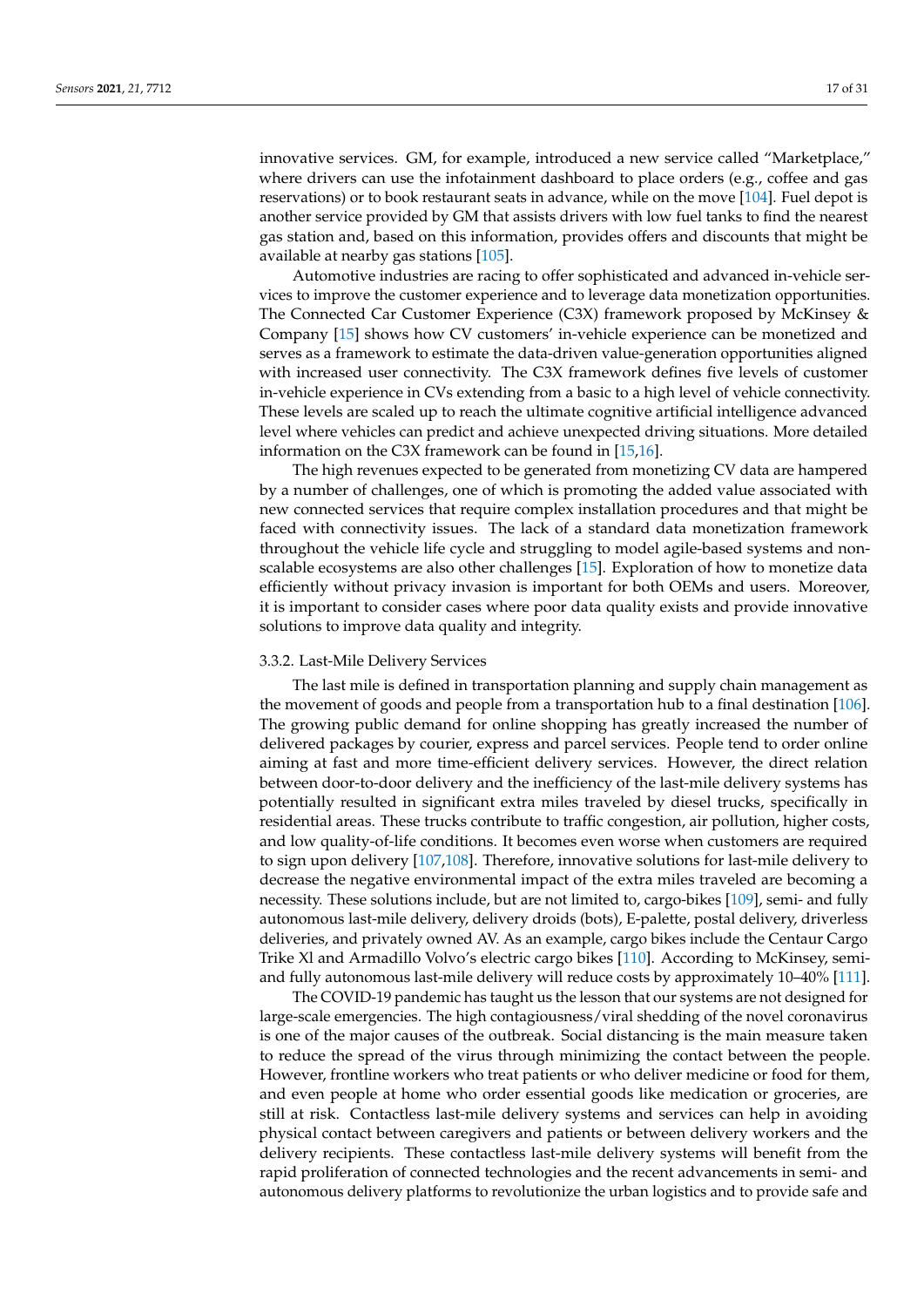efficient delivery methods for medical supplies [\[112\]](#page-28-17), medications [\[113\]](#page-28-18), food, groceries, and other goods [\[114](#page-28-19)[,115\]](#page-28-20).

Increasing the efficiency of last-mile delivery can be achieved by decreasing the distance traveled for door-to-door delivery and by lowering the number of packages that are considered as missed deliveries. Innovative ideas such as in-car delivery services have been released by automotive companies, such as Volvo and GM, who have teamed up with Amazon to provide this service. This includes times where customers are not present in their cars. In such cases, the couriers will acquire a unique one-time digital key that can help unlock the customer's vehicle for package delivery [\[108\]](#page-28-13). Even though several studies have been conducted on last-mile delivery and cargo-bikes [\[107](#page-28-12)[,108](#page-28-13)[,116](#page-28-21)[,117\]](#page-28-22), it remains challenging, especially in dense, congested areas and in harsh weather conditions.

#### 3.3.3. Smart Intersection Management Systems

According to many studies [\[118,](#page-28-23)[119\]](#page-28-24), intersections are accountable for a large number of dangerous accidents in addition to high traffic delays in urban cities. As a result, intersections have a serious impact on the efficiency of traffic management systems [\[120\]](#page-28-25). Therefore, CV data such as real-time heading, speed, and position are considered significant elements in assisting to optimize the traffic management systems. This will pertain to safety and operational cases, where controlling traffic signals is a necessity when different traffic streams coexist. This could be achieved with priority rules, which include stop signs, roundabouts, and right-of-way rules along with different traffic-signal approaches, such as fixed, actuated, and adaptive approaches. For instance, studies have addressed adaptive traffic control algorithms, where predictive models are integrated with the adaptive traffic control systems to have an estimate on the number of arriving vehicles and the queue length at the intersections. Even though these control strategies are able to accommodate variations in traffic demand, there exist some limitations regarding the maximization and minimization of the green-time periods. This allows for more potential efforts in enhancing the traffic operation efficiency at intersections to accommodate the variations in traffic demands effectively, and hence decreasing traffic delays [\[121\]](#page-28-26).

Even with the existence of many studies in both signalized and non-signalized intersections [\[122–](#page-28-27)[125\]](#page-29-0), intersection traffic management remains a challenging research area in intelligent transportation systems.

## 3.3.4. Collaboration of Smartphone Applications with Vehicles

Automotive companies including Volvo, Bosch, and many others are utilizing smartphone applications to provide new innovative services. For instance, a smart phone application can unlock the vehicle and start/stop the engine, provide access to authorized riders (e.g., in ridesharing scenarios), notify the owner of any upcoming services, and remotely check the fuel level [\[126](#page-29-1)[,127\]](#page-29-2). Another example is the digital driver map that drivers can use to locate/reserve parking spaces [\[126\]](#page-29-1). The potential of these applications will provide a myriad of new innovative services within the vehicle.

Table [2](#page-18-1) provides a summary of the applications that have been discussed in this article along with the available references to gain a better understanding of these applications.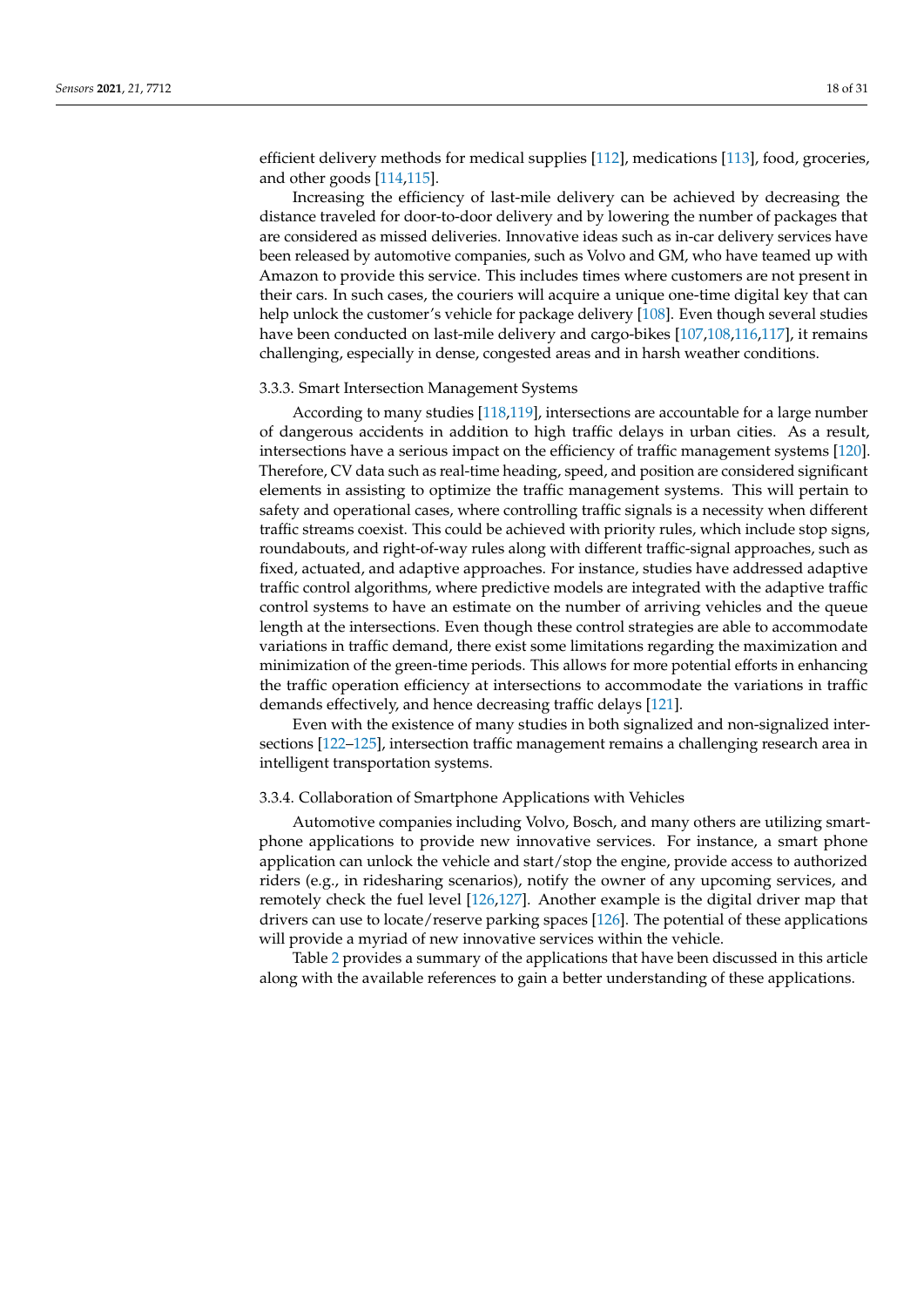| <b>Application Name</b>                                      | Description                                                                                                                                | References               |
|--------------------------------------------------------------|--------------------------------------------------------------------------------------------------------------------------------------------|--------------------------|
| <b>RLVW</b>                                                  | Drivers are informed if they are about to<br>cross a red light.                                                                            | $[73 - 75, 78]$          |
| EEBL                                                         | Data is sent to alert drivers of hard<br>braking performed by the vehicle in front<br>of them.                                             | $[80 - 84]$              |
| <b>CSW</b>                                                   | Drivers are notified that they are about to<br>enter a curve with high speed                                                               | $[85 - 87, 89]$          |
| Platooning                                                   | Vehicles/trucks maintain inter-vehicle<br>distances and are synced (speed, routes,<br>and braking) to achieve enhanced fuel<br>consumption | $[90 - 92, 94]$          |
| Infotainment                                                 | Commercial/entertainment applications                                                                                                      | [96]                     |
| Vehicle as a mobile service                                  | Providing of other services beyond safety<br>and entertainment such as localization or<br>commercialization.                               | [4, 97, 98]              |
| Data monetization                                            | Monetizing data to provide new<br>innovative services.                                                                                     | $[99 - 105]$             |
| Last-mile delivery                                           | Tackles efficient delivery of<br>packages/parcels                                                                                          | $[107 - 110, 112 - 117]$ |
| Smart intersection<br>management                             | Intersection management at both<br>signalized and non-signalized<br>intersections to increase efficiency and<br>decrease traffic delays.   | $[118 - 125]$            |
| Collaboration of smartphone<br>applications with the vehicle | Integrating smartphone applications to<br>aid in some of vehicle's functionality<br>such as replacing keys with smartphone<br>application. | [126, 127]               |

<span id="page-18-1"></span>**Table 2.** Examples of Potential CVs Applications.

# <span id="page-18-0"></span>**4. Challenges**

The following subsections identify and describe the fundamental challenges of CV technology. Recommendations and suggestions to handle these challenges are discussed in an effort to improve the future development and deployment of CVs technology.

#### *4.1. Integration of Communication and Computation*

The advancements in mobile cloud computing, distributed data storage, and vehicular communication technologies have played a significant role in the modeling and implementation of cooperative vehicle infrastructure systems. CVs possess onboard units that provide storage, communication, and computation functionalities, which allow these vehicles to offer cloud computing services to other connected mobile devices within their ranging scope [\[128\]](#page-29-3). This has given rise to innovative vehicular cloud computing from mobile cloud computing [\[129,](#page-29-4)[130\]](#page-29-5), which has received increasing attention in recent years. In this paradigm, a cooperative small-scale cloudlet is established using inter-vehicle communication between vehicles and infrastructure. Thereby, vehicles are able to offload their different computation tasks to RSUs or central cloud data centers, or they may also utilize the computing resources available within vehicles in near proximity. Other cloud computing models have been deployed to assist intelligent CVs such as cloud computing software updates and training powerful deep learning algorithms [\[97\]](#page-28-2).

The dynamic nature of CVs poses a significant challenge regarding the practical implementation and scalability of cooperative computation. This is in addition to the unique characteristics and limitations of vehicular networks, such as fast channel fading, deterioration that may result from Doppler effects, and many others that might affect the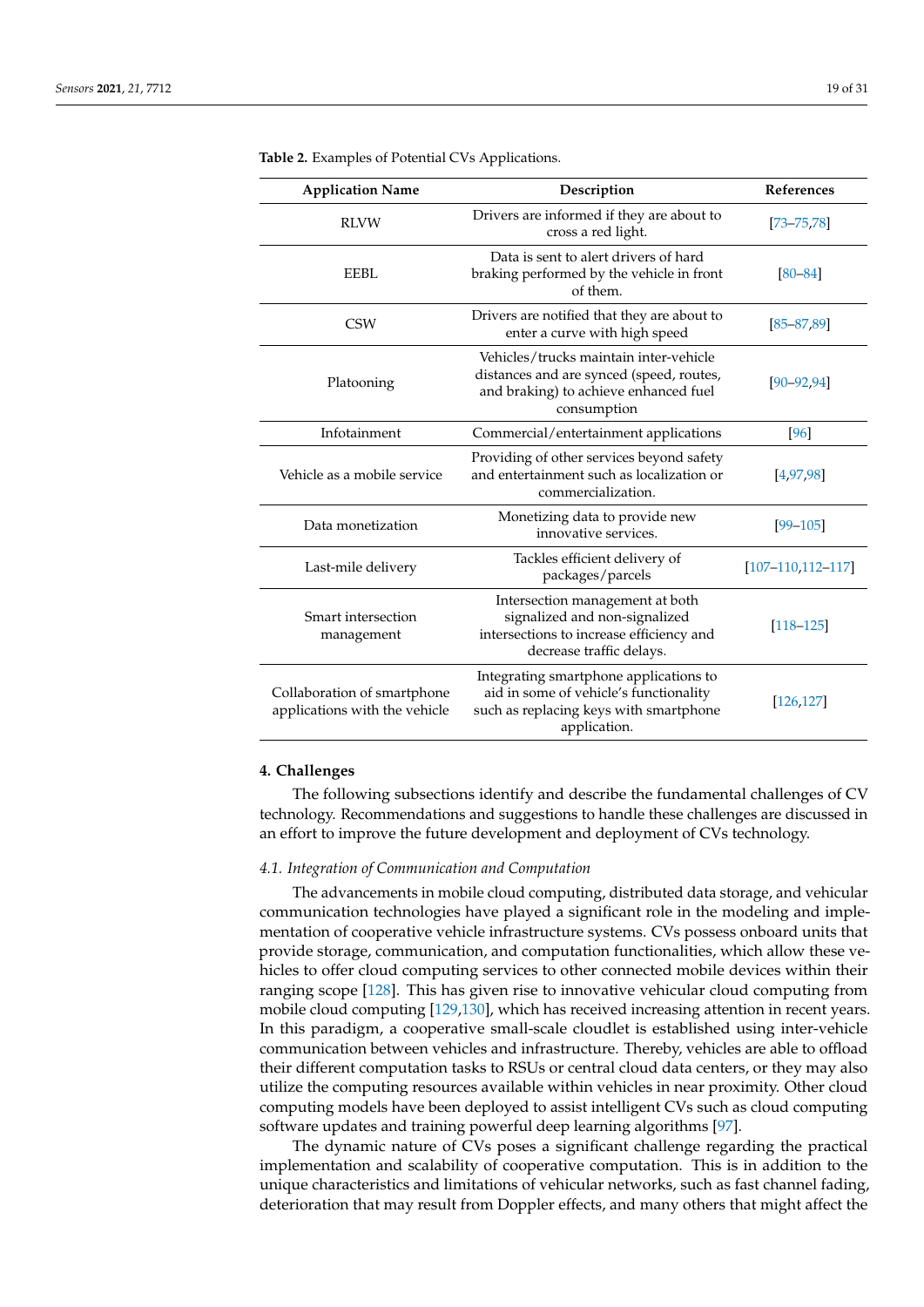reliability and efficiency of the transmitted data, for instance, when sending music or video files between vehicles and between vehicles and infrastructure [\[128\]](#page-29-3). As a consequence, computation performance in terms of reliability and efficiency is also greatly affected. This adds to the cloud-computation processing limitations, such as long processing times and high volumes of transmitted data. High latency in cloud computing relies on the wireless channel status, the network bandwidth, and the traffic congestion, thus hindering efficient real-time and reliable processing [\[97\]](#page-28-2).

Further research is needed in designing robust and efficient vehicular cloud computation models in highly dynamic vehicular environments such as the open vehicular data analytics platform [\[131\]](#page-29-6) and CAVBench [\[132\]](#page-29-7) to address the QoS requirements of safety critical applications in real time. These vehicular applications require low latency and high reliability, along with secure and private data transmission. Even though there exist several research studies in vehicular cloud computing with resource management problems such as scheduling strategies, this research scope is another challenge that needs to be further explored.

# *4.2. Over-the-Air (OTA) Updates*

Over-the-air (OTA) software updates are expected to be of great importance for CVs. Therefore, updates regarding the vehicle's performance or correctness of any malfunctions that may affect the embedded software equipped within the electronic control unit (ECU) can be conducted remotely. OTA will bring many benefits to the automotive industry including OEMs as well as drivers. According to IHS [\[133\]](#page-29-8), one of these benefits is cost efficiency, as they forecast that savings due to OTA will reach up to USD 35 billion in 2022. This has motivated and derived many automotive makers to work towards endorsing OTA updates as a key element of their vehicles. OTA can provide new software update specifications to fleet vehicles that are currently on the roads. Furthermore, OTA offers new specifications to head units and tackles any vehicle-related issues. Hence, increasing revenues and decreasing the residual value losses by allowing vendors to provide add-on missing features. To leverage the OTA benefits, OEMs and suppliers are required to design end-to-end architectures and support modular in-vehicle software that require ease-ofupgrade functionality. Additionally, the infrastructure and backend systems should be designed to handle OTA updates that could allow for add-on features specific to the system design [\[15\]](#page-25-5).

Although remote OTA software updates are considerably beneficial to the automotive industries, since it is fast and saves money and time as the driver can have the update anytime anywhere, it still raises and pertains to significant security issues. This is because the installation process of updating to the latest software on ECU will require full accessibility to in-vehicle communication networks [\[133,](#page-29-8)[134\]](#page-29-9).

Herberth et al. [\[135\]](#page-29-10) addressed the problem of decreasing the update time. One of the proposed solutions was to conduct parallel updates for ECUs that might reach up to 100 within an in-vehicle network. This solution has shown great impact in time reduction of the updates. However, there has been no optimal parallel scheduling algorithm that is able to utilize the full benefits of in-vehicle networks. Therefore, the authors presented a framework with high abstraction for an optimized parallel ECU software update scheduling. Hybrid and mixed-integer linear program scheduling algorithms were developed and tested against 20 ECUs in regards to both update and computing periods. Their evaluation shows that optimal parallelization can reduce the duration of reprogramming to 77% in comparison to sequential update, and their high abstraction model feature allows ease of adaptation to new vehicles' generations. Another important aspect of OTA software update is the possibility of software failure. In such cases, vehicles should be able to retrograde to older versions in an effort of reducing potential risks, which may occur as a consequence of the software update failure [\[136\]](#page-29-11). In [\[75\]](#page-27-6), the authors present SecUp, a generic model for providing secure and reliable wireless software updates. SecUp makes use of IEEE 802.11 to connect vehicles and diagnostic devices in an efficient,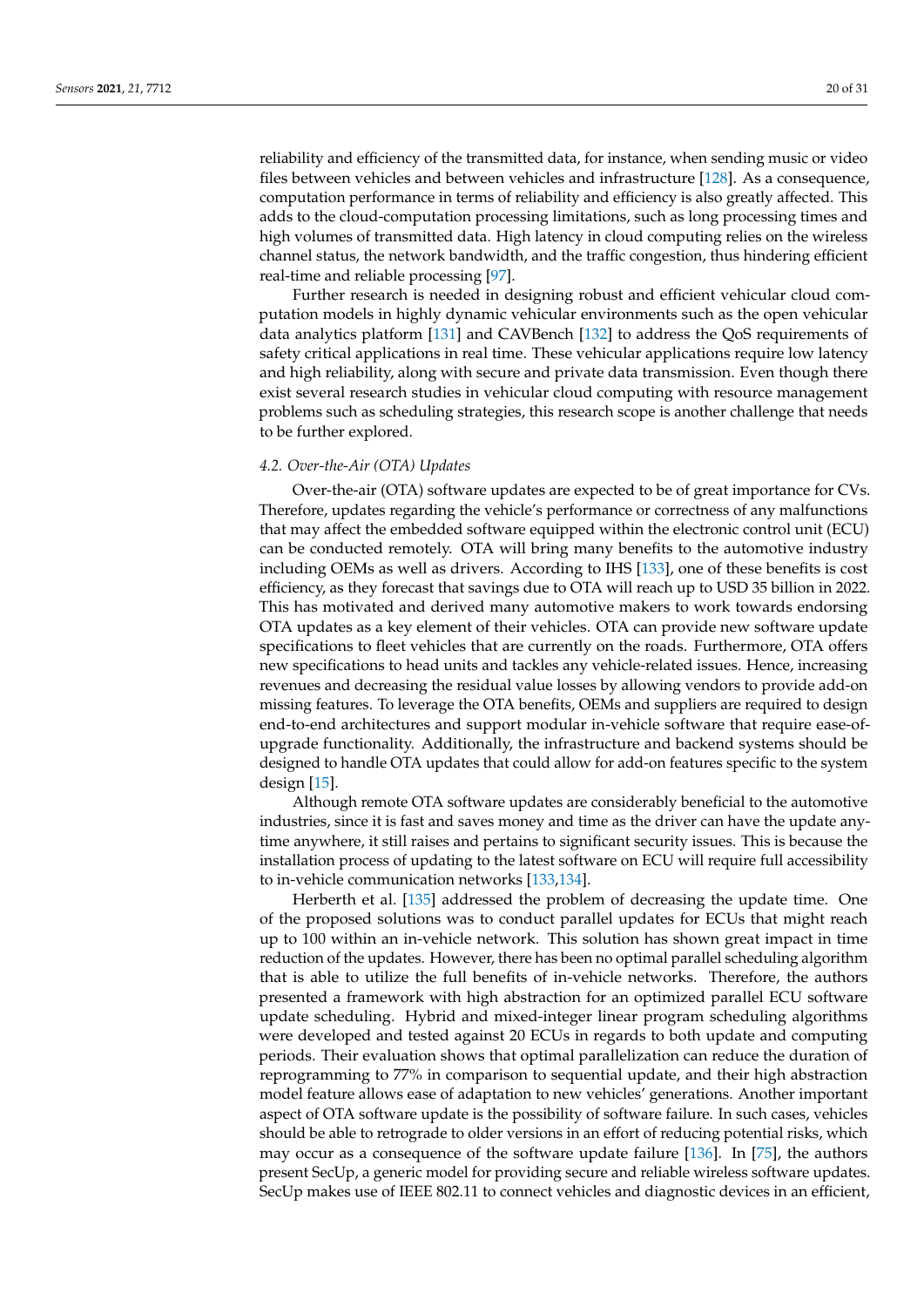fast, and dependable scheme. Wireless software updates feature including parallel and partial software updates and are enabled by SecUp for high efficiency along with adapting a secure mechanism to prevent attacks and malicious threats.

Tesla makes use of wireless networks to provide remote updates from servers at the OEM location to vehicles. The use of a dedicated communication channel will not allow parallel concurrent installation on ECUs, which is considerably time consuming, as Tesla takes 20–90 min to complete the update [\[136\]](#page-29-11). GM unveiled a new "*digital nerve system*" that will enable OTA software updates on all vehicles. This architecture will support 4.5 terabytes of data transfer per hour [\[137\]](#page-29-12). Most of the OTA software update research scope was conducted to address the security breaches caused due to complete access to invehicle communication networks during the updating process. However, little or minimal attention has been given to the aspect of reducing the time of the OTA software updates.

#### *4.3. Privacy and Security*

High-data networks are usually prone to hackers and cyber–physical attacks. Without proper and valid protection in the CV environment, a vehicle's controllers could possibly be hacked, valuable information would be stolen, and personal data would be revealed. This raises many security and privacy concerns and imposes significant threats on automated and connected vehicles with electronic actuators. Hackers can disseminate erroneous traffic information to cause congestion or can force the vehicle to suddenly stop, jeopardizing people's lives [\[11,](#page-25-1)[138\]](#page-29-13). Many security breach examples have proven to be life threatening, where security breaches include unauthorized data access and attacks that may result in physical disturbance in delivering the required services [\[139\]](#page-29-14). As a real-life example, in 2015, a Jeep Cherokee was hijacked by hacker experts Charlie Miller and Chris Valasek through exploiting Uconnect, which is the CV platform integrated within the vehicle that provides entertainment, navigation, and connectivity over the Internet [\[138,](#page-29-13)[140\]](#page-29-15). They completely gained full control over the vehicle remotely over the cellular network and succeeded in controlling the radio station, air conditioning, and windshield wiper blades and then eventually seized control of the brakes and brought the engine to a halt. As a consequence of these security vulnerabilities, Fiat Chrysler had to recall 1.4 million Jeep Cherokee to address this issue [\[140\]](#page-29-15).

Privacy attacks that are directed towards the vehicles' geographical location and driving habits of the drivers are among the most threatening privacy invasions. Privacy geographical location violations of vehicles enable malicious attackers to gather time series information regarding the vehicle's position. In this context, time series information can be procured from broadcast data sent by the vehicle or across transmitted data to service data-centers through cellular networks. Additionally, attackers can perform privacy breaches that target information regarding the driving behavior, which can help reveal private and personal data about the driver [\[141\]](#page-29-16). Whereas, security attacks may include information integrity threats. In this attack, cyber-attackers could be able to breach the network and succeed in eavesdropping or could change the signature tied to the data being transmitted over the wireless communication interface. Solutions to this type of threat include the employment of cryptographic-based techniques. Protected interchangeable key and public-key certificates are acquired by centralized trustworthy public key infrastructure (PKI) and are both needed for cryptographic-based methodologies. Data authentication is performed by PKIs, where certificates are dispatched to inform the receiver that the data is from a trusted transmitter. However, with the increasing numbers of CVs, authenticity and key exchange might undergo issues such as single points of failure and scalability problems [\[142\]](#page-29-17). Moreover, cryptographic-based approaches might not be feasible for attacks such as blackhole, wormhole, spamming, and others. However, the digital signature technique and bit commitment tactics might hinder their effect [\[143\]](#page-29-18).

Many studies have been focused on the privacy and security of CVs with an emphasis on challenges that arise due to privacy and security breaches. For instance, in [\[142\]](#page-29-17), the authors bring forward issues regarding attacks that target on-board sensors or net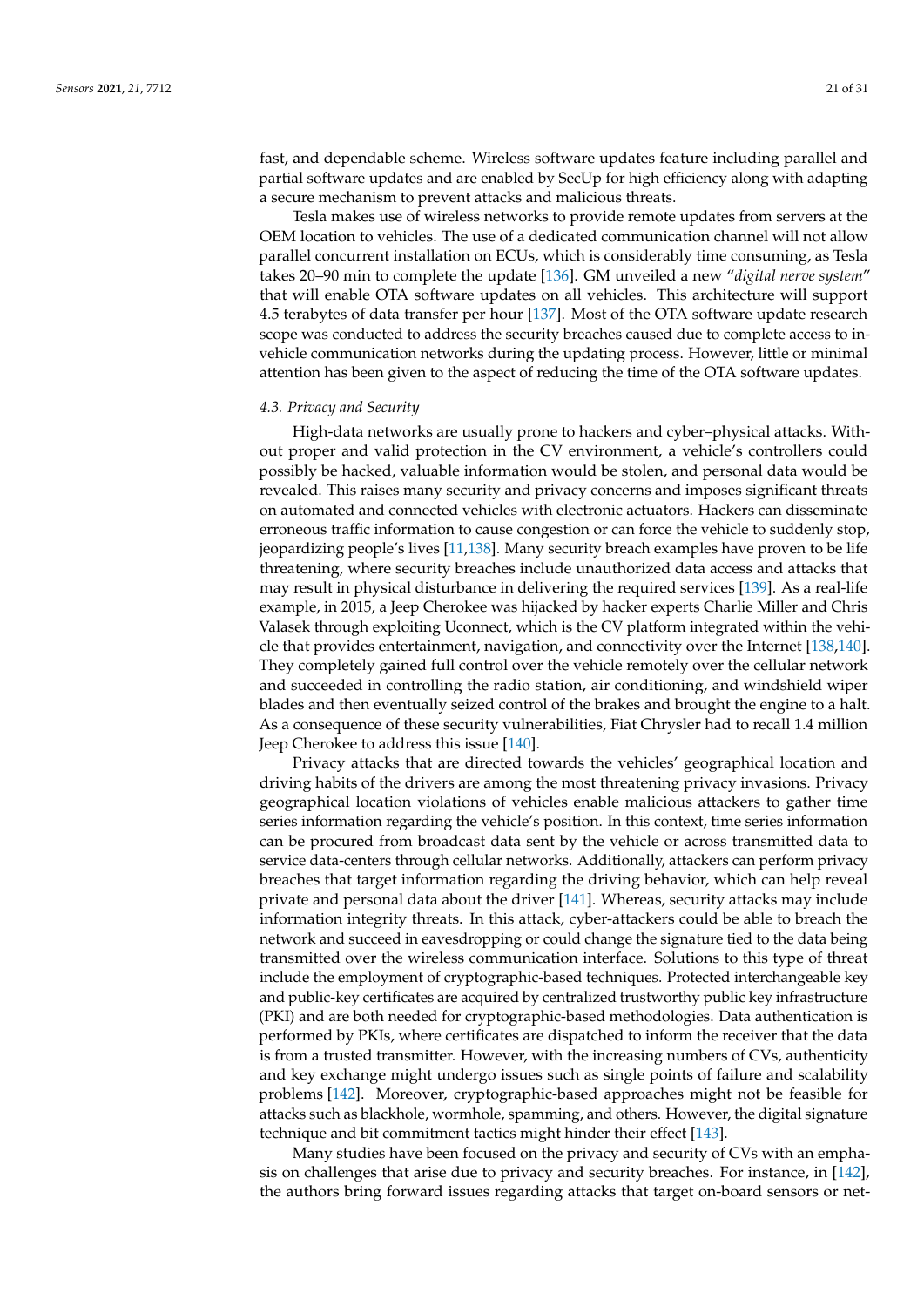work attacks on wireless communication interfaces. Those attacks might greatly affect the data correctness and integrity. Even though centralized solutions exist, they are not scalable and are unable to verify the correctness of the exchanged information. The decentralized security blockchain-based technology approach is considered promising in tackling those problems. However, the presence of permissionless linear hash chains that adapt blockchain technology approaches are not feasible, as it incorporates minimum data exchange throughput and demands immense computing costs. Therefore, the authors propose TangleCV, a decentralized methodology for protecting information exchange for CVs by employing Tangle, which is a directed acyclic graph dependent on blockchain design. In this context, their preliminary architecture of TangleCV addresses the information correctness issue along with bandwidth optimization for data integrity specifications of CVs. The authors in [\[144\]](#page-29-19) emphasize the use of blockchain technology as one of the best technologies in terms of confidentiality and security for the control systems in real-time based environments. Inspired by the increasing growth of online taxi cab reservation services that demand highly protected, robust, and consistent information exchange, the authors presented a blockchain scheme in order to provide confidentiality and transparency among clients and taxi cab drivers. Hence, they dealt with the in-vehicle smart-sensor intrusions that can be attacked by hackers. To achieve this task, each item with respect to vehicles or Internet-of-Things (IoT) devices was traced and registered within the blockchain. Information extraction from IoT devices and storage of extracted records were conducted to ensure the client's safety and the device's security. Their proposed framework decreased the number of fabricated requests and the change in user's ratings. A success rate of 79% in their proposed blockchain was noted and indicated by the simulation. Biron et al. [\[145\]](#page-29-20) point out the importance of designing control systems that are resilient to cyber-attacks. The first phase of designing these control systems is identifying the frequency of cyber threats. The authors propose a real-time based framework that determines the denial of service of frequent threats and that hence evaluates the impact of this attack on the CV system. Their model is composed of a collection of observers developed using a sliding mode and the adaptive estimation theory. Lyapunov's stability hypothesis was used to analyze the mathematical convergence features of the observers. Validation of the proposed methodology was conducted under a number of parametric uncertainties and various quantifying noise scenarios by simulation.

The authors in [\[146\]](#page-29-21) propose a permission-based blockchain system to access and utilize in-vehicle data following traffic-accident scenarios for forensic analysis purposes and addressed issues that arise from storage overheads and membership-based management within the blockchain technique. Their framework integrated vehicular public key infrastructure (VPKI) to guarantee secure membership. The authors also discussed a fragmented ledger that supports both hashed and non-hashed data. The authors in [\[147\]](#page-29-22) address acquiring traffic information from centralized-based navigation agents such as Apple Maps and Google Maps, which are mostly prone to many vulnerabilities including security and privacy attacks. These attacks can jeopardize the driver's personal information and can track activities in real-time. Thereby, the authors present"*Traffic Chain*", which is a decentralized two-layered blockchain-based framework that gathers traffic information by utilizing the fog and cloud computing paradigm. Their framework further integrated the long short-term memory (LSTM) deep learning algorithm, which has been evaluated through simulation to be resilient against attacks such as Byzantine and Sybil. Dorri et al. [\[148\]](#page-29-23) design a decentralized light scalable blockchain (LSB) architecture that provides a secure overlay network between vehicles, original equipment manufacturers (OEMs), and service providers, where user privacy is protected using a changeable public key. The authors listed different applications including insurance and car-sharing services to validate their proposed architecture. Further to these efforts, a consortium named the *Mobility Open Blockchain Initiative* (MOBI <https://dlt.mobi/> (accessed on 11 November 2021)) was formed by GM, BMW, Renault, Ford, IBM, Hyperledger, IOTA, and Consensys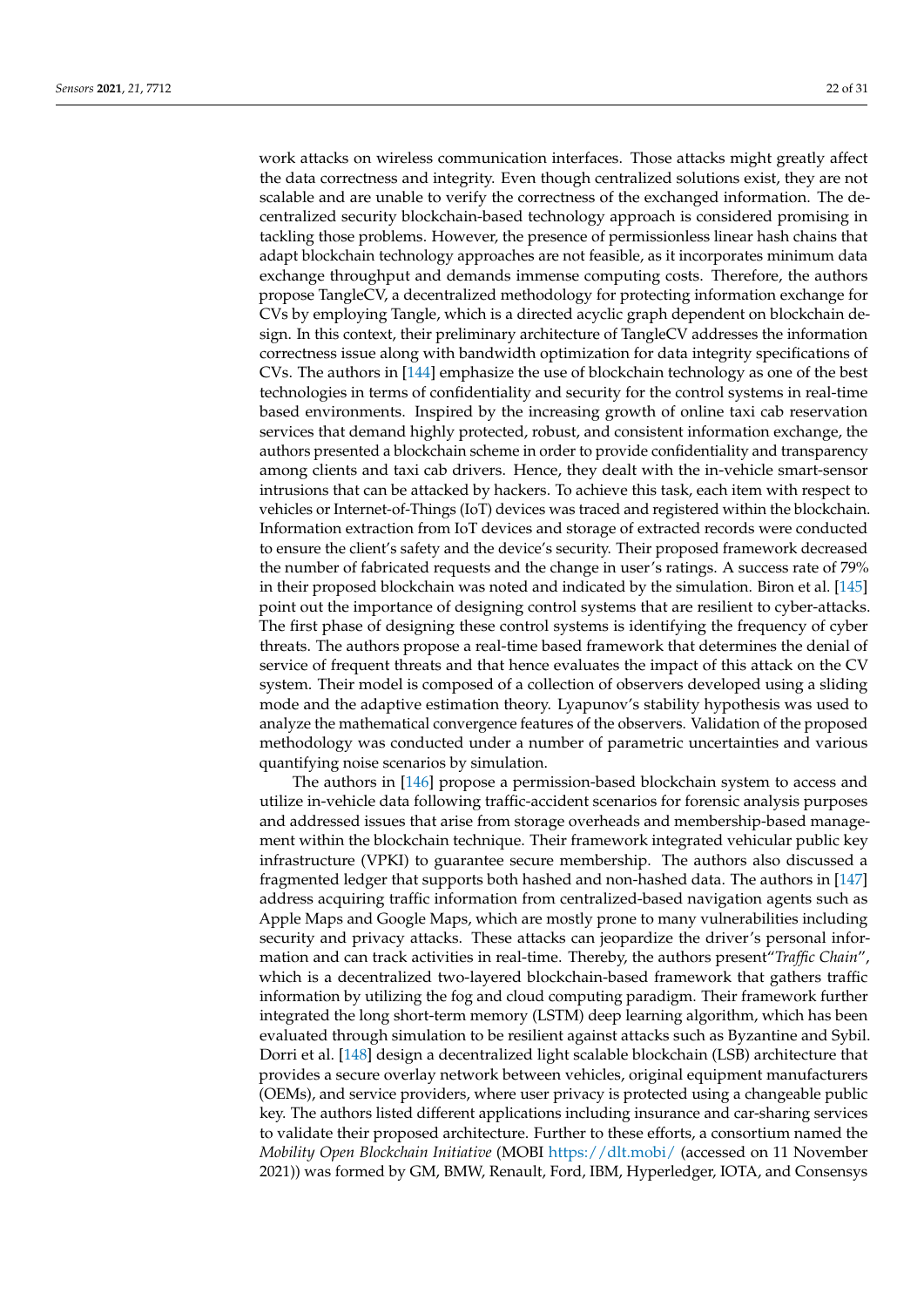(Ethereum) to focus on promoting standards and accelerating the adoption of blockchain, distributed ledger, and related technologies in the vehicle domain.

The prominent need for a private and secure CV system will drive the research community to enhance, develop, and innovate low overhead and lightweight security and privacy algorithms against different cyber–physical attacks that are considered life threatening for vehicular environments. The aforementioned studies have addressed different security and privacy aspects to encourage automotive companies to incorporate a *"security by design"* paradigm at the early stages of vehicle manufacturing to mitigate different security and privacy attacks. Table [3](#page-22-1) summarizes the challenges, potential research, and state-of-the-art technologies to handle these challenges.

| <b>Challenges</b>                                  | <b>Potential Research</b>                                                      | State-of-the-Art Technology        | <b>References</b> |
|----------------------------------------------------|--------------------------------------------------------------------------------|------------------------------------|-------------------|
| Integration of<br>communication and<br>computation | Vehicular cloud<br>computing with<br>resource management<br>problems           | Vehicular mobile edge<br>computing | $[97, 128 - 132]$ |
| Over the Air (OTA)                                 | Methodologies and<br>techniques to<br>decrease the OTA<br>update duration time | Server/client                      | $[133 - 136]$     |
| Privacy and security                               | Need for lightweight<br>and low overhead<br>privacy and security<br>algorithms | Blockchain technology              | $[139 - 145]$     |

<span id="page-22-1"></span>**Table 3.** Summary of the challenges in CV technology.

### <span id="page-22-0"></span>**5. Opportunities**

In recent years, the automotive sector has witnessed rapid growth, innovations, and many technological advancements that have been targeting connected and autonomous vehicle technologies. Many opportunities lie ahead to further enhance and develop different aspects of this technology. CVs incorporate many technologies, and, hence, many opportunities can be envisioned in various aspects of CVs. For instance, innovative solutions for developing and increasing the efficiency of cloud platforms are considered a necessity to gain better insights from the huge amount of data that are produced in the CV environments. Moreover, with the high safety level that CVs provide, equal research opportunities towards innovative applications and services are widely open. One of the promising applications is the shift towards smartphone applications to assist in some of the functionalities of the vehicles. This provides more business opportunities for both automotive and telecommunication companies.

Additionally, smart commercialization is today's new market sales tactics where stores, restaurants, and many industrial companies turn to digital commercialization instead of the traditional means in advertising their products and offers. Therefore, utilizing the data dissemination between vehicles for sending offers to drivers and using vehicles as an advertising platform will provide equal profit, opportunities, and revenues for the advertised party, since monetizing data in accordance to the driver's preferences to provide the most convenient services and advertisements are considered promising.

Voice-recognition technologies incorporated with modern vehicles are an integral part of the in-vehicle dashboards to help drivers use their voices instead of being distracted by other means, such as texting. Even though in-vehicle voice-control-assistant technology is envisioned with various applications that assist drivers to fully interact with the vehicle to access information, such as emails or map directions by speech, many innovative voice applications are foreseen to further dominate. Hence, they will increase the safety level for drivers by keeping their eyes focused on the roadway. Machine learning algorithms and data analytics can also learn about the driver's preferences and daily routines to offer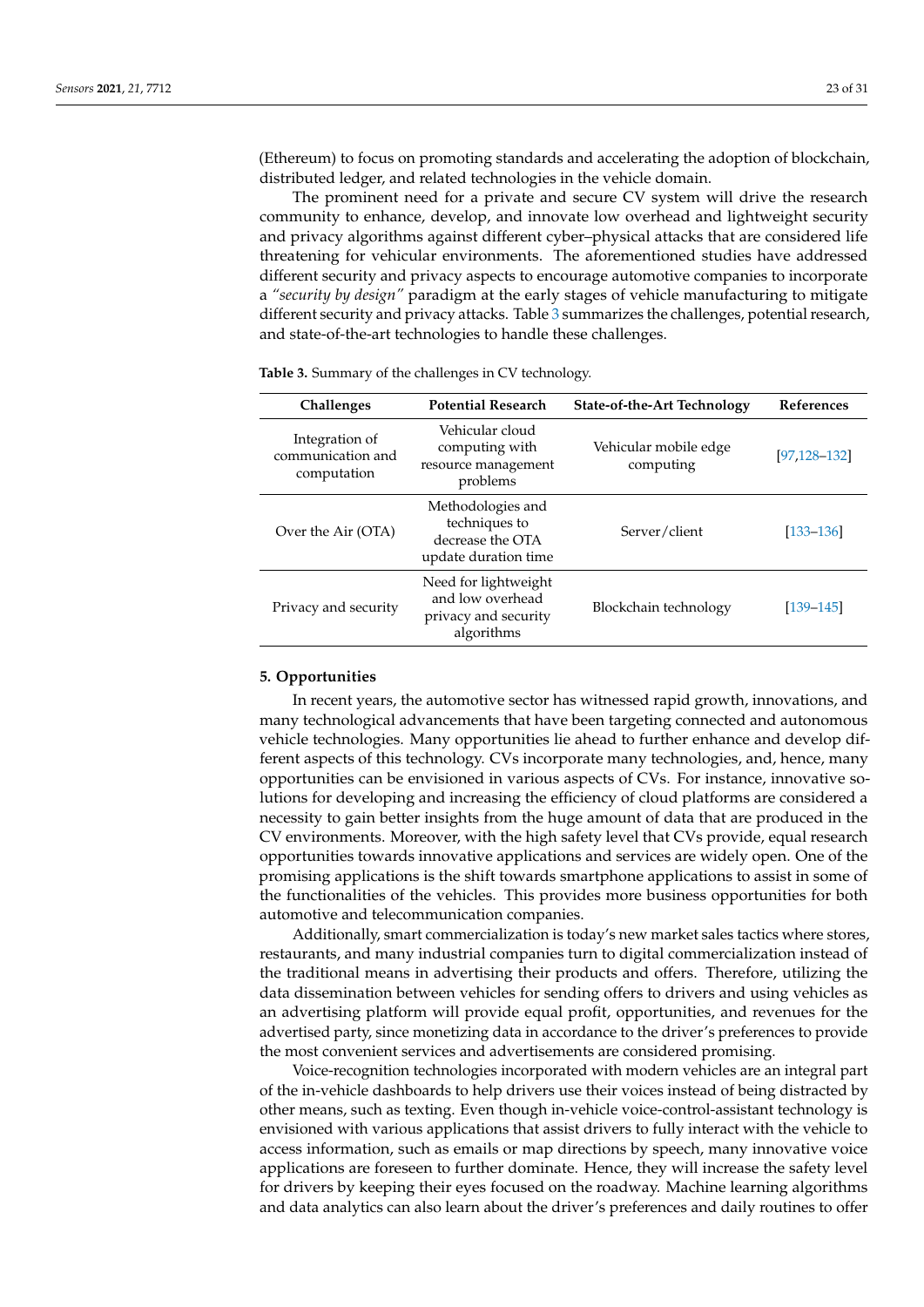a more personalized driving experience. Therefore, they open up new possibilities and opportunities for unique and customized applications and services.

Cooperative perception is foreseen as a potential approach that overcomes and improves the sensing-based technology limitations of CVs by allowing vehicles to exchange their local raw or processed sensor information via V2V communication to improve their visibility and field of vision. In a dense environment, vehicles may redundantly transmit the same perceived data to nearby vehicles, which results in a reduction in V2V communication reliability, inefficient use of network resources, and high network loads that lead to emergency data or critical information being lost or delayed and hence jeopardizing road safety [\[149,](#page-29-24)[150\]](#page-29-25). Developing intelligent schemes to mitigate redundant data and improve network loads and scalability while utilizing network resources efficiently are promising research directions.

In connected environments, vehicles communicate with the surroundings to illuminate and mitigate imminent crashes. Specifically, in situations involving on-the-verge crashes with pedestrians, vehicles' and pedestrians' smart devices communicate with each other to alleviate this type of collision, creating the necessity for on-demand QoS and low-latency messaging in real time. The development of on-demand QoS-techniques for efficient V2P communication in risky situations has promising opportunities [\[151\]](#page-29-26). There are also huge opportunities for CVs to contribute to infrastructure- and environmental-sensing services, such as road roughness or estimation of the International Roughness Index, bank angle, lane-marking quality, potholes, speed bumps, snow and dust coverage, etc. [\[152\]](#page-30-0).

Automotive radars are considered as an indispensable safety technology within today's and the next generation of modern vehicles. The most commonly used automotive radars are designed to meet the maximum radar range regardless of the traffic density due to their operation in the high bandwidth of mm-wave frequency band and their dependence on frequency modulated continuous waves (FMCW). This may lead to a number of technical challenges including radar–radar interference in dense traffic situations when vehicles are in close proximity to one another. This is in addition to the underused timefrequency allocated resources that are directly associated with the operating range. These technical challenges will provide opportunities for future research directions [\[153,](#page-30-1)[154\]](#page-30-2).

Visible light communication technology provides new possibilities in the vehicularbased applications domain. VLC technology proposes many benefits including high data transmission (up to 10 Gbps), a low level interference range, and considerable vigor against commonly known jamming attacks in wireless communications. However, pitfalls still exist within the technology, as VLC is susceptible to noises formed by additional light sources, which makes it inconvenient in adverse weather conditions and unable to handle non-LOS situations [\[155](#page-30-3)[,156\]](#page-30-4).

The advent of the commercial roll-out of 5G cellular technology will support a wide range of ultra-low-latency tangible-access networks and connected applications. Data- and user-centric approaches were adopted in LTE and 5G cellular technologies, in an effort to meet the daunting demand of transferring huge amounts of data at high speed. New research efforts have been directed towards 6G technologies to go a step further beyond personalized communication platforms towards a fully digitized connected Internet-of-Things paradigm, where heterogeneous devices are connected including computing resources, on-road vehicles, wearable devices, and many others. In its preliminary stages, 6G will be established on terrestrial and satellite communication providing seamless global coverage [\[157\]](#page-30-5). Furthermore, TeraHertz-based 6G technology will offer a phenomenal user experience due to the supported ultra high quality data rates. Additionally, 6G technology will endorse a number of cutting-edge technologies including intelligent reflective surfaces (IRS), quantum computation, and many others. Extensive research should be directed to some of the technical challenges including reflection optimization in IRS-aided technology, channel estimation/adaptation in the high mobility vehicular environment, and various frequency bands' ranges, respectively. Quantum computation will be integrated within the next generation 6G-V2X communication technology to provide high-level computation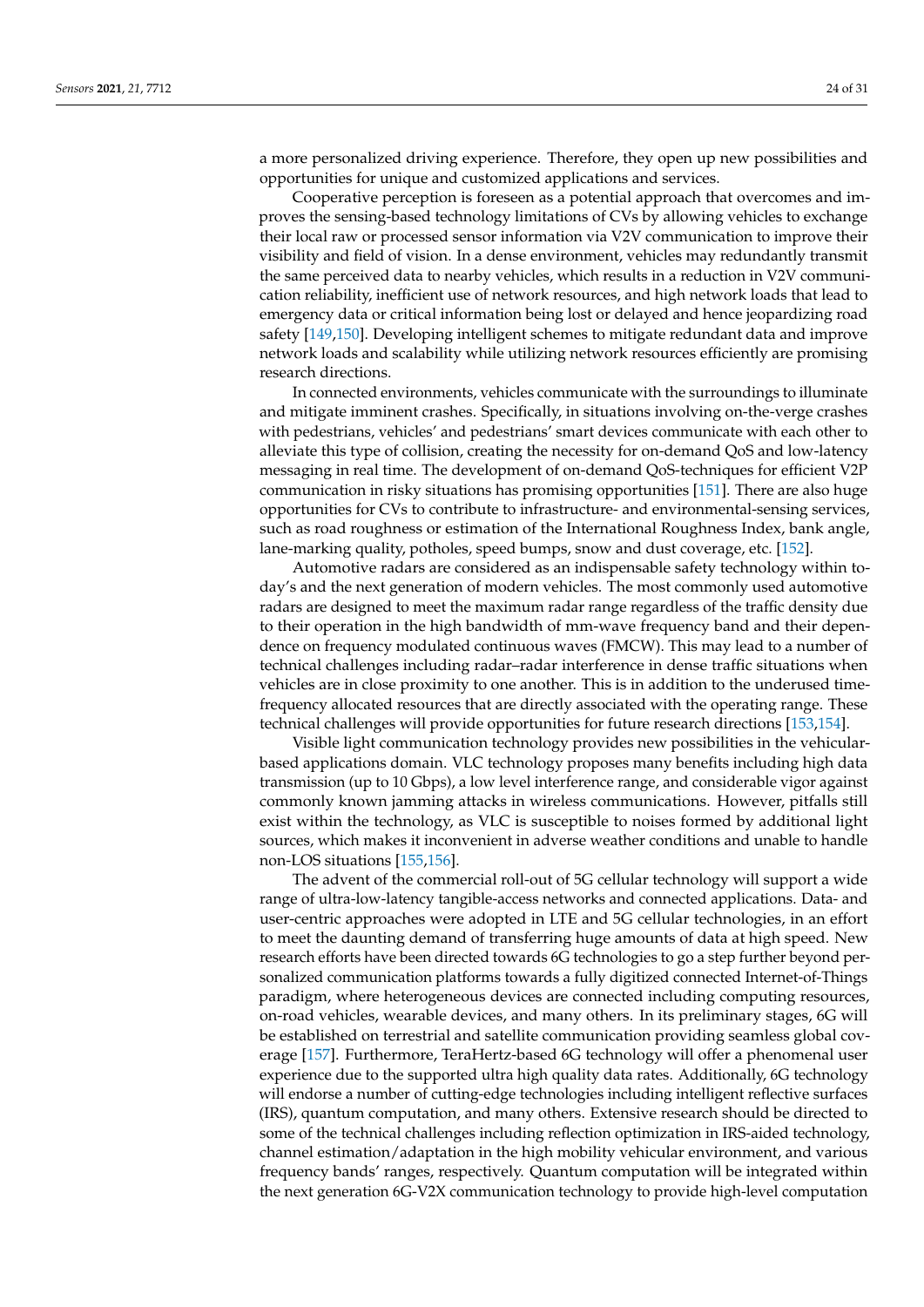capabilities along with a security-rich V2X communication. However, technical challenges still pertain in regards to quantum computation scalability and the established quantum security frameworks' blueprints [\[158\]](#page-30-6).

## <span id="page-24-9"></span>**6. Conclusions and Future Discussion**

CVs technology brings some challenges and opens up new possibilities, applications, and services. These innovative applications and services range from the shift towards keyless vehicles to digital parking maps to smart traffic management and eco-friendly environments. This originates from the abundance of in-vehicle sensing and improvements in onboard computation processing, networking, and communication, which paves the way for innovative applications that guarantee a safer, convenient, and more environmentfriendly driving experience.

This study provided a deep dive and a comprehensive review of CV technologies and shed light on key enabling technologies, such as DSRC and 5G cellular communications. A precise look over the latest status quo and industrial directions on each of these technologies was presented to the reader. We introduced and provided recommendations about the technical challenges associated with CVs technology in terms of OTA, privacy, security, integration of computation, and communication issues. We also provided analytical discussions on safety and non-safety applications and drew the attention of the research community towards open challenges and promising applications that can greatly enhance traffic efficiency and operations. Future opportunities and research directions were highlighted, which will assist CV technologies to bring a more prosperous future to humanity.

**Author Contributions:** Data curation, G.A. and K.E.; Investigation, A.K. All authors have read and agreed to the published version of the manuscript.

**Funding:** We acknowledge the support of the Natural Sciences and Engineering Research Council of Canada (NSERC), [funding reference number CRC-2017-00170].

**Institutional Review Board Statement:** Not applicable.

**Informed Consent Statement:** Not applicable.

**Data Availability Statement:** Not applicable.

**Conflicts of Interest:** The authors declare no conflict of interest.

# **References**

- <span id="page-24-0"></span>1. World Health Organization. *Global Status Report on Road Safety 2018: Summary*; Technical Report; World Health Organization: Geneva, Switzerland, 2018.
- <span id="page-24-1"></span>2. World Health Organization. Road Traffic Injuries. Available online: [https://www.who.int/news-room/fact-sheets/detail/road](https://www.who.int/news-room/fact-sheets/detail/road-traffic-injuries)[traffic-injuries](https://www.who.int/news-room/fact-sheets/detail/road-traffic-injuries) (accessed on 11 July 2021).
- <span id="page-24-2"></span>3. Fleming, C. Economic Impact of Traffic Accidents? About \$1 Trillion a Year—Los Angeles Times. Available online: [https://www.](https://www.latimes.com/business/autos/la-fi-hy-economic-impact-of-traffic-accidents-20140529-story.html) [latimes.com/business/autos/la-fi-hy-economic-impact-of-traffic-accidents-20140529-story.html](https://www.latimes.com/business/autos/la-fi-hy-economic-impact-of-traffic-accidents-20140529-story.html) (accessed on 12 July 2021).
- <span id="page-24-3"></span>4. AVIN. *Opportunities for Connected Vehicles beyond Transportation*; Avin Specialized Report; Ontario Center of Excellence: Toronto, ON, Canada, 2019.
- <span id="page-24-4"></span>5. Guerrero-Ibáñez, J.; Zeadally, S.; Contreras-Castillo, J. Sensor technologies for intelligent transportation systems. *Sensors* **2018**, *18*, 1212. [\[CrossRef\]](http://doi.org/10.3390/s18041212)
- <span id="page-24-5"></span>6. Spectrum, IEEE. The Car in the Age of Connectivity Enabling Car to Cloud Connectivity. Available online: [https://spectrum.]( https://spectrum.ieee.org/telecom/wireless/the-car-in-the-age-of-connectivity-enabling-car-to-cloud-connectivity) [ieee.org/telecom/wireless/the-car-in-the-age-of-connectivity-enabling-car-to-cloud-connectivity]( https://spectrum.ieee.org/telecom/wireless/the-car-in-the-age-of-connectivity-enabling-car-to-cloud-connectivity) (accessed on 12 July 2021).
- <span id="page-24-6"></span>7. Reuters. Connected Cars Market Size 2019 Overview by Emergence of IoT, Safety Protocols, Automotive Technologies, Ecosystem, Trends, Business Opportunities. Available online: <https://www.reuters.com/brandfeatures/venture-capital/article?id=123458> (accessed on 12 July 2021)
- <span id="page-24-7"></span>8. Statista, Projected Size of the Global Connected Car Market in 2016 and 2021, by Segment. Available online: [https://www.](https://www.statista.com/statistics/297816/connected-car-market-size-by-segment) [statista.com/statistics/297816/connected-car-market-size-by-segment](https://www.statista.com/statistics/297816/connected-car-market-size-by-segment) (accessed on 12 July 2021).
- <span id="page-24-8"></span>9. Carroll, J. Five Facts You Need to Know About the Connected Car. The Race is On to Capture In-Vehicle Commerce. Available online: [https://www.tsys.com/news-innovation/whats-new/Articles-and-Blogs/nGenuity-Journal/five-facts-you-need-to](https://www.tsys.com/news-innovation/whats-new/Articles-and-Blogs/nGenuity-Journal/five-facts-you-need-to-know-about-the-connected-car-the-race-is-on-to-capture-in-vehicle-commerce.html)[know-about-the-connected-car-the-race-is-on-to-capture-in-vehicle-commerce.html](https://www.tsys.com/news-innovation/whats-new/Articles-and-Blogs/nGenuity-Journal/five-facts-you-need-to-know-about-the-connected-car-the-race-is-on-to-capture-in-vehicle-commerce.html) (accessed on 12 July 2021).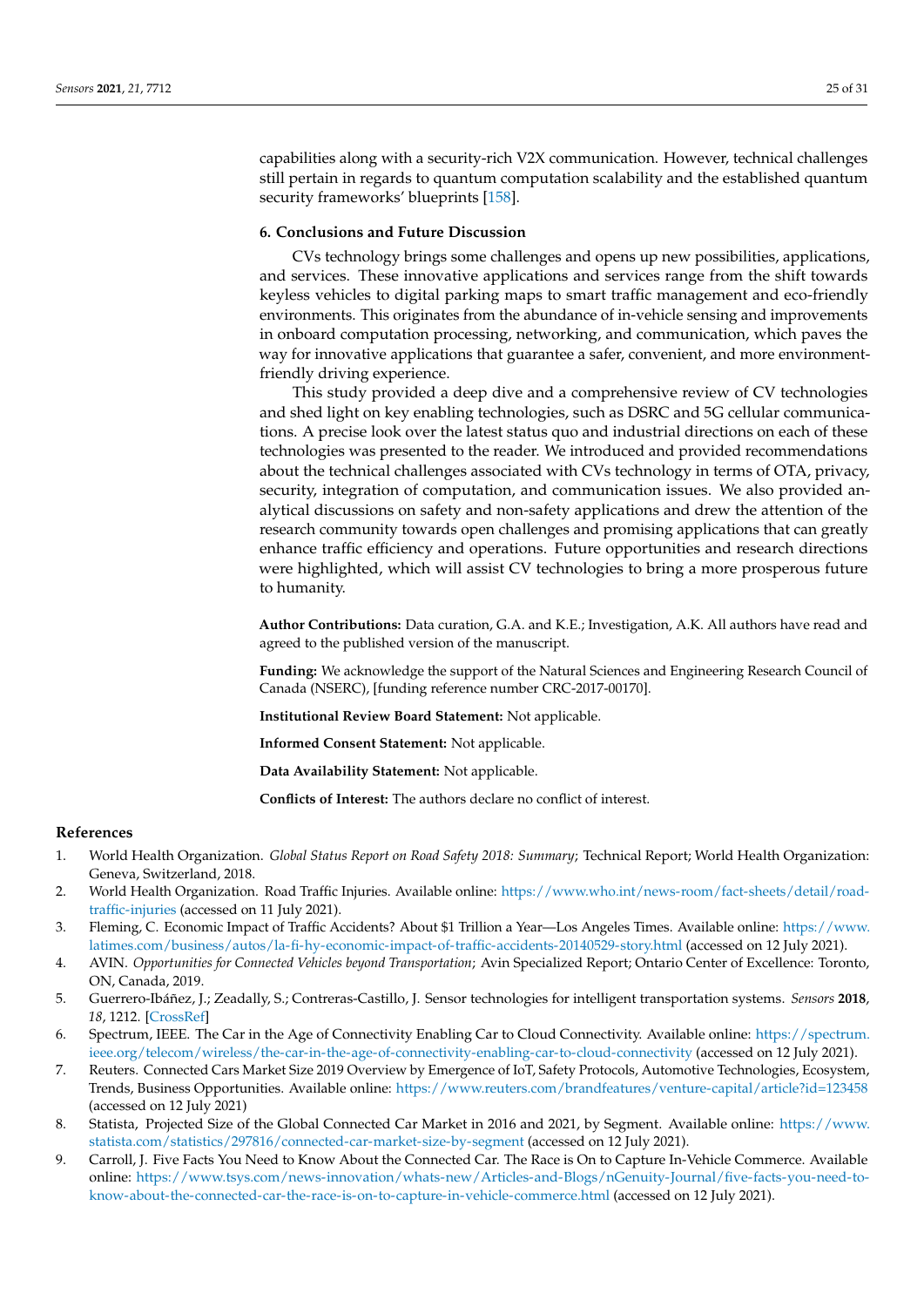- <span id="page-25-0"></span>10. Lu, N.; Cheng, N.; Zhang, N.; Shen, X.; Mark, J.W. Connected vehicles: Solutions and challenges. *IEEE Internet Things J.* **2014**, *1*, 289–299. [\[CrossRef\]](http://dx.doi.org/10.1109/JIOT.2014.2327587)
- <span id="page-25-1"></span>11. Siegel, J.E.; Erb, D.C.; Sarma, S.E. A survey of the connected vehicle landscape—Architectures, enabling technologies, applications, and development areas. *IEEE Trans. Intell. Transp. Syst.* **2018**, *19*, 2391–2406. [\[CrossRef\]](http://dx.doi.org/10.1109/TITS.2017.2749459)
- <span id="page-25-2"></span>12. Coppola, R.; Morisio, M. Connected car: Technologies, issues, future trends. *ACM Comput. Surv. (CSUR)* **2016**, *49*, 1–36. [\[CrossRef\]](http://dx.doi.org/10.1145/2971482)
- <span id="page-25-3"></span>13. Ersal, T.; Kolmanovsky, I.; Masoud, N.; Ozay, N.; Scruggs, J.; Vasudevan, R.; Orosz, G. Connected and automated road vehicles: State of the art and future challenges. *Veh. Syst. Dyn.* **2020**, *58*, 672–704. [\[CrossRef\]](http://dx.doi.org/10.1080/00423114.2020.1741652)
- <span id="page-25-4"></span>14. Datta, S.K.; Da Costa, R.P.F.; Härri, J.; Bonnet, C. Integrating connected vehicles in Internet of Things ecosystems: Challenges and solutions. In Proceedings of the 2016 IEEE 17th International Symposium on A World of Wireless, Mobile and Multimedia Networks (WoWMoM), Coimbra, Portugal, 21–24 June 2016; pp. 1–6.
- <span id="page-25-5"></span>15. Bertoncello, M.; Martens, C.; Möller, T.; Schneiderbauer, T. Unlocking the Full Life-Cycle Value from Connected-Car Data. 2021. Available online: [https://www.mckinsey.com/industries/automotive-and-assembly/our-insights/unlocking-the-full-life-cycle](https://www.mckinsey.com/industries/automotive-and-assembly/our-insights/unlocking-the-full-life-cycle-value-from-connected-car-data)[value-from-connected-car-data](https://www.mckinsey.com/industries/automotive-and-assembly/our-insights/unlocking-the-full-life-cycle-value-from-connected-car-data) (accessed on 12 July 2021).
- <span id="page-25-6"></span>16. Bertoncello, M.; Husain, A.; Möller, T. Setting the framework for car connectivity and user experience. *McKinsey Quarterly*, November 2018.
- <span id="page-25-7"></span>17. Xu, Z.; Li, X.; Zhao, X.; Zhang, M.H.; Wang, Z. DSRC versus 4G-LTE for connected vehicle applications: A study on field experiments of vehicular communication performance. *J. Adv. Transp.* **2017**, *2017*, 2750452. [\[CrossRef\]](http://dx.doi.org/10.1155/2017/2750452)
- <span id="page-25-8"></span>18. Bey, T.; Tewolde, G. Evaluation of DSRC and LTE for V2X. In Proceedings of the 2019 IEEE 9th Annual Computing and Communication Workshop and Conference (CCWC), Las Vegas, NV, USA, 7–9 January 2019; pp. 1032–1035. [\[CrossRef\]](http://dx.doi.org/10.1109/CCWC.2019.8666563)
- <span id="page-25-9"></span>19. Gao, S.; Lim, A.; Bevly, D. An empirical study of DSRC V2V performance in truck platooning scenarios. *Digit. Commun. Netw.* **2016**, *2*, 233–244. [\[CrossRef\]](http://dx.doi.org/10.1016/j.dcan.2016.10.003)
- <span id="page-25-10"></span>20. Xiong, W.; He, S.; Qiu, T.Z. Research on connected vehicle architecture based on DSRC technology. In Proceedings of the 2017 4th International Conference on Transportation Information and Safety (ICTIS), Banff, AB, Canada, 8–10 August 2017; pp. 530–534.
- <span id="page-25-11"></span>21. Al-Fuqaha, A.; Guizani, M.; Mohammadi, M.; Aledhari, M.; Ayyash, M. Internet of Things: A Survey on Enabling Technologies, Protocols and Applications. *IEEE Commun. Surv. Tutor.* **2015**, *17*, 2347–2376. [\[CrossRef\]](http://dx.doi.org/10.1109/COMST.2015.2444095)
- <span id="page-25-12"></span>22. Bouk, S.H.; Kim, G.; Ahmed, S.H.; Kim, D. Hybrid adaptive beaconing in vehicular ad hoc networks: A survey. *Int. J. Distrib. Sens. Netw.* **2015**, *11*, 390360. [\[CrossRef\]](http://dx.doi.org/10.1155/2015/390360)
- <span id="page-25-13"></span>23. International, SAE. Vehicle Safety Communications Landscape Clarified with Controversial FCC Ruling. Available online: <https://www.sae.org/news/2020/11/fcc-5.9-ghz-cv2x-decision> (accessed on 12 July 2021).
- <span id="page-25-14"></span>24. Howard, B. For Vehicle Safety Communications, Ford Chooses Cellular Over DSRC. Available online: [https://www.extremetech.](https://www.extremetech.com/extreme/283253-ces-ford-chooses-cellular-not-dsrc-for-vehicle-safety-communications) [com/extreme/283253-ces-ford-chooses-cellular-not-dsrc-for-vehicle-safety-communications](https://www.extremetech.com/extreme/283253-ces-ford-chooses-cellular-not-dsrc-for-vehicle-safety-communications) (accessed on 15 July 2021).
- <span id="page-25-15"></span>25. International, SAE. New Cooperative Driving Automation Standard Provides Clarity to Support Advancement of Full Automation. Available online: <https://www.sae.org/news/2020/06/new-cooperative-driving-automation-standard> (accessed on 1 November 2021).
- <span id="page-25-16"></span>26. Karlsson, P.; Lönegård, F. Wi-Fi 6 Will Streamline Automotive Connectivity. Available online: [https://www.edn.com/wi-fi-6](https://www.edn.com/wi-fi-6-will-streamline-automotive-connectivity) [will-streamline-automotive-connectivity](https://www.edn.com/wi-fi-6-will-streamline-automotive-connectivity) (accessed on 1 November 2021).
- <span id="page-25-17"></span>27. James, J. 6 Reasons Why Automotive OEMs Are Upgrading to Wi-Fi 6. Available online: [https://www.nxp.com/company/](https://www.nxp.com/company/blog/6-reasons-why-automotive-oems-are-upgrading-to-wi-fi-6:BL-6-REASONS-TO-UPGRADE-TO-WI-FI-6 ) [blog/6-reasons-why-automotive-oems-are-upgrading-to-wi-fi-6:BL-6-REASONS-TO-UPGRADE-TO-WI-FI-6](https://www.nxp.com/company/blog/6-reasons-why-automotive-oems-are-upgrading-to-wi-fi-6:BL-6-REASONS-TO-UPGRADE-TO-WI-FI-6 ) (accessed on 20 July 2021).
- <span id="page-25-18"></span>28. Abboud, K.; Omar, H.A.; Zhuang, W. Interworking of DSRC and cellular network technologies for V2X communications: A survey. *IEEE Trans. Veh. Technol.* **2016**, *65*, 9457–9470. [\[CrossRef\]](http://dx.doi.org/10.1109/TVT.2016.2591558)
- <span id="page-25-19"></span>29. Ullah, H.; Nair, N.G.; Moore, A.; Nugent, C.; Muschamp, P.; Cuevas, M. 5G communication: An overview of vehicle-to-everything, drones, and healthcare use-cases. *IEEE Access* **2019**, *7*, 37251–37268. [\[CrossRef\]](http://dx.doi.org/10.1109/ACCESS.2019.2905347)
- <span id="page-25-20"></span>30. 3GPP, A.G.I. 3GPP Release 15. Available online: [https://www.3gpp.org/release-15]( https://www.3gpp.org/release-15 ) (accessed on 4 November 2021).
- <span id="page-25-21"></span>31. ETSI. TS 123 501-V15.9.0-5G; System Architecture for the 5G System (5GS) (3GPP TS 23.501 Version 15.9.0 Release 15. In Proceedings of the 2021 IEEE International Conference on Communications Workshops (ICC Workshops), Montreal, QC, Canada, 14–23 June 2021; Technical Report.
- <span id="page-25-22"></span>32. Storck, C.R.; Duarte-Figueiredo, F. A 5G V2X ecosystem providing internet of vehicles. *Sensors* **2019**, *19*, 550. [\[CrossRef\]](http://dx.doi.org/10.3390/s19030550) [\[PubMed\]](http://www.ncbi.nlm.nih.gov/pubmed/30699926)
- <span id="page-25-23"></span>33. Liang, L.; Peng, H.; Li, G.Y.; Shen, X. Vehicular Communications: A Physical Layer Perspective. *IEEE Trans. Veh. Technol.* **2017**, *66*, 10647–10659. [\[CrossRef\]](http://dx.doi.org/10.1109/TVT.2017.2750903)
- <span id="page-25-24"></span>34. Nkenyereye, L.; Nkenyereye, L.; Islam, S.; Choi, Y.H.; Bilal, M.; Jang, J.W. Software-defined network-based vehicular networks: A position paper on their modeling and implementation. *Sensors* **2019**, *19*, 3778. [\[CrossRef\]](http://dx.doi.org/10.3390/s19173788)
- <span id="page-25-25"></span>35. Loghin, D.; Cai, S.; Chen, G.; Dinh, T.T.A.; Fan, F.; Lin, Q.; Ng, J.; Ooi, B.C.; Sun, X.; Ta, Q.T.; et al. The Disruptions of 5G on Data-driven Technologies and Applications. *arXiv* **2019**, arXiv:1909.08096.
- <span id="page-25-26"></span>36. Calabuig, J.; Monserrat, J.F.; Gozalvez, D.; Klemp, O. Safety on the roads: LTE alternatives for sending ITS messages. *IEEE Veh. Technol. Mag.* **2014**, *9*, 61–70. [\[CrossRef\]](http://dx.doi.org/10.1109/MVT.2014.2362272)
- <span id="page-25-27"></span>37. Lin, X.; Andrews, J.G.; Ghosh, A.; Ratasuk, R. An overview of 3GPP device-to-device proximity services. *IEEE Commun. Mag.* **2014**, *52*, 40–48. [\[CrossRef\]](http://dx.doi.org/10.1109/MCOM.2014.6807945)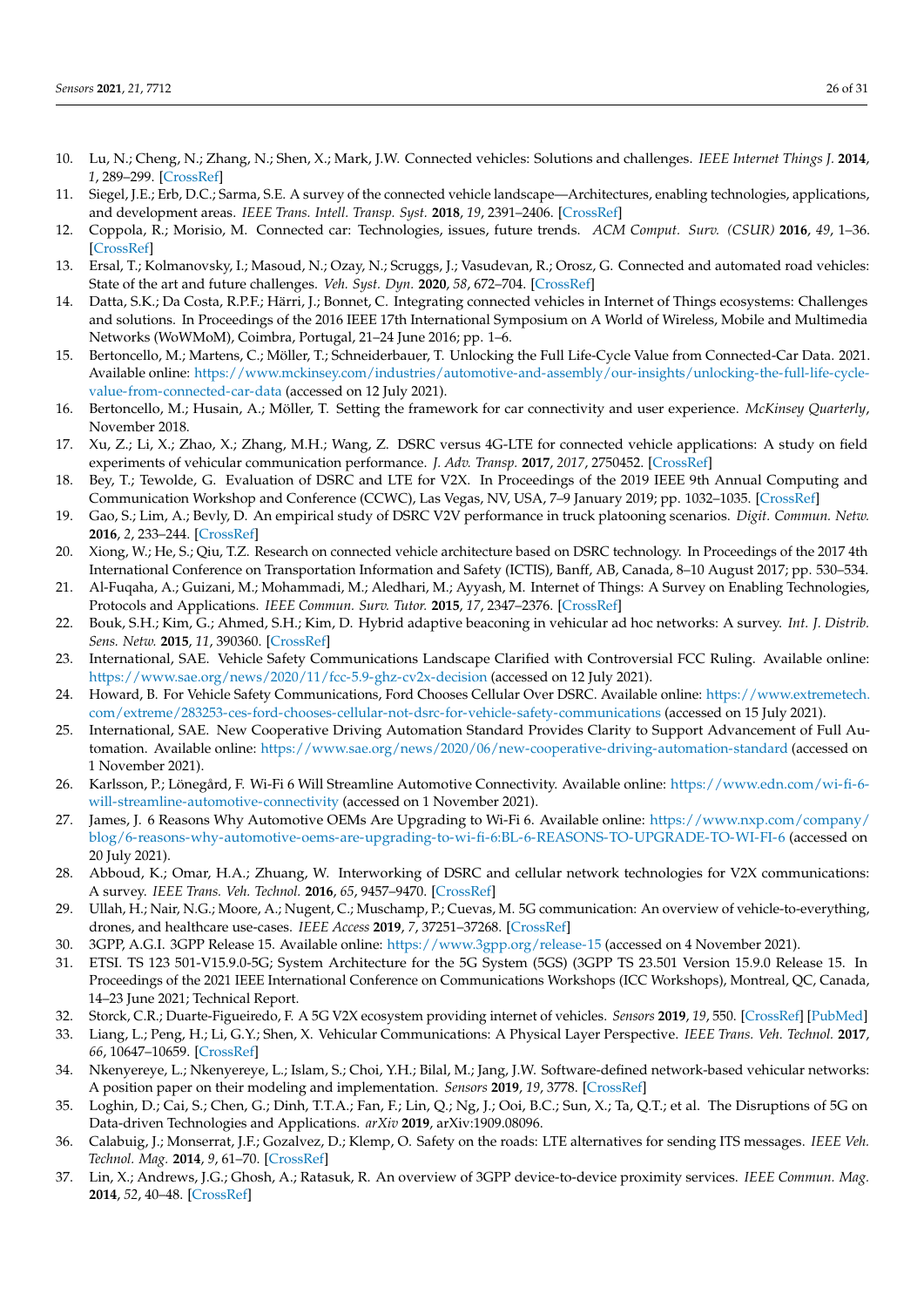- <span id="page-26-0"></span>38. Shah, S.A.A.; Ahmed, E.; Imran, M.; Zeadally, S. 5G for Vehicular Communications. *IEEE Commun. Mag.* **2018**, *56*, 111–117. [\[CrossRef\]](http://dx.doi.org/10.1109/MCOM.2018.1700467)
- <span id="page-26-1"></span>39. Ericsson. Here's What You Need to Know about 5G and C-V2X. Available online: [https://www.ericsson.com/en/news/2019/9](https://www.ericsson.com/en/news/2019/9/5g-and-v2x) [/5g-and-v2x](https://www.ericsson.com/en/news/2019/9/5g-and-v2x) (accessed on 4 November 2021).
- <span id="page-26-2"></span>40. Orange, H.F. 5G and connected vehicles: Communication and Cooperation. Available online: [https://hellofuture.orange.com/](https://hellofuture.orange.com/en/5g-and-connected-vehicles-communication-and-cooperation) [en/5g-and-connected-vehicles-communication-and-cooperation](https://hellofuture.orange.com/en/5g-and-connected-vehicles-communication-and-cooperation) (accessed on 5 November 2021).
- <span id="page-26-3"></span>41. Ericsson. Non-Standalone and Standalone: Two Standards-Based Paths to 5G. 2019. Available online: [https://www.ericsson.](https://www.ericsson.com/en/blog/2019/7/standalone-and-non-standalone-5g-nr-two-5g-tracks) [com/en/blog/2019/7/standalone-and-non-standalone-5g-nr-two-5g-tracks](https://www.ericsson.com/en/blog/2019/7/standalone-and-non-standalone-5g-nr-two-5g-tracks) (accessed on 5 October 2021).
- <span id="page-26-4"></span>42. Bagheri, H.; Noor-A-Rahim, M.; Liu, Z.; Lee, H.; Pesch, D.; Moessner, K.; Xiao, P. 5G NR-V2X: Towards connected and cooperative autonomous driving. *arXiv* **2020**, arXiv:2009.03638.
- <span id="page-26-5"></span>43. Naik, G.; Choudhury, B.; Park, J. IEEE 802.11bd 5G NR V2X: Evolution of Radio Access Technologies for V2X Communications. *IEEE Access* **2019**, *7*, 70169–70184. [\[CrossRef\]](http://dx.doi.org/10.1109/ACCESS.2019.2919489)
- <span id="page-26-6"></span>44. Dey, A.K. Understanding and using context. *Pers. Ubiquitous Comput.* **2001**, *5*, 4–7. [\[CrossRef\]](http://dx.doi.org/10.1007/s007790170019)
- <span id="page-26-7"></span>45. Nokia. Connected Vehicles Making Journeys Safer, More Efficient, and More Fun. Available online: [https://www.nokia.com/](https://www.nokia.com/networks/5g/use-cases/connected-vehicles/) [networks/5g/use-cases/connected-vehicles/](https://www.nokia.com/networks/5g/use-cases/connected-vehicles/) (accessed on 5 October 2021)
- <span id="page-26-8"></span>46. Qualcomm. Snapdragon Automotive 5G Platform. Available online: [https://www.qualcomm.com/products/snapdragon](https://www.qualcomm.com/products/snapdragon-automotive-5g-platform)[automotive-5g-platform](https://www.qualcomm.com/products/snapdragon-automotive-5g-platform) (accessed on 7 October 2021).
- <span id="page-26-9"></span>47. Qualcomm. Qualcomm Announces Automotive Industry's First 5G Dual SIM Dual Active and Latest 4G LTE-Advanced Pro-Tiered Platform Portfolio With Integrated C-V2X and Precise Positioning Support For Next Generation Vehicles. Available online: [https://www.qualcomm.com/news/releases/2019/02/25/qualcomm-announces-automotive-industrys-first-5g-dual](https://www.qualcomm.com/news/releases/2019/02/25/qualcomm-announces-automotive-industrys-first-5g-dual-sim-dual-active-and)[sim-dual-active-and](https://www.qualcomm.com/news/releases/2019/02/25/qualcomm-announces-automotive-industrys-first-5g-dual-sim-dual-active-and) (accessed on 8 October 2021).
- <span id="page-26-10"></span>48. Mathew, M. Pirelli Becomes First Company to Develop Tires that Interact with 5G Network. Available online: [https://](https://tiresandparts.net/news/new-business-ideas/pirelli-becomes-first-company-to-develop-tires-that-interact-with-5g-network/) [tiresandparts.net/news/new-business-ideas/pirelli-becomes-first-company-to-develop-tires-that-interact-with-5g-network/](https://tiresandparts.net/news/new-business-ideas/pirelli-becomes-first-company-to-develop-tires-that-interact-with-5g-network/) (accessed on 15 October 2021).
- <span id="page-26-11"></span>49. Wang, J.; Shao, Y.; Ge, Y.; Yu, R. A survey of vehicle to everything (v2x) testing. *Sensors* **2019**, *19*, 334. [\[CrossRef\]](http://dx.doi.org/10.3390/s19020334)
- <span id="page-26-12"></span>50. Owen, G. Wi-Fi 6E—A Viable Alternative to 5G NR for Low-Latency Applications? Available online: [https://www.](https://www.counterpointresearch.com/wi-fi-66e-a-viable-alternative-to-5g-nr-for-low-latency-applications/) [counterpointresearch.com/wi-fi-66e-a-viable-alternative-to-5g-nr-for-low-latency-applications/](https://www.counterpointresearch.com/wi-fi-66e-a-viable-alternative-to-5g-nr-for-low-latency-applications/) (accessed on 4 November 2021).
- <span id="page-26-13"></span>51. Oughton, E.J.; Lehr, W.; Katsaros, K.; Selinis, I. Revisiting wireless internet connectivity: 5G vs Wi-Fi 6. *Telecommun. Policy* **2017**, *45*, 102127. [\[CrossRef\]](http://dx.doi.org/10.1016/j.telpol.2021.102127)
- <span id="page-26-14"></span>52. Xiang, X.; Qin, W.; Xiang, B. Research on a DSRC-based rear-end collision warning model. *IEEE Trans. Intell. Transp. Syst.* **2014**, *15*, 1054–1065. [\[CrossRef\]](http://dx.doi.org/10.1109/TITS.2013.2293771)
- <span id="page-26-15"></span>53. Tangemann, C. 5G and C-2VX: The Answer to the Connected Car Future. Available online: [https://www.automotive-iq.com/](https://www.automotive-iq.com/electrics-electronics/articles/5g-and-c-2vx-the-answer-to-the-connected-car-future) [electrics-electronics/articles/5g-and-c-2vx-the-answer-to-the-connected-car-future](https://www.automotive-iq.com/electrics-electronics/articles/5g-and-c-2vx-the-answer-to-the-connected-car-future) (accessed on 15 October 2021).
- <span id="page-26-16"></span>54. Ucar, S.; Ergen, S.C.; Ozkasap, O. Multihop-cluster-based IEEE 802.11 p and LTE hybrid architecture for VANET safety message dissemination. *IEEE Trans. Veh. Technol.* **2016**, *65*, 2621–2636. [\[CrossRef\]](http://dx.doi.org/10.1109/TVT.2015.2421277)
- 55. Sherazi, H.H.R.; Khan, Z.A.; Iqbal, R.; Rizwan, S.; Imran, M.A.; Awan, K. A heterogeneous IoV architecture for data forwarding in vehicle to infrastructure communication. *Mob. Inf. Syst.* **2019**, *2019*, 3101276. [\[CrossRef\]](http://dx.doi.org/10.1155/2019/3101276)
- <span id="page-26-17"></span>56. Djilali, Y.D.; Bakhtil, Y.; Kouninef, B.; Senouci, B. Performances evaluation study of VANET communication technologies for smart and autonomous vehicles. In Proceedings of the 2018 Tenth International Conference on Ubiquitous and Future Networks (ICUFN), Prague, Czech Republic, 3–6 July 2018; pp. 79–84. [\[CrossRef\]](http://dx.doi.org/10.1109/ICUFN.2018.8436661)
- <span id="page-26-18"></span>57. Liu, Z.; Lee, H.; Ali, G.; Pesch, D.; Xiao, P. A Survey on Resource Allocation in Vehicular Networks. *arXiv* **2019**, arXiv:1909.13587.
- <span id="page-26-19"></span>58. Xiang, W.; Zheng, K.; Shen, X.S. *5G Mobile Communications*; Springer: Berlin/Heidelberg, Germany, 2016.
- <span id="page-26-20"></span>59. Congress, G.C. ABI Research: Implementing DSRC above Cellular is More Cost-Effective than Implementing C-V2X. Available online: <https://www.greencarcongress.com/2018/02/20180207-abi.html> (accessed on 11 October 2021).
- <span id="page-26-21"></span>60. Guerrero-Ibanez, J.A.; Zeadally, S.; Contreras-Castillo, J. Integration challenges of intelligent transportation systems with connected vehicle, cloud computing, and internet of things. *IEEE Wirel. Commun.* **2015**, *22*, 122–128. [\[CrossRef\]](http://dx.doi.org/10.1109/MWC.2015.7368833)
- <span id="page-26-22"></span>61. Mostafizi, A.; Dong, S.; Wang, H. Transportation Research Part C: Emerging Technologies. *Transp. Res. Part C Emerg. Technol.* **2017**, *85*, 312–333. [\[CrossRef\]](http://dx.doi.org/10.1016/j.trc.2017.09.013)
- <span id="page-26-23"></span>62. Minelli S.; Izadpanah, P.; Razavi, S. Evaluation of connected vehicle impact on mobility and mode choice. *J. Traffic Transp. Eng.* **2015**, *2*, 301–312. [\[CrossRef\]](http://dx.doi.org/10.1016/j.jtte.2015.08.002)
- <span id="page-26-24"></span>63. Vahidi, A.; Sciarretta, A. Energy saving potentials of connected and automated vehicles. *Transp. Res. Part C Emerg. Technol.* **2018**, *95*, 822–843 [\[CrossRef\]](http://dx.doi.org/10.1016/j.trc.2018.09.001)
- <span id="page-26-25"></span>64. Yang, K.; Huang Y.; Qin, Y.; Hu, C.; Tang X. Potential and challenges to improve vehicle energy efficiency via V2X: Literature review. *Int. J. Veh. Perform.* **2021** , *7*, 244–265.
- <span id="page-26-26"></span>65. Caveney, D. Cooperative Vehicular Safety Applications. *IEEE Control Syst. Mag.* **2010**, *30*, 38–53. [\[CrossRef\]](http://dx.doi.org/10.1109/MCS.2010.937003)
- <span id="page-26-27"></span>66. Matthews, A. Active and Passive Automotive Safety Systems. Available online: [https://automotive.electronicspecifier.com/](https://automotive.electronicspecifier.com/safety/active-and-passive-automotive-safety-systems) [safety/active-and-passive-automotive-safety-systems](https://automotive.electronicspecifier.com/safety/active-and-passive-automotive-safety-systems) (accessed on 8 August 2021).
- <span id="page-26-28"></span>67. Ghassan S.; Tareq A. Intelligent emergency message broadcasting in VANET using PSO. *arXiv* **2014**, arXiv:1406.7399.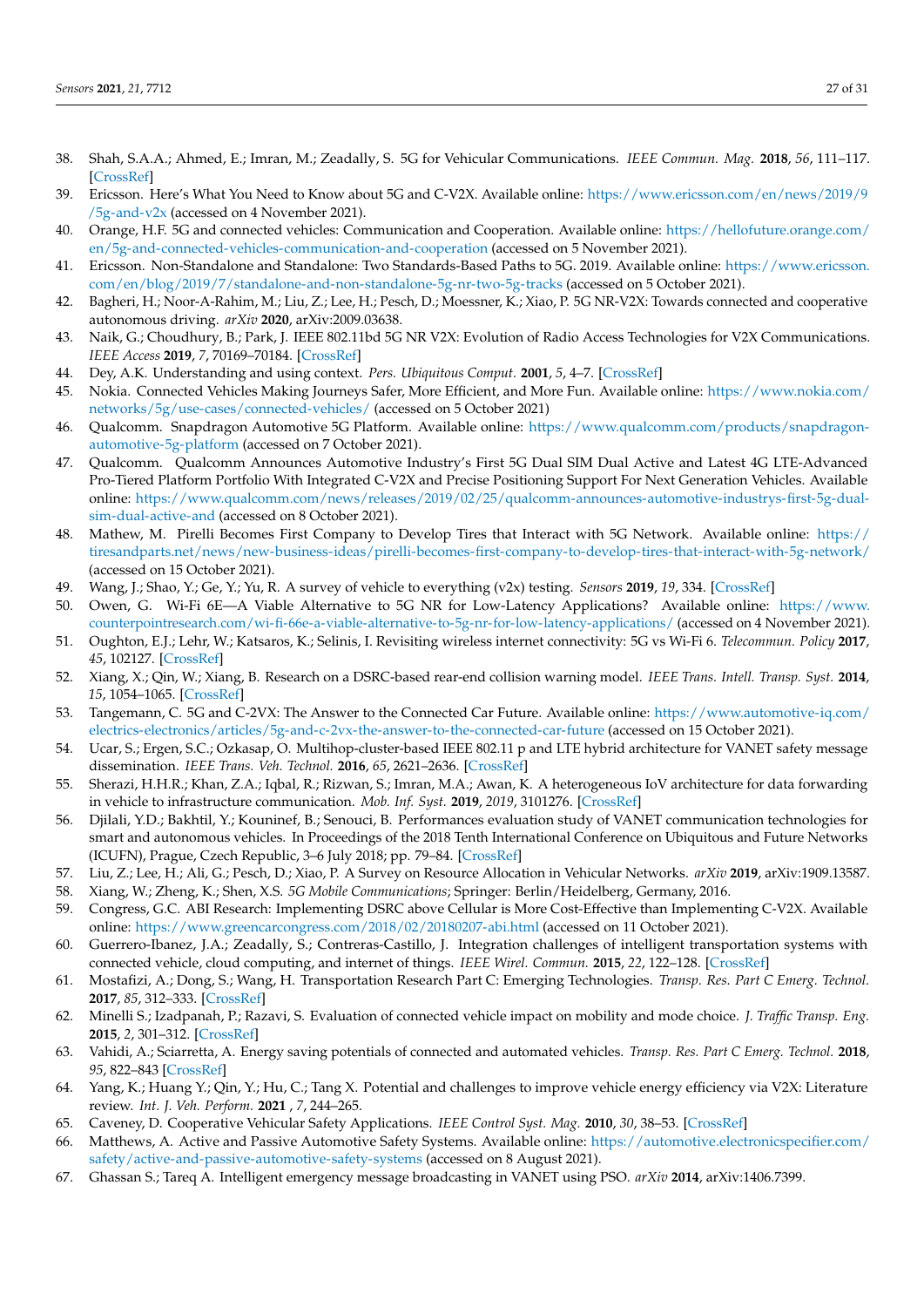- <span id="page-27-0"></span>68. Balador, A.; Uhlemann, E.; Calafate, C.T.; Cano, J.C. Supporting beacon and event-driven messages in vehicular platoons through token-based strategies. *Sensors* **2018**, *18*, 955. [\[CrossRef\]](http://dx.doi.org/10.3390/s18040955)
- <span id="page-27-1"></span>69. Peng, H.; Liang, L.; Shen, X.; Li, G.Y. Vehicular communications: A network layer perspective. *IEEE Trans. Veh. Technol.* **2019**, *68*, 1064–1078. [\[CrossRef\]](http://dx.doi.org/10.1109/TVT.2018.2833427)
- <span id="page-27-2"></span>70. Wang J.; Peeta S.; Lu L.; Li T. Multiclass information flow propagation control under vehicle-to-vehicle communication environments. *Transp. Res. Part B Methodol.* **2019**, *129*, 96–121. [\[CrossRef\]](http://dx.doi.org/10.1016/j.trb.2019.09.005)
- 71. Li, M.; Li, Z.; Xu, C.; Liu, T. Short-term prediction of safety and operation impacts of lane changes in oscillations with empirical vehicle trajectories. *Accid. Anal. Prev.* **2020**, *135*, 105345. [\[CrossRef\]](http://dx.doi.org/10.1016/j.aap.2019.105345)
- <span id="page-27-3"></span>72. Wang, C.; Xie Y.; Huang, H.; Liu, P. A review of surrogate safety measures and their applications in connected and automated vehicles safety modeling. *Accid. Anal. Prev.* **2021**, *157*, 106157. [\[CrossRef\]](http://dx.doi.org/10.1016/j.aap.2021.106157)
- <span id="page-27-4"></span>73. CVRIA. Red Light Violation Warning. Available online: <https://local.iteris.com/cvria/html/applications/app57.html> (accessed on 14 October 2021).
- <span id="page-27-5"></span>74. Yan, X.; Liu, Y.; Xu, Y. Effect of audio in-vehicle red light–running warning message on driving behavior based on a driving simulator experiment. *Traffic Inj. Prev.* **2015**, *16*, 48–54. [\[CrossRef\]](http://dx.doi.org/10.1080/15389588.2014.906038)
- <span id="page-27-6"></span>75. Kim, N.; Kim, J.; Kim, H.; Lim, K.; Ko, Y.; Jeong, N.; Smith, A.H.; McNally, H.A. Red Light Running Prediction System using LIDAR. In Proceedings of the 2019 IEEE Sensors Applications Symposium (SAS), Sophia Antipolis, France, 11–13 March 2019; Volume 3, pp. 1–5. [\[CrossRef\]](http://dx.doi.org/10.1109/SAS.2019.8706098)
- <span id="page-27-7"></span>76. Yang, J.; Zhao, B.; Liu, B. Distance and velocity measurement of coherent lidar based on chirp pulse compression. *Sensors* **2019**, *19*, 2313. [\[CrossRef\]](http://dx.doi.org/10.3390/s19102313)
- <span id="page-27-8"></span>77. Royo, S.; Ballesta-Garcia, M. An overview of lidar imaging systems for autonomous vehicles. *Sensors* **2019**, *9*, 4093. [\[CrossRef\]](http://dx.doi.org/10.3390/app9194093)
- <span id="page-27-9"></span>78. Chen, X.; Zhou, L.; Li, L. Bayesian network for red-light-running prediction at signalized intersections. *J. Intell. Transp. Syst.* **2019**, *23*, 120–132. [\[CrossRef\]](http://dx.doi.org/10.1080/15472450.2018.1486192)
- <span id="page-27-10"></span>79. Li, J.; Jia, X.; Shao, C. Predicting Driver Behavior during the Yellow Interval Using Video Surveillance. *Int. J. Environ. Res. Public Health* **2016**, *13*, 1213. [\[CrossRef\]](http://dx.doi.org/10.3390/ijerph13121213)
- <span id="page-27-11"></span>80. Howe, G.; Xu, G.; Hoover, D.; Elsasser, D.; Barickman, F. *Commercial Connected Vehicle Test Procedure Development and Test Results– Blind Spot Warning/Lane Change Warning*; Technical Report DOT HS 812 317; National Highway Traffic Safety Administration: Washington, DC, USA, 2016.
- <span id="page-27-12"></span>81. Szczurek, P.; Xu, B.; Wolfson, O.; Lin, J. Estimating relevance for the emergency electronic brake light application. *IEEE Trans. Intell. Transp. Syst.* **2012**, *13*, 1638–1656. [\[CrossRef\]](http://dx.doi.org/10.1109/TITS.2012.2201257)
- <span id="page-27-13"></span>82. CVRIA. Emergency Electronic Brake Light. Available online: <https://local.iteris.com/cvria/html/applications/app23.html> (accessed on 13 October 2021).
- <span id="page-27-14"></span>83. Tsai, M.F.; Chao, Y.C.; Chen, L.W.; Chilamkurti, N.; Rho, S. Cooperative emergency braking warning system in vehicular networks. *EURASIP J. Wirel. Commun. Netw.* **2015**, *2015*, 32. [\[CrossRef\]](http://dx.doi.org/10.1186/s13638-015-0262-0)
- <span id="page-27-15"></span>84. Payre, W.; Diels, C. Designing in-vehicle signs for connected vehicle features: Does appropriateness guarantee comprehension? *Appl. Ergon.* **2019**, *80*, 102–110. [\[CrossRef\]](http://dx.doi.org/10.1016/j.apergo.2019.05.006)
- <span id="page-27-16"></span>85. Denny, S.; Jeremy, S.; Rachel, K. *Vehicle to Infrastructure(V2I) Safety Applications*; Technical Report FHWA-JPO-16-249; U.S. Department of Transportation: Washington, DC, USA, 2015.
- <span id="page-27-17"></span>86. CVRIA. Curve Speed Warning. Available online: <https://local.iteris.com/cvria/html/applications/app13.html> (accessed on 12 October 2021).
- <span id="page-27-18"></span>87. Gámez Serna, C.; Ruichek, Y. Dynamic speed adaptation for path tracking based on curvature information and speed limits. *Sensors* **2017**, *17*, 1383. [\[CrossRef\]](http://dx.doi.org/10.3390/s17061383)
- <span id="page-27-19"></span>88. He, X.; Zhang, X.; Tang, L.; Liu, W. Instantaneous real-time kinematic decimeter-level positioning with BeiDou triple-frequency signals over medium baselines. *Sensors* **2016**, *16*, 1. [\[CrossRef\]](http://dx.doi.org/10.3390/s16010001)
- <span id="page-27-20"></span>89. Ahmadi, A.; Machiani, S.G. Drivers' performance examination using a personalized adaptive curve speed warning: Driving simulator study. *Int. J. Hum.-Interact.* **2019**, *35*, 996–1007. [\[CrossRef\]](http://dx.doi.org/10.1080/10447318.2018.1561785)
- <span id="page-27-21"></span>90. Truck Platooning: The Band of Semi-Trailers. Available online: [https://www.labroots.com/trending/chemistry-and-physics/74](https://www.labroots.com/trending/chemistry-and-physics/7405/band-semi-trailers-truck-platooning) [05/band-semi-trailers-truck-platooning](https://www.labroots.com/trending/chemistry-and-physics/7405/band-semi-trailers-truck-platooning) (accessed on 17 July 2021).
- <span id="page-27-22"></span>91. Bishop, R. Where Does Auto-Followers Platooning Fit within the Driverless Truck Ecosystem? Available online: [https://www.forbes.com/sites/richardbishop1/2019/08/30/where-does-auto-follower-platooning-fit-within-the-driverless](https://www.forbes.com/sites/richardbishop1/2019/08/30/where-does-auto-follower-platooning-fit-within-the-driverless-truck-ecosystem/?sh=3103e3f93c0c)[truck-ecosystem/?sh=3103e3f93c0c](https://www.forbes.com/sites/richardbishop1/2019/08/30/where-does-auto-follower-platooning-fit-within-the-driverless-truck-ecosystem/?sh=3103e3f93c0c) (accessed on 16 June 2021).
- <span id="page-27-23"></span>92. Boubakri, A.; Gammar, S.M. Intra-Platoon Communication in Autonomous Vehicle: A survey. In Proceedings of the 2020 9th IFIP International Conference on Performance Evaluation and Modeling in Wireless Networks (PEMWN), Berlin, Germany, 1–3 December 2020; pp. 1–6.
- <span id="page-27-24"></span>93. Quadri, C.; Mancuso, V.; Ajmone Marsan, M.; Rossi, G.P. Platooning on the edge. In Proceedings of the 23rd International ACM Conference on Modeling, Analysis and Simulation of Wireless and Mobile Systems, Alicante, Spain, 22–26 November 2020; pp. 1–10.
- <span id="page-27-25"></span>94. Vu, H.V.; Liu, Z.; Nguyen, D.H.; Morawski, R.; Le-Ngoc, T. Multi-agent reinforcement learning for joint channel assignment and power allocation in platoon-based C-V2X systems. *arXiv* **2020**, arXiv:2011.04555.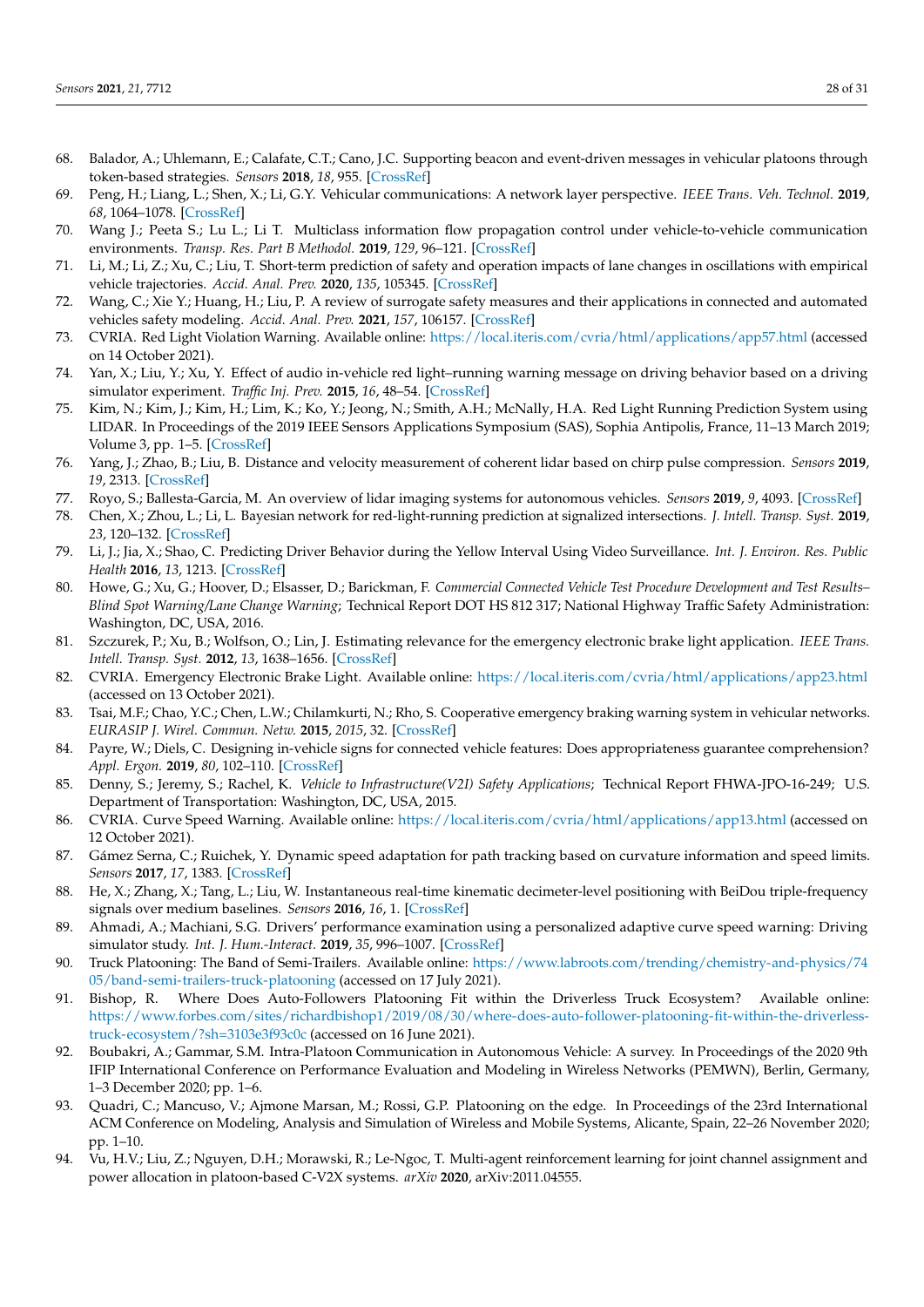- <span id="page-28-0"></span>95. Liu, Y.; Wang W.; Hua X.; Wang, S. Safety Analysis of a Modified Cooperative Adaptive Cruise Control Algorithm Accounting for Communication Delay. *Sustainability* **2020**, *12*, 7568 [\[CrossRef\]](http://dx.doi.org/10.3390/su12187568)
- <span id="page-28-1"></span>96. Automotive, C. 4 Infotainment Features on Your Connected Car Dashboard. Available online: [https://www.crsautomotive.com/](https://www.crsautomotive.com/4-infotainment-features-on-your-connected-car-dashboard/) [4-infotainment-features-on-your-connected-car-dashboard/](https://www.crsautomotive.com/4-infotainment-features-on-your-connected-car-dashboard/) (accessed on 9 October 2021).
- <span id="page-28-2"></span>97. Zhang, J.; Letaief, K.B. Mobile Edge Intelligence and Computing for the Internet of Vehicles. *Proc. IEEE* **2020**, *108*, 246–261. [\[CrossRef\]](http://dx.doi.org/10.1109/JPROC.2019.2947490)
- <span id="page-28-3"></span>98. Abdelhamid, S.; Hassanein, H.S.; Takahara, G. Vehicle as a resource (VaaR). *IEEE Netw.* **2015**, *29*, 12–17. [\[CrossRef\]](http://dx.doi.org/10.1109/MNET.2015.7018198)
- <span id="page-28-4"></span>99. Hiltbrand, T. A Framework for Data Monetization. Available online: [https://tdwi.org/articles/2018/10/09/biz-all-a-framework](https://tdwi.org/articles/2018/10/09/biz-all-a-framework-for-data-monetization.aspx)[for-data-monetization.aspx](https://tdwi.org/articles/2018/10/09/biz-all-a-framework-for-data-monetization.aspx) (accessed on 8 October 2021).
- <span id="page-28-5"></span>100. Wixom, B.H.; Tallon, P. *A SAS Best Practices White Paper for Data Monetization Best Practices Anne BUFF*; Technical Report 402; SAS: Cambridge, MA, USA, 2015.
- <span id="page-28-6"></span>101. Mohasseb, S. *Framing a Winning Data Monetization Strategy*; KPMG: Amstelveen, The Netherlands, 2014.
- <span id="page-28-7"></span>102. Masini, B.M.; Bazzi, A.; Zanella, A. A survey on the roadmap to mandate on board connectivity and enable V2V-based vehicular sensor networks. *Sensors* **2018**, *18*, 2207. [\[CrossRef\]](http://dx.doi.org/10.3390/s18072207)
- <span id="page-28-8"></span>103. Bay, O. Sensor Data Crowdsourcing to Transform Connected Car Services. Available online: [https://www.abiresearch.com/](https://www.abiresearch.com/press/sensor-data-crowdsourcing-transform-connected-car-services/) [press/sensor-data-crowdsourcing-transform-connected-car-services/](https://www.abiresearch.com/press/sensor-data-crowdsourcing-transform-connected-car-services/) (accessed on 2 October 2021).
- <span id="page-28-9"></span>104. Hawkins, A.J. GM's Data Mining Is Just the Beginning of the In-Car Advertising Blitz . Available online: [https://www.theverge.](https://www.theverge.com/2018/10/17/17990052/gm-radio-listen-tracking-habits-advertising-future) [com/2018/10/17/17990052/gm-radio-listen-tracking-habits-advertising-future](https://www.theverge.com/2018/10/17/17990052/gm-radio-listen-tracking-habits-advertising-future) (accessed on 1 October 2021).
- <span id="page-28-10"></span>105. Motors, G. Marketplace. Available online: <https://gmmarketplace.gm.com/> (accessed on 1 June 2021).
- <span id="page-28-11"></span>106. Goodman, R. Whatever you call it, just don't think of last-mile logistics, last. *Glob. Logist. Supply Chain Strateg.* **2005**, *9*, 46–51.
- <span id="page-28-12"></span>107. Niels, T.; Hof, M.T.; Bogenberger, K. Design and operation of an urban electric courier cargo bike system. In Proceedings of the 2018 21st International Conference on Intelligent Transportation Systems (ITSC), Maui, HI, USA, 4–7 November 2018; pp. 2531–2537. [\[CrossRef\]](http://dx.doi.org/10.1109/ITSC.2018.8569606)
- <span id="page-28-13"></span>108. Reyes, D.; Savelsbergh, M.; Toriello, A. Vehicle routing with roaming delivery locations. *Transp. Res. Part C Emerg. Technol.* **2017**, *80*, 71–91. [\[CrossRef\]](http://dx.doi.org/10.1016/j.trc.2017.04.003)
- <span id="page-28-14"></span>109. Sheth, M.; Butrina, P.; Goodchild, A.; McCormack, E. Measuring delivery route cost trade-offs between electric-assist cargo bicycles and delivery trucks in dense urban areas. *Eur. Transp. Res. Rev.* **2019**, *11*, 11. [\[CrossRef\]](http://dx.doi.org/10.1186/s12544-019-0349-5)
- <span id="page-28-15"></span>110. UMDaily. Big Problems, Micro Solutions: Electric Cargo Bikes to the Rescue. Available online: [https://urbanmobilitydaily.com/](https://urbanmobilitydaily.com/big-problems-micro-solutions-electric-cargo-bikes-to-the-rescue/) [big-problems-micro-solutions-electric-cargo-bikes-to-the-rescue/](https://urbanmobilitydaily.com/big-problems-micro-solutions-electric-cargo-bikes-to-the-rescue/) (accessed on 5 October 2021).
- <span id="page-28-16"></span>111. Joerss, M.; Schröder, J.; Neuhaus, F.; Klink, C.; Mann, F. *Parcel Delivery: The Future of Last Mile*; McKinsey & Company: Tokyo, Japan, 2016.
- <span id="page-28-17"></span>112. Nianzhen, L. How a Chinese Drone Delivery Startup Is Capitalizing on COVID-19. Available online: [https://asia.nikkei.com/](https://asia.nikkei.com/Business/Startups/How-a-Chinese-drone-delivery-startup-is-capitalizing-on-COVID-19) [Business/Startups/How-a-Chinese-drone-delivery-startup-is-capitalizing-on-COVID-19](https://asia.nikkei.com/Business/Startups/How-a-Chinese-drone-delivery-startup-is-capitalizing-on-COVID-19) (accessed on 15 July 2021).
- <span id="page-28-18"></span>113. Post, B. Robot to Deliver Meals, Medication to COVID-19 Patients in S'pore9. Available online: [https://www.bangkokpost.com/](https://www.bangkokpost.com/world/1872349/robot-to-deliver-meals-medication-to-covid-19-patients-in-spore) [world/1872349/robot-to-deliver-meals-medication-to-covid-19-patients-in-spore](https://www.bangkokpost.com/world/1872349/robot-to-deliver-meals-medication-to-covid-19-patients-in-spore) (accessed on 15 July 2021).
- <span id="page-28-19"></span>114. Guizzo, E. Robot Vehicles Make Contactless Deliveries Amid Coronavirus Quarantine. Available online: [https://spectrum.ieee.](https://spectrum.ieee.org/automaton/transportation/self-driving/robot-vehicles-make-contactless-deliveries-amid-coronavirus-quarantine) [org/automaton/transportation/self-driving/robot-vehicles-make-contactless-deliveries-amid-coronavirus-quarantine](https://spectrum.ieee.org/automaton/transportation/self-driving/robot-vehicles-make-contactless-deliveries-amid-coronavirus-quarantine) (accessed on 11 July 2021).
- <span id="page-28-20"></span>115. Crowe, S. Nuro Driverless Vehicles Approved for Delivery Tests in California. Available online[:https://www.therobotreport.](https://www.therobotreport.com/nuro-driverless-delivery-vehicles-approved-california/) [com/nuro-driverless-delivery-vehicles-approved-california/](https://www.therobotreport.com/nuro-driverless-delivery-vehicles-approved-california/) (accessed on 11 July 2021).
- <span id="page-28-21"></span>116. Li, Q.; Wang, Y.; Li, K.; Chen, L.; Wei, Z. Evolutionary dynamics of the last mile travel choice. *Phys. A Stat. Mech. Its Appl.* **2019**, *536*, 122555. [\[CrossRef\]](http://dx.doi.org/10.1016/j.physa.2019.122555)
- <span id="page-28-22"></span>117. Ranieri, L.; Digiesi, S.; Silvestri, B.; Roccotelli, M. A review of last mile logistics innovations in an externalities cost reduction vision. *Sustainability* **2018**, *10*, 782. [\[CrossRef\]](http://dx.doi.org/10.3390/su10030782)
- <span id="page-28-23"></span>118. Azimi, R.; Bhatia, G.; Rajkumar, R.R.; Mudalige, P. STIP: Spatio-temporal intersection protocols for autonomous vehicles. In Proceedings of the 2014 ACM/IEEE International Conference on Cyber-Physical Systems (ICCPS), Berlin, Germany, 14–17 April 2014; pp. 1–12. [\[CrossRef\]](http://dx.doi.org/10.1109/ICCPS.2014.6843706)
- <span id="page-28-24"></span>119. Rahmati, Y.; Talebpour, A. Towards a collaborative connected, automated driving environment: A game theory based decision framework for unprotected left turn maneuvers. In Proceedings of the 2017 IEEE Intelligent Vehicles Symposium (IV), Los Angeles, CA, USA, 11–14 June 2017; pp. 1316–1321. [\[CrossRef\]](http://dx.doi.org/10.1109/IVS.2017.7995894)
- <span id="page-28-25"></span>120. Namazi, E.; Li, J.; Lu, C. Intelligent intersection management systems considering autonomous vehicles: A systematic literature review. *IEEE Access* **2019**, *7*, 91946–91965. [\[CrossRef\]](http://dx.doi.org/10.1109/ACCESS.2019.2927412)
- <span id="page-28-26"></span>121. Guler, S.I.; Menendez, M.; Meier, L. Using connected vehicle technology to improve the efficiency of intersections. *Transp. Res. Part C Emerg. Technol.* **2014**, *46*, 121–131. [\[CrossRef\]](http://dx.doi.org/10.1016/j.trc.2014.05.008)
- <span id="page-28-27"></span>122. Liu, B.; Shi, Q.; Song, Z.; El Kamel, A. Trajectory planning for autonomous intersection management of connected vehicles. *Simul. Model. Pract. Theory* **2019**, *90*, 16–30. [\[CrossRef\]](http://dx.doi.org/10.1016/j.simpat.2018.10.002)
- 123. Wang, N.; Wang, X.; Palacharla, P.; Ikeuchi, T. Dynamic Space-time Resource Allocation for Signal-less Intersection Management in a Connected Autonomous Vehicle Environment. In Proceedings of the 2018 IEEE Intelligent Vehicles Symposium (IV), Changshu, China, 26–30 June 2018; pp. 1360–1365. [\[CrossRef\]](http://dx.doi.org/10.1109/IVS.2018.8500458)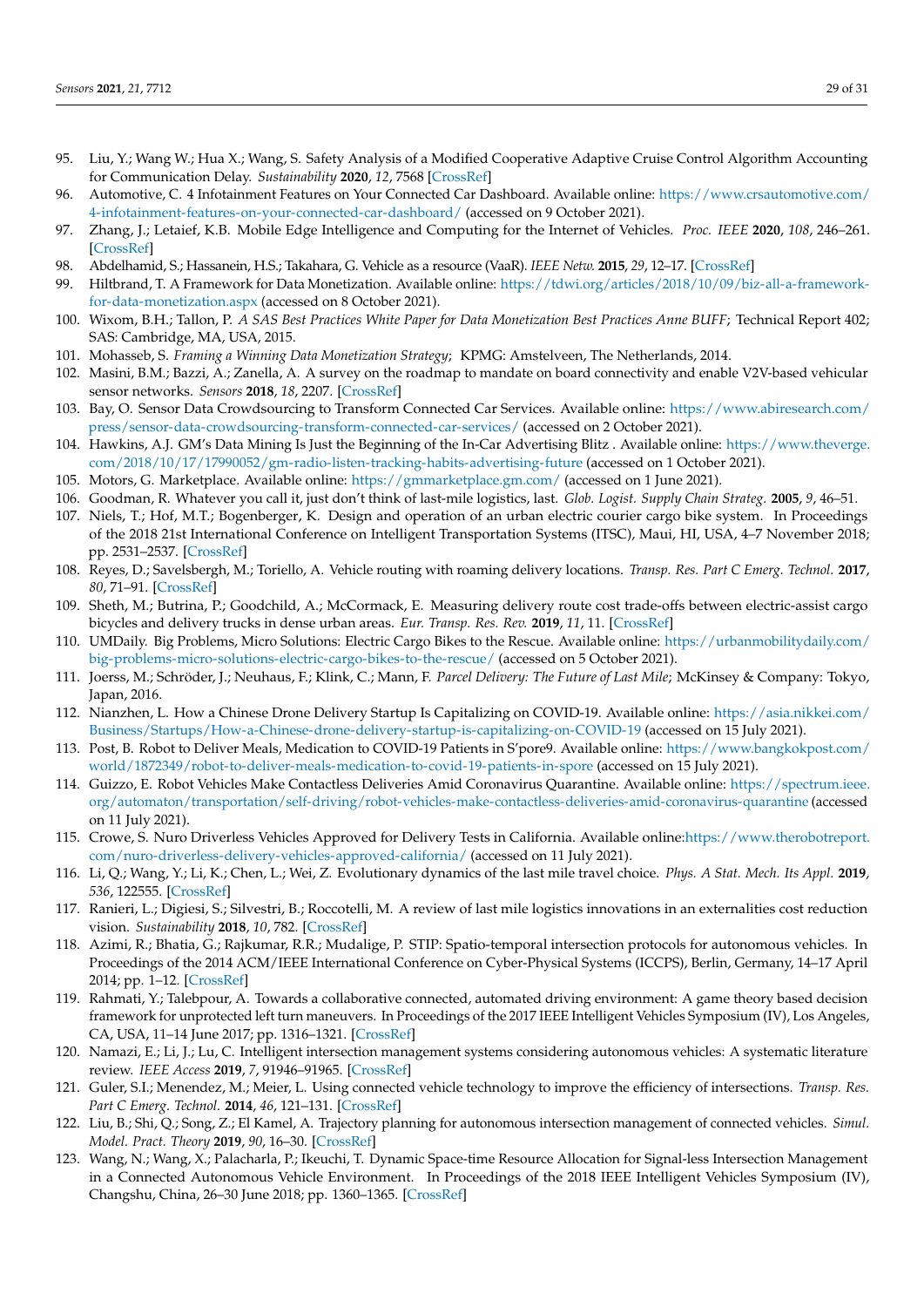- 124. Xu, B.; Li, S.E.; Bian, Y.; Li, S.; Ban, X.J.; Wang, J.; Li, K. Distributed conflict-free cooperation for multiple connected vehicles at unsignalized intersections. *Transp. Res. Part C Emerg. Technol.* **2018**, *93*, 322–334. [\[CrossRef\]](http://dx.doi.org/10.1016/j.trc.2018.06.004)
- <span id="page-29-0"></span>125. Khayatian, M.; Mehrabian, M.; Shrivastava, A. RIM: Robust intersection management for connected autonomous vehicles. In Proceedings of the 2018 IEEE Real-Time Systems Symposium (RTSS), Nashville, TN, USA, 11–14 December 2018; pp. 35–44. [\[CrossRef\]](http://dx.doi.org/10.1109/RTSS.2018.00014)
- <span id="page-29-1"></span>126. World, A. How Bosch Is Transforming Driving with Connected Services. Available online: [https://www.automotiveworld.com/](https://www.automotiveworld.com/news-releases/bosch-transforming-driving-connected-services/) [news-releases/bosch-transforming-driving-connected-services/](https://www.automotiveworld.com/news-releases/bosch-transforming-driving-connected-services/) (accessed on 7 July 2021).
- <span id="page-29-2"></span>127. Ulrich, L. Available online: [https://spectrum.ieee.org/cars-that-think/transportation/advanced-cars/smartphones-replace](https://spectrum.ieee.org/cars-that-think/transportation/advanced-cars/smartphones-replace-fobs-for-keyless-vehicle-entry)[fobs-for-keyless-vehicle-entry](https://spectrum.ieee.org/cars-that-think/transportation/advanced-cars/smartphones-replace-fobs-for-keyless-vehicle-entry) (accessed on 8 August 2021).
- <span id="page-29-3"></span>128. Zhou, J.; Tian, D.; Wang, Y.; Sheng, Z.; Duan, X.; Leung, V.C. Reliability-optimal cooperative communication and computing in connected vehicle systems. *IEEE Trans. Mob. Comput.* **2019**, *19*, 1216–1232. [\[CrossRef\]](http://dx.doi.org/10.1109/TMC.2019.2907491)
- <span id="page-29-4"></span>129. Boukerche, A.; Robson, E. Vehicular cloud computing: Architectures, applications, and mobility. *Comput. Netw.* **2018**, *135*, 171–189. [\[CrossRef\]](http://dx.doi.org/10.1016/j.comnet.2018.01.004)
- <span id="page-29-5"></span>130. Whaiduzzaman, M.; Sookhak, M.; Gani, A.; Buyya, R. A survey on vehicular cloud computing. *J. Netw. Comput. Appl.* **2014**, *40*, 325–344. [\[CrossRef\]](http://dx.doi.org/10.1016/j.jnca.2013.08.004)
- <span id="page-29-6"></span>131. Zhang, Q.; Wang, Y.; Zhang, X.; Liu, L.; Wu, X.; Shi, W.; Zhong, H. OpenVDAP: An open vehicular data analytics platform for CAVs. In Proceedings of the 2018 IEEE 38th International Conference on Distributed Computing Systems (ICDCS), Vienna, Austria, 2–6 July 2018; pp. 1310–1320. [\[CrossRef\]](http://dx.doi.org/10.1109/ICDCS.2018.00131)
- <span id="page-29-7"></span>132. Wang, Y.; Liu, S.; Wu, X.; Shi, W. CAVBench: A benchmark suite for connected and autonomous vehicles. In Proceedings of the 2018 IEEE/ACM Symposium on Edge Computing (SEC), Seattle, WA, USA, 25–27 October 2018; Volume 3; pp. 30–42. [\[CrossRef\]](http://dx.doi.org/10.1109/SEC.2018.00010)
- <span id="page-29-8"></span>133. Halder, S.; Ghosal, A.; Conti, M. Secure OTA Software Updates in Connected Vehicles: A survey. *arXiv* **2019**, arXiv:1904.00685.
- <span id="page-29-9"></span>134. Boehner, M. Security for Connected Vehicles throughout the Entire Life Cycle. *ATZelectronics Worldw.* **2019**, *14*, 16–21. [\[CrossRef\]](http://dx.doi.org/10.1007/s38314-018-0091-0)
- <span id="page-29-10"></span>135. Herberth, R.; Körper, S.; Stiesch, T.; Gauterin, F.; Bringmann, O. Automated Scheduling for Optimal Parallelization to Reduce the Duration of Vehicle Software Updates. *IEEE Trans. Veh. Technol.* **2019**, *68*, 2921–2933. [\[CrossRef\]](http://dx.doi.org/10.1109/TVT.2019.2895109)
- <span id="page-29-11"></span>136. Barry, K. Automakers Embrace Over-the-Air Updates. Available online: [https://www.consumerreports.org/automotive](https://www.consumerreports.org/automotive-technology/automakers-embrace-over-the-air-updates-can-we-trust-digital-car-repair)[technology/automakers-embrace-over-the-air-updates-can-we-trust-digital-car-repair](https://www.consumerreports.org/automotive-technology/automakers-embrace-over-the-air-updates-can-we-trust-digital-car-repair) (accessed on 8 August 2021).
- <span id="page-29-12"></span>137. Davies, A. GM Gives All Its Vehicles a New Soul. Available online: <https://www.wired.com/story/gm-gives-vehicles-new-soul> (accessed on 8 August 2021).
- <span id="page-29-13"></span>138. Singh, P.K.; Nandi, S.K.; Nandi, S. A tutorial survey on vehicular communication state of the art, and future research directions. *Veh. Commun.* **2019**, *18*, 100164. [\[CrossRef\]](http://dx.doi.org/10.1016/j.vehcom.2019.100164)
- <span id="page-29-14"></span>139. Elmaghraby, A.S.; Losavio, M.M. Cyber security challenges in Smart Cities: Safety, security and privacy. *J. Adv. Res.* **2014**, *5*, 491–497. [\[CrossRef\]](http://dx.doi.org/10.1016/j.jare.2014.02.006)
- <span id="page-29-15"></span>140. Greenberg, A. Hackers Remotely Kill a Jeep on the Highway—With Me in It. Available online: [https://www.wired.com/2015/0](https://www.wired.com/2015/07/hackers-remotely-kill-jeep-highway/) [7/hackers-remotely-kill-jeep-highway/](https://www.wired.com/2015/07/hackers-remotely-kill-jeep-highway/) (accessed on 10 August 2021). [\[CrossRef\]](http://dx.doi.org/10.1016/j.jare.2014.02.006)
- <span id="page-29-16"></span>141. Othmane, L.B.; Weffers, H.; Mohamad, M.M.; Wolf, M. A survey of security and privacy in connected vehicles. In *Wireless Sensor and Mobile Ad-Hoc Networks*; Springer: New York, NY, USA, 2015; pp. 217–247.
- <span id="page-29-17"></span>142. Rathore, H.; Samant, A.; Jadliwala, M.; Mohamed, A. TangleCV: Decentralized Technique for Secure Message Sharing in Connected Vehicles. In Proceedings of the ACM Workshop on Automotive Cybersecurity, Richardson, TX, USA, 27 March 2019; pp. 45–48. [\[CrossRef\]](http://dx.doi.org/10.1007/978-1-4939-2468-4_10)
- <span id="page-29-18"></span>143. Hamida, E.B.; Noura, H.; Znaidi, W. Security of cooperative intelligent transport systems: Standards, threats analysis and cryptographic countermeasures. *Electronics* **2015**, *4*, 380–423. [\[CrossRef\]](http://dx.doi.org/10.1145/3309171.3309177)
- <span id="page-29-19"></span>144. Rathee, G.; Sharma, A.; Iqbal, R.; Aloqaily, M.; Jaglan, N.; Kumar, R. A blockchain framework for securing connected and autonomous vehicles. *Sensors* **2019**, *19*, 3165. [\[CrossRef\]](http://dx.doi.org/10.3390/electronics4030380)
- <span id="page-29-20"></span>145. Abdollahi Biron, Z.; Dey, S.; Pisu, P. Real-Time Detection and Estimation of Denial of Service Attack in Connected Vehicle Systems. *IEEE Trans. Intell. Transp. Syst.* **2018**, *19*, 3893–3902. [\[CrossRef\]](http://dx.doi.org/10.3390/s19143165) [\[PubMed\]](http://www.ncbi.nlm.nih.gov/pubmed/31323870)
- <span id="page-29-21"></span>146. Cebe, M.; Erdin, E.; Akkaya, K.; Aksu, H.; Uluagac, S. Block4Forensic: An Integrated Lightweight Blockchain Framework for Forensics Applications of Connected Vehicles. *IEEE Commun. Mag.* **2018**, *56*, 50–57. [\[CrossRef\]](http://dx.doi.org/10.1109/TITS.2018.2791484)
- <span id="page-29-22"></span>147. Wang, Q.; Ji, T.; Guo, Y.; Yu, L.; Chen, X.; Li, P. TrafficChain: A Blockchain-Based Secure and Privacy-Preserving Traffic Map. *IEEE Access* **2020**, *8*, 60598–60612. [\[CrossRef\]](http://dx.doi.org/10.1109/MCOM.2018.1800137)
- <span id="page-29-23"></span>148. Alejandro, G.M.M.M.S.; Salvador V.; Hiram G.Z.; Raúl R.; Miguel Á.A. Multi-hop broadcast message dissemination in vehicular ad hoc networks: A security perspective. *Int. J. Distrib. Sens. Netw.* **2017**, *13*, 1550147717741263. [\[CrossRef\]](http://dx.doi.org/10.1109/ACCESS.2020.2980298)
- <span id="page-29-24"></span>149. Aoki, S.; Higuchi, T.; Altintas, O. Cooperative Perception with Deep Reinforcement Learning for Connected Vehicles. In Proceedings of the 2020 IEEE Intelligent Vehicles Symposium (IV), Las Vegas, NV, USA, 19 October–13 November 2020.
- <span id="page-29-25"></span>150. Thandavarayan, G.; Sepulcre, M.; Gozalvez, J. Redundancy Mitigation in Cooperative Perception for Connected and Automated Vehicles. In Proceedings of the 2020 IEEE 91st Vehicular Technology Conference (VTC2020-Spring), Antwerp, Belgium, 25–28 May 2020; pp. 1–5.
- <span id="page-29-26"></span>151. Sewalkar, P.; Seitz, J. Vehicle-to-pedestrian communication for vulnerable road users: Survey, design considerations, and challenges. *Sensors* **2019**, *19*, 358. [\[CrossRef\]](http://dx.doi.org/10.1109/VTC2020-Spring48590.2020.9129445)